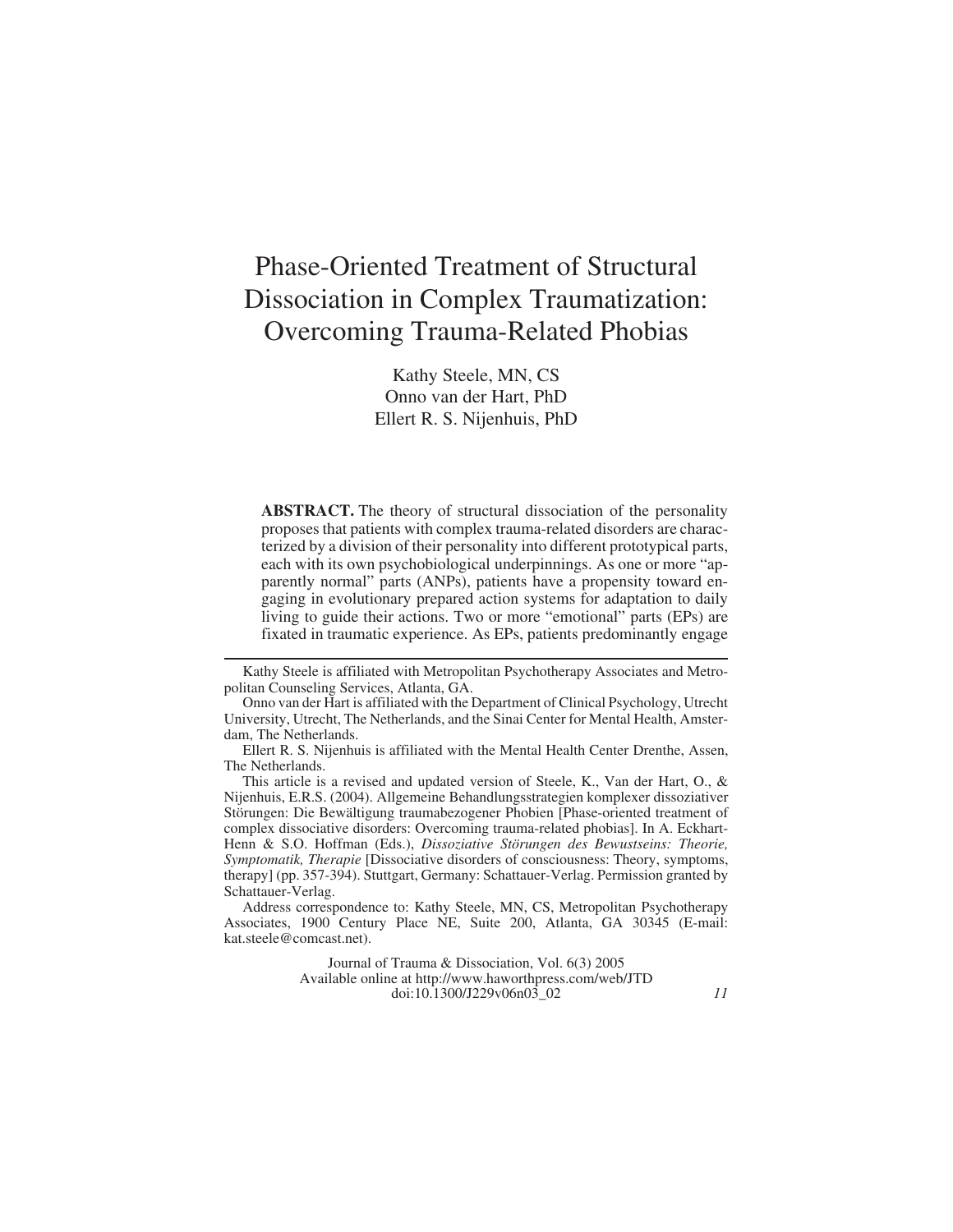action systems related to physical defense and attachment cry. ANP and EP are insufficiently integrated, but interact and share a number of dispositions of the personality (e.g., speaking). All parts are stuck in maladaptive action tendencies that maintain dissociation, including a range of phobias, which is a major focus of this article. Phase-oriented treatment helps patients gradually develop adaptive mental and behavioral actions, thus overcoming their phobias and structural dissociation. Phase 1, "symptom reduction and stabilization," is geared toward overcoming phobias of mental contents, dissociative parts, and attachment and attachment loss with the therapist. Phase 2, "treatment of traumatic memories," is directed toward overcoming the phobia of traumatic memories, and phobias related to insecure attachment to the perpetrator(s), particularly in EPs. In Phase 3, "integration and rehabilitation," treatment is focused on overcoming phobias of normal life, healthy risk-taking and change, and intimacy. To the degree that the theory of structural dissociation serves as an integrative heuristic for treatment, it should be compatible with other theories that guide effective treatment of patients with complex dissociative disorders. *[Article copies available for a fee from The Haworth Document Delivery Service: 1-800-HAWORTH. E-mail address: <docdelivery@ haworthpress.com> Website: <[http://www.HaworthPress.com>](http://www.HaworthPress.com)]*

**KEYWORDS.** Dissociation, complex trauma, phase-oriented treatment, dissociative disorders, personality

The major treatment approaches for complex posttraumatic stress disorder (PTSD) and dissociative disorders are typically phase-oriented, and are considered the current standard of care (Brown, Scheflin & Hammond, 1998; Courtois, 1999; Ford, Courtois, Steele, K., Van der Hart, & Nijenhuis, in press; Herman, 1992; Horevitz & Loewenstein, 1994; Huber, 1995; Kluft, 1993a, 1999; McCann & Pearlman, 1990; Steele, Van der Hart, & Nijenhuis, 2001, 2004; Van der Hart, 1995; Van der Hart, Van der Kolk, & Boon, 1998). However, the theoretical basis for such practices remains unclear, partly because of the conceptual confusion involved in a generic model of dissociation (Kihlstrom, 1994; Marshall, Spitzer, & Liebowitz, 1999; Nijenhuis & Van der Hart, 1999; Van der Hart & Dorahy, in press; Van der Hart, Nijenhuis, Steele, & Brown, 2004). Thus, we first present the evolving theory of structural dissociation of the personality, an integrative heuristic for the full range of trauma-related disorders. We refer the reader to additional sources for more in-depth discussions of the theory and explanation of terminol-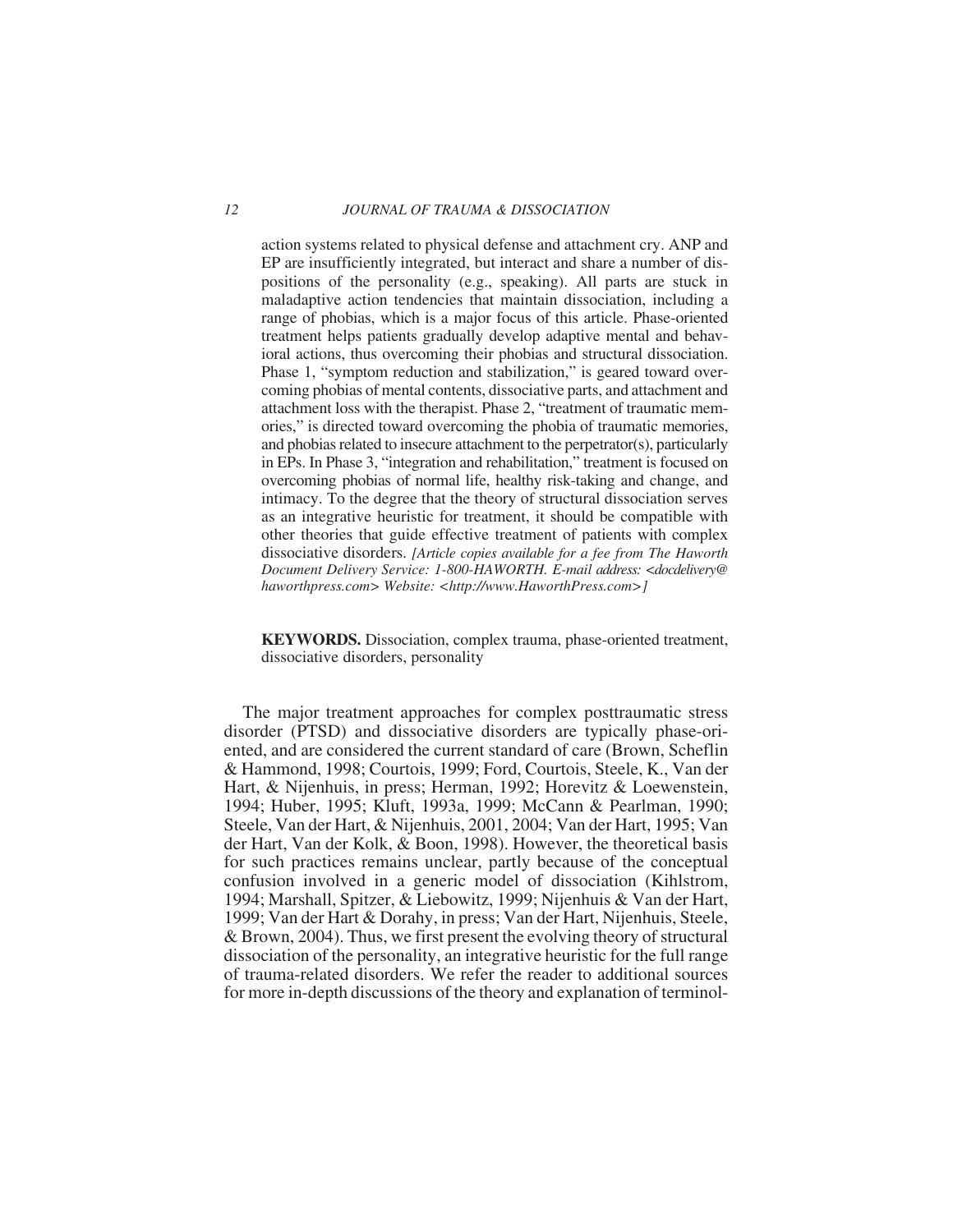ogy that perhaps may be unfamiliar (cf., Nijenhuis & Van der Hart, 1999; Nijenhuis, Van der Hart, & Steele, 2002, 2004a, 2004b; Steele et al., 2001, 2004, in press; Steele, Dorahy, Van der Hart, & Nijenhuis, in press; Van der Hart, Nijenhuis, Steele, & Brown, 2004; Van der Hart et al., 1998). This theory provides a conceptual frame for organizing and understanding phase-oriented treatment of trauma-related disorders. Although there is a strong neurobiological underpinning to the theory (e.g., Bremner, 2003; Krystal, Bannett, Bremner, Southwick, & Charney, 1996; Nijenhuis et al., 2002; Panksepp, 1998; Schore, 2003; Siegel, 1999; Van der Kolk, 2003), as well as burgeoning research that supports the theory (e.g., Nijenhuis, 1999/2004; Putnam, 1997; Reinders et al., 2003, 2003 submitted), these will not be discussed due to space limitations.

The treatment of complex trauma disorders typically draws on an eclectic mix of theories and interventions (e.g., psychodynamic, analytic, ego psychology, cognitive, behavioral, attachment, and neurodevelopmental approaches). Each of these theories attempts to explain the roots of dissociation in a somewhat different way and offers somewhat different treatment approaches. Each has advantages and limitations. *The theory of structural dissociation is an evolving integrative theory, rooted in the classical view on dissociation.* It integrates major components of other theories and further develops essential concepts, such as a clarified definition of dissociation, specific mental actions that constitute integration; integrative deficits; the role of conditioning effects; the nature and role of action tendencies and action systems in dissociation; and the rigid and maladaptive interactions among dissociative parts. The theory of structural dissociation can be applied consistently across the entire spectrum of trauma-related disorders, and is based on the original phase-oriented model found in Pierre Janet's pioneering work (Janet, 1898, 1919/25; cf. Van der Hart, Brown & Van der Kolk, 1989). Phase-oriented treatment distinguishes the following phases: (1) stabilization and symptom reduction, (2) treatment of traumatic memories, and (3) personality integration and rehabilitation. In this article we focus on how the theory specifically applies to trauma-related phobias.

Following our theory and in harmony with Janet's view, the goals for each treatment phase can be partially expressed in terms of mental actions that are intended to overcome specific *trauma-related phobias* that maintain dissociation and prevent integration (Janet, 1904, 1919/ 25). Traditionally, phobias have been relegated to anxiety disorders, and have been understood to be directed generally to external phenomena (e.g., phobia of spiders, heights, germs, social phobia), and to have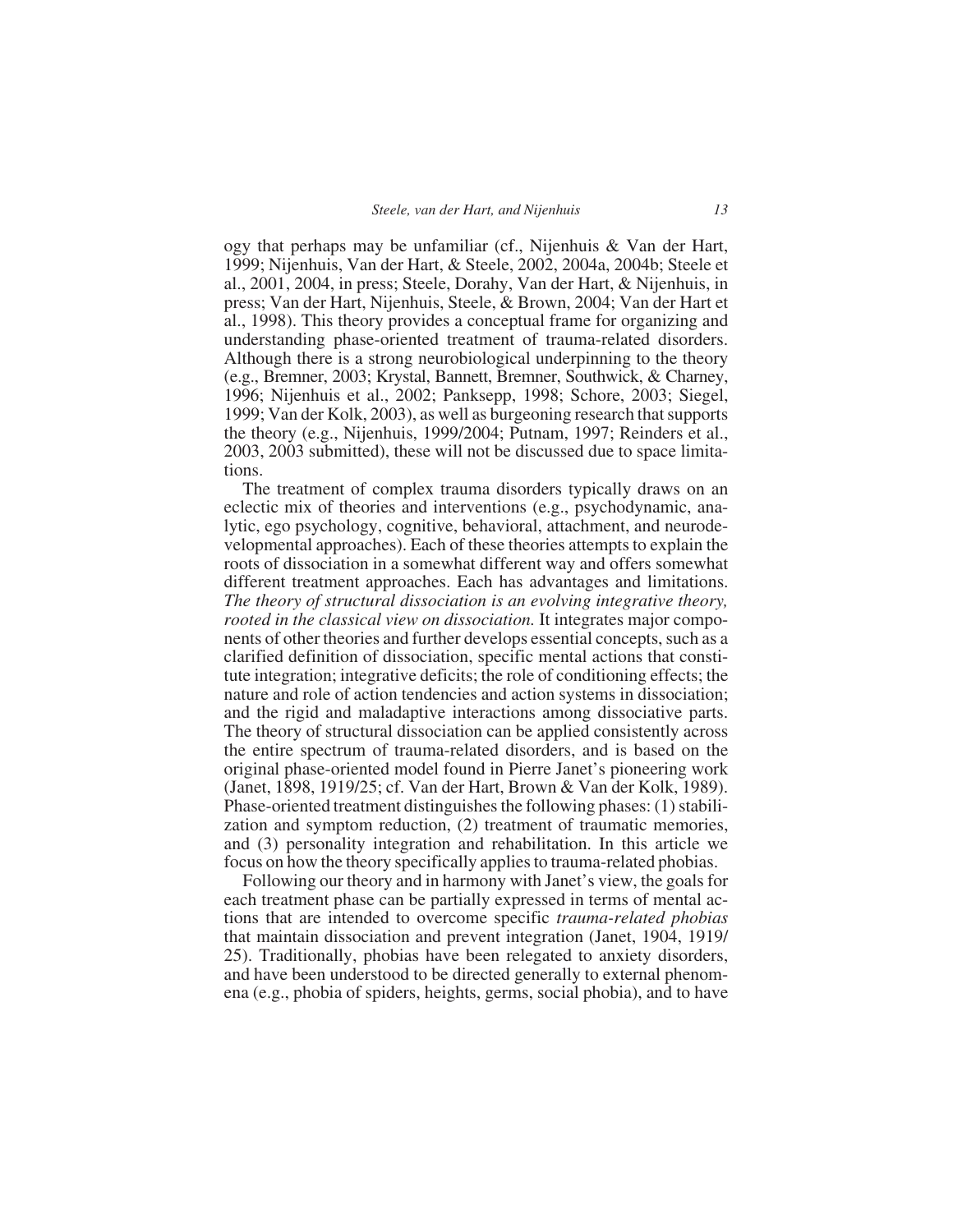psychodynamic meaning. However, more than a century ago, Janet (1903) made it abundantly clear that phobias can also be directed toward internal experiences such as thoughts, feelings, fantasies, sensations–a view confirmed by our own and other's observations and theoretical understanding (e.g., McCullough et al., 2003; Nijenhuis, 1994; Van der Hart, Steele, Boon, & Brown, 1993). Clinicians who work with chronically traumatized individuals will readily recognize that such patients are often extraordinarily fearful of internal mental contents as well as external cues that serve as reminders of the trauma. Though inner directed phobias certainly may have psychodynamic meaning which should be understood by the clinician, they also result from fundamental skills deficits such as affect regulation and mentalization (e.g., Fonagy, Gergely, Jurist, & Target, 2002; Schore, 2003; Siegel, 1999). These skills are developmental achievements requiring adequate dyadic regulation and secure attachment in early childhood that many chronically traumatized individuals did not receive (e.g., Fonagy et al., 2002; Forrest, 2001; Schore, 2003). According to Janet, the core phobia in trauma-related structural dissociation consists of an avoidance of full realization of the trauma and its effects on one's life (i.e., the phobia of traumatic memory). Increasing behavioral and mental avoidance, which maintains structural dissociation, is needed to prevent what are perceived as unbearable realizations about one's self, history, and meaning. Subsequently, ever encompassing phobias ensue from the fundamental phobia of traumatic memory, including phobias of other mental contents and dissociative parts. Overcoming this complex of phobias is essential to successful treatment.

Janet (1909) stated that all phobias have in common fears of (certain) actions. Trauma-related phobias are thus treated in a specific order such that patients experience a gradually developing *capacity to engage in purposeful and high quality adaptive actions*, both mental and physical. Increasingly more complex and difficult experiences (past and present) then can be tolerated and integrated, and improvement in daily living can be achieved.

## *THE THEORY OF STRUCTURAL DISSOCIATION*

For more than 150 years, clinicians have observed a specific pattern of recurrent alternations in traumatized individuals of the re-experience of traumatic memories (PTSD criterion B, APA, 1994) and numbing and avoidance of these memories (PTSD criterion C) (e.g., Breuer &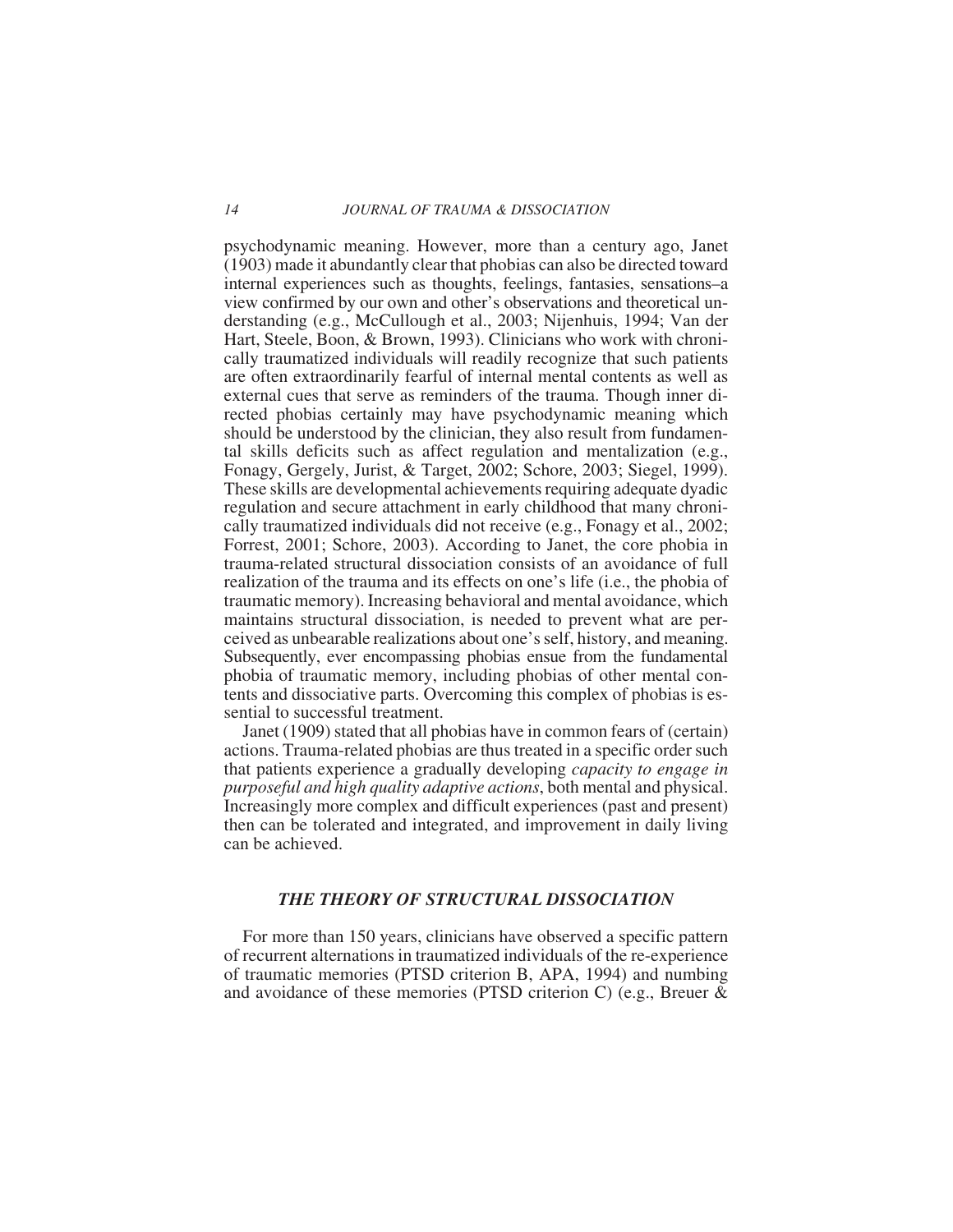Freud, 1893; Brewin, 2003; Janet, 1904; Kardiner, 1941; Myers, 1940; Nijenhuis & Van der Hart, 1999; Van der Kolk & Van der Hart, 1991). This symptom pattern constitutes the foundation of the diagnosis of posttraumatic stress disorder (PTSD; APA), and is present in most trauma-related disorders. We propose that the psychophysiological differences between intrusion on the one hand, and avoidance, numbing and detachment on the other hand, characterize two prototypical parts of the personality that have become structurally dissociated from each other. Each dissociative part of the personality has an evolutionary based predilection toward a limited and rather rigid set of action tendencies that may be in conflict with the tendencies of other parts, and such tendencies are often maladaptive. These maladaptive actions or lack of actions are symptoms of, and also maintain, dissociation.

Each dissociative part often seeks incompatible goals in the life of the trauma survivor and remains in (potential) conflict with other parts. One or more parts become fixed in traumatic memory and "live" in the past, unable to experience much, if any, of the present. These parts have an attentional bias for perceived threat cues. Paradoxically, one or more parts are fixed in trying to live a normal life while avoiding traumatic memories, thus exhibiting the primary phobia of traumatic memories.

In conceptualizing these prototypical dissociative parts of the personality, we take as a point of departure a little-known but important work of the British World War I psychologist, Charles Samuel Myers (1940), who described a basic form of structural dissociation in acutely traumatized ("shell-shocked") World War I combat soldiers (cf., Van der Hart, Van Dijke, Van Son, & Steele, 2000). This dissociation involves the co-existence of and alternation between a so-called *Emotional [Part of the] Personality* (EP) which is fixated in one or more traumatic memories and focused on the detection of threat, and a so-called *Apparently Normal [Part of the] Personality* (ANP) which is fixated in trying to go on with normal life while being phobically avoidant of one or more traumatic memories, manifesting in degrees of detachment, numbing, depersonalization, and partial or complete amnesia.

## *Primary Structural Dissociation*

*Primary structural dissociation* is a basic division of the personality into a *single ANP* and a *single EP*. It appears to characterize simple trauma-related disorders, including PTSD. We emphasize the word "structural," because trauma-related dissociation does not occur at ran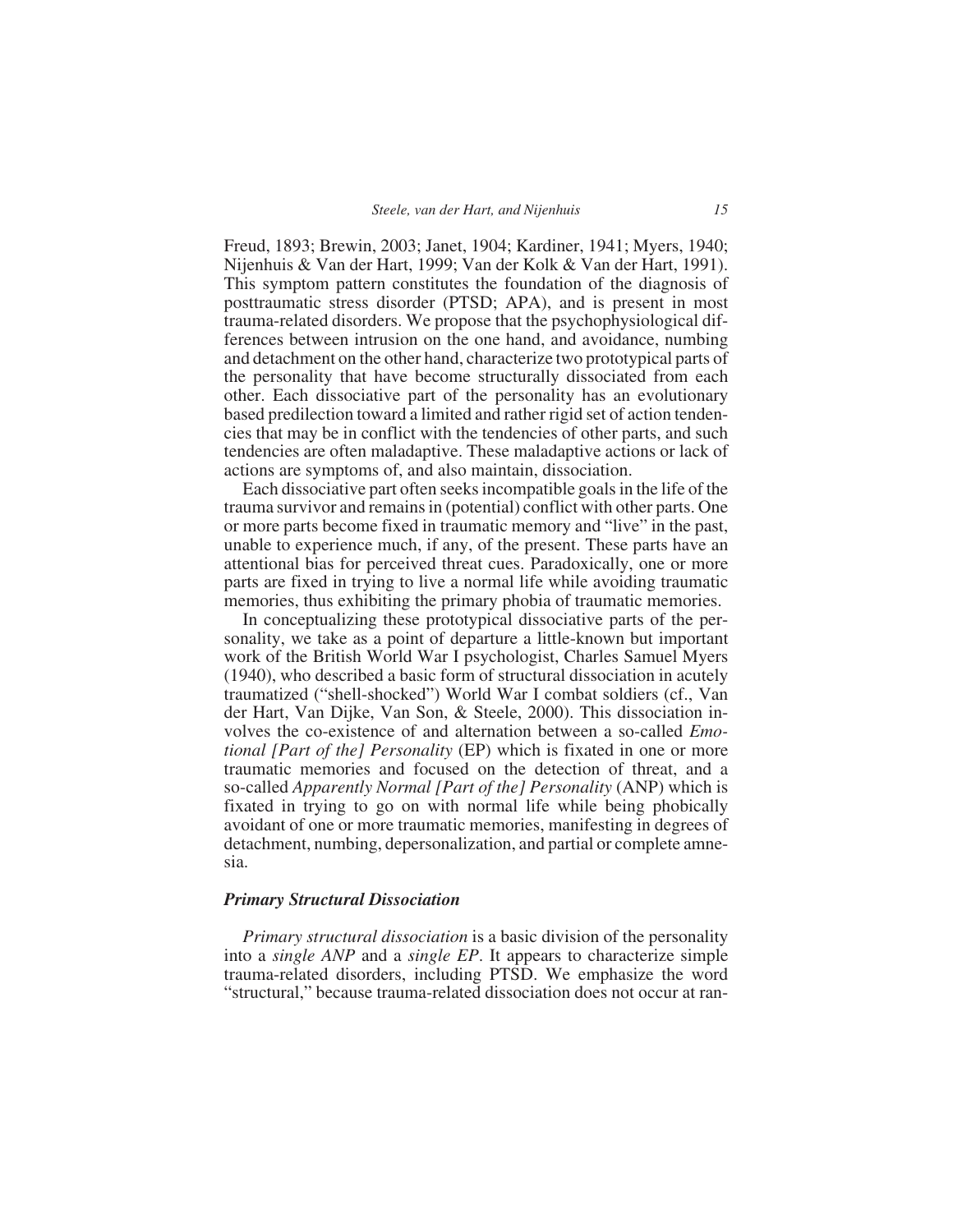dom but likely follows rather well-defined evolutionary prepared metaphorical "fault lines" in the structure of the personality, a view we develop below. More complex forms of structural dissociation, described below in terms of*secondary* and *tertiary structural dissociation* and involve wider ranges of dissociative parts, are variations on this primary structural dissociation of the personality.

Like many other authors (e.g., McDougall, 1926), Myers used the term "personality," which we find overly inclusive, so we have changed his term to "part of the personality." This is a term with which traumatized patients seem to resonate. Dissociative parts of the personality, however more or less autonomous and elaborated, are still components of a single personality. The parts have *both* insufficient integration *and* some degree of psychobiological overlap. They may also share a number of dispositions, and implicit and explicit memories.

Each dissociative part of the personality can be considered a (sub) system of the personality, following the ideas of systems theory (Benyakar, Kutz, Dasberg, & Stern, 1989). Dissociative parts have been unable to master the dialectical tension between stability and flexibility (i.e., ideal adaptation). Each has a comparatively rigid and somewhat limited set of action tendencies based on the inclusion of particular goals and the exclusion of other goals, and thus can be viewed as a *relatively* closed (sub)system. Yet, they are not completely separate or static, but change and interact within some limits, albeit in rather inflexible and uncoordinated ways. Thus they should not be considered completely closed or fixed structures. While there are clear and specific treatment implications for dissociative parts of the personality, treatment is *always* directed toward the whole person (Kluft, 1999). Even though we work with individual parts at times, our interventions remain directed primarily toward the interactions among parts (i.e., toward the personality system as a whole).

#### *Actions Systems and Structural Dissociation*

Although the personality can, in principle, become dissociated in countless ways, some forms of trauma-related structural dissociation appear to be much more likely than others. The theory of structural dissociation proposes that since individuals are significantly mediated and motivated by evolutionary prepared, psychobiological systems (Barkes, Cosmides, & Tooby, 1992; Gould, 1982; Lang, Bradley, & Cuthbert, 1998; Panksepp, 1998), all dissociative parts of the personality will be as well. These systems are sometimes referred to as motivational (e.g.,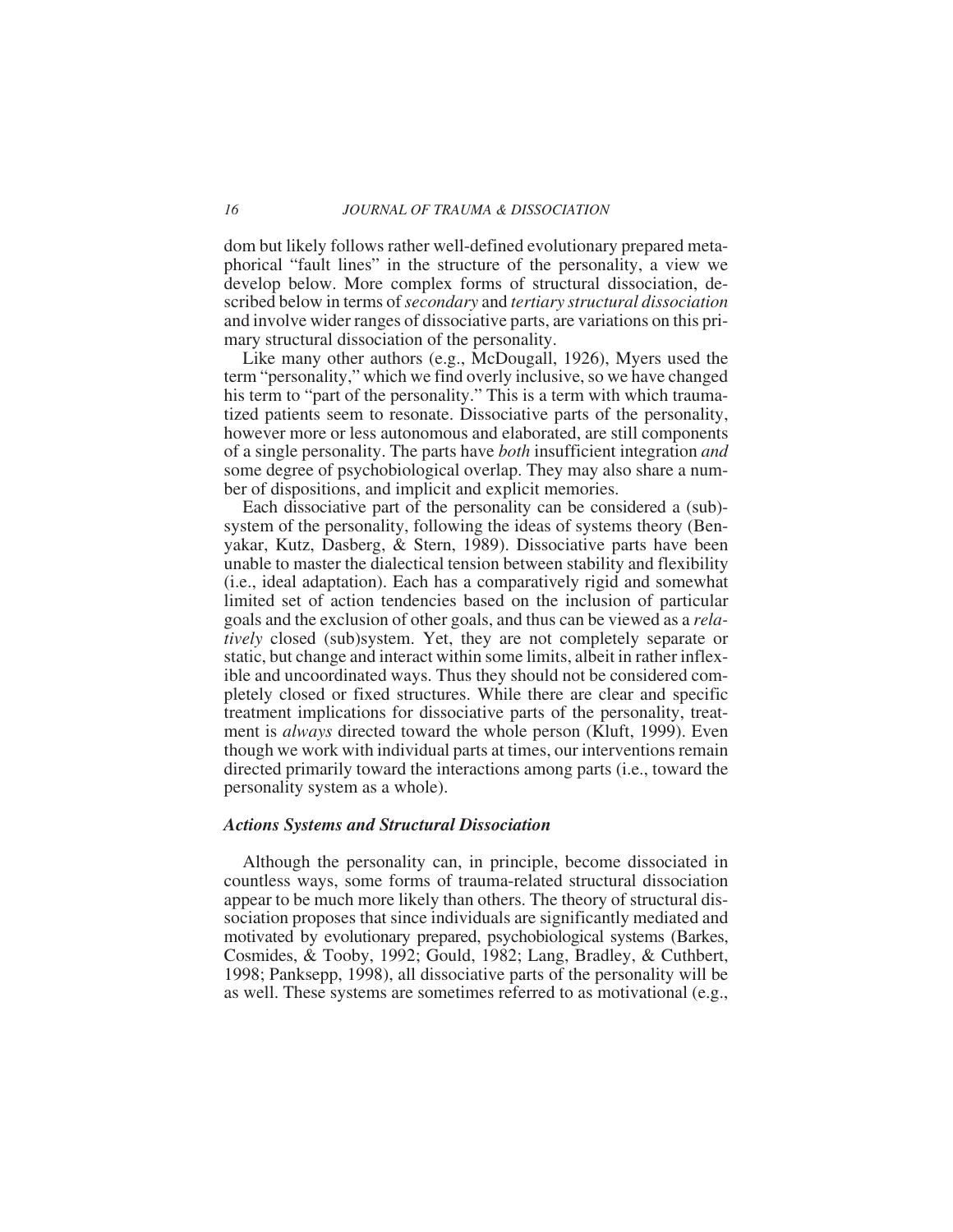Gould, 1982; Lichtenberg, 1990; Lichtenberg & Kindler, 1994), behavioral (e.g., Bowlby, 1969/1982; Cassidy, 1999), functional (Fanselow & Lester, 1988), emotional operating systems (Panksepp, 1998), or adaptations (Barkes et al., 1992). Their purpose is to help us distinguish between helpful and harmful experiences, and to generate the best adaptive responses to current life circumstances. We refer to them as *action systems*, because they involve an innate readiness or tendency to act (Arnold, 1960; Frijda, 1986). They do not rigidly determine actions, but influence tendencies toward particular action patterns under particular circumstances. These actions have a highly predictive quality: We predict a goal and act accordingly (e.g., Sudakov, 2004). Thus, in a given situation each dissociative part of the personality has a *propensity* to exhibit a particular pattern of behaviors, thoughts, feelings, sensations, and perceptions that may differ significantly from other parts, based on the action systems by which each is influenced. Thus, various parts are constrained to some degree by the specific action systems by which they are mediated, leading to relatively inflexible mental and physical actions.

There are two basic categories of actions systems (Lang et al., 1998). The first category promotes functioning in daily life and survival of the species, and the second promotes defense (and survival) of the individual in the face of threat. Metaphorically speaking, fault lines occur between action systems of daily life and those of defense, because they naturally tend to mutually inhibit each other. For example, one does not stay focused on cleaning the house or reading when imminent danger is perceived; instead one becomes hypervigilant and prepares for defense. Then, when danger has passed, one should naturally return to normal activities rather than continuing to be in a defensive mode. Integration between these two types of action systems will more likely fail during or following traumatic stress than will integration among internal components of each of these two complex action systems.

We propose that the basic dissociative division between the two main categories of action systems, daily life and defense under threat, primarily accounts for the prototypical organizations of ANP and EP. In other words, dissociation between action systems of daily life and of defense is a reasonable explanation for the alternating dissociative pattern of numbing and intrusions in trauma-related disorders. Action systems that control functions in daily life belong to the ANP, whose task is to continue to go on with life in spite of traumatization, in part by avoiding traumatic memories. Some of the functions of the ANP include *exploration* of the environment (including work and study), *play*, *energy man-*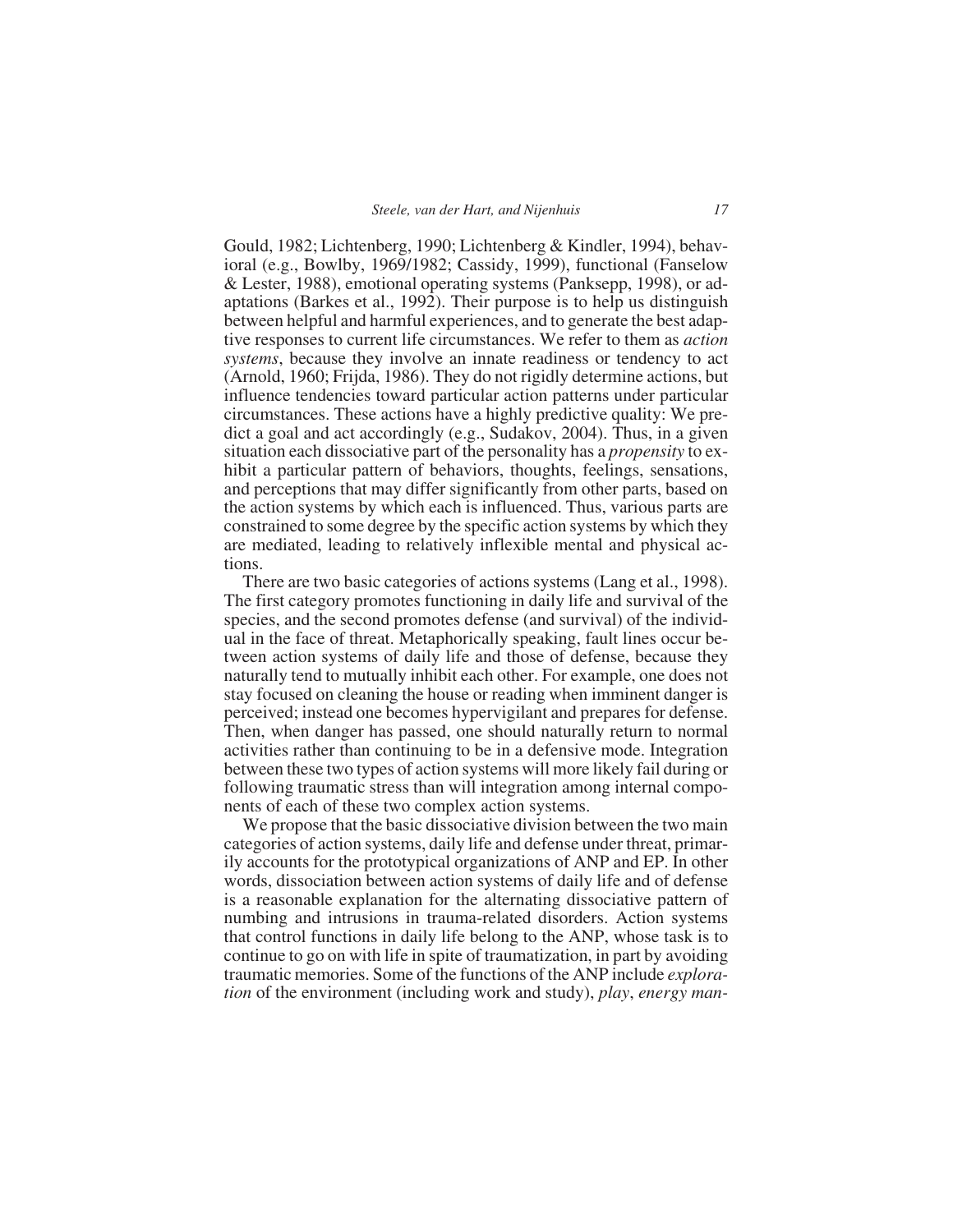*agement* (sleeping and eating), *attachment*, *sociability*, *reproduction/ sexuality*, and *care taking* (especially rearing of children) (e.g., Cassidy, 1999; Panksepp, 1998). Other higher order actions than those prepared by evolution often develop through higher cortical functioning (e.g., playing the piano, driving a car, operating a computer, engaging in extremely complex social and work interactions; Hurley, 1998).

The EP remains fixed in traumatic memories, and thus in the action system of defense, which includes several subsystems. The first subsystem, mediated by panic (Panksepp, 1998), is the *attachment cry*, which is a desperate call for closensess and reconnection with a caregiver. Children thus cry for their caregivers when they are scared, and patients often pick up the phone and call their therapist. Other defensive subsystems include *hypervigilance*, *flight*, *freeze with analgesia*, *fight*, *total submission with anesthesia (collapse)*, and *recuperative states* of rest, wound care, isolation from the group, and gradual return to daily activities (i.e., to the action systems of daily life) (Fanselow & Lester, 1988; Nijenhuis, 1999/2004). The EP is typically fixed in one or more of these subsystems of physical defense, in addition to engaging in psychological defenses in the case of more elaborated EPs. This fixation includes predicting threat in the light of previous traumatization and responding in a rigid, often maladaptive way. Links have been demonstrated between these animal defensive reactions and physical manifestations of dissociation in humans such as analgesia, anesthesia, motor inhibitions, and paralysis (Nijenhuis, Spinhoven, P., Vanderlinden, Van Dyck, & Van der Hart, 1998; Nijenhuis, Van der Hart & Steele, 2004a, 2004b).

When an individual is dissociative, there is insufficient cohesion and coordination among action systems which are essential components of the personality. Thus, even though no danger is present, the EP will act as though there is, and the ANP, attempting to cope with daily life, will be inhibited.

#### *Secondary Structural Dissociation*

When trauma is increasingly overwhelming and/or prolonged, further division of the EP may occur, while a single ANP remains intact. This *secondary structural dissociation* may be based on the failed integration among separate defense and recuperative subsystems. We consider instances of secondary structural dissociation to be included in complex trauma-related disorders, such as complex PTSD (Disorders of Extreme Stress Not Otherwise Specified [DESNOS]), trauma-related borderline personality disorder, and dissociative disorders not other-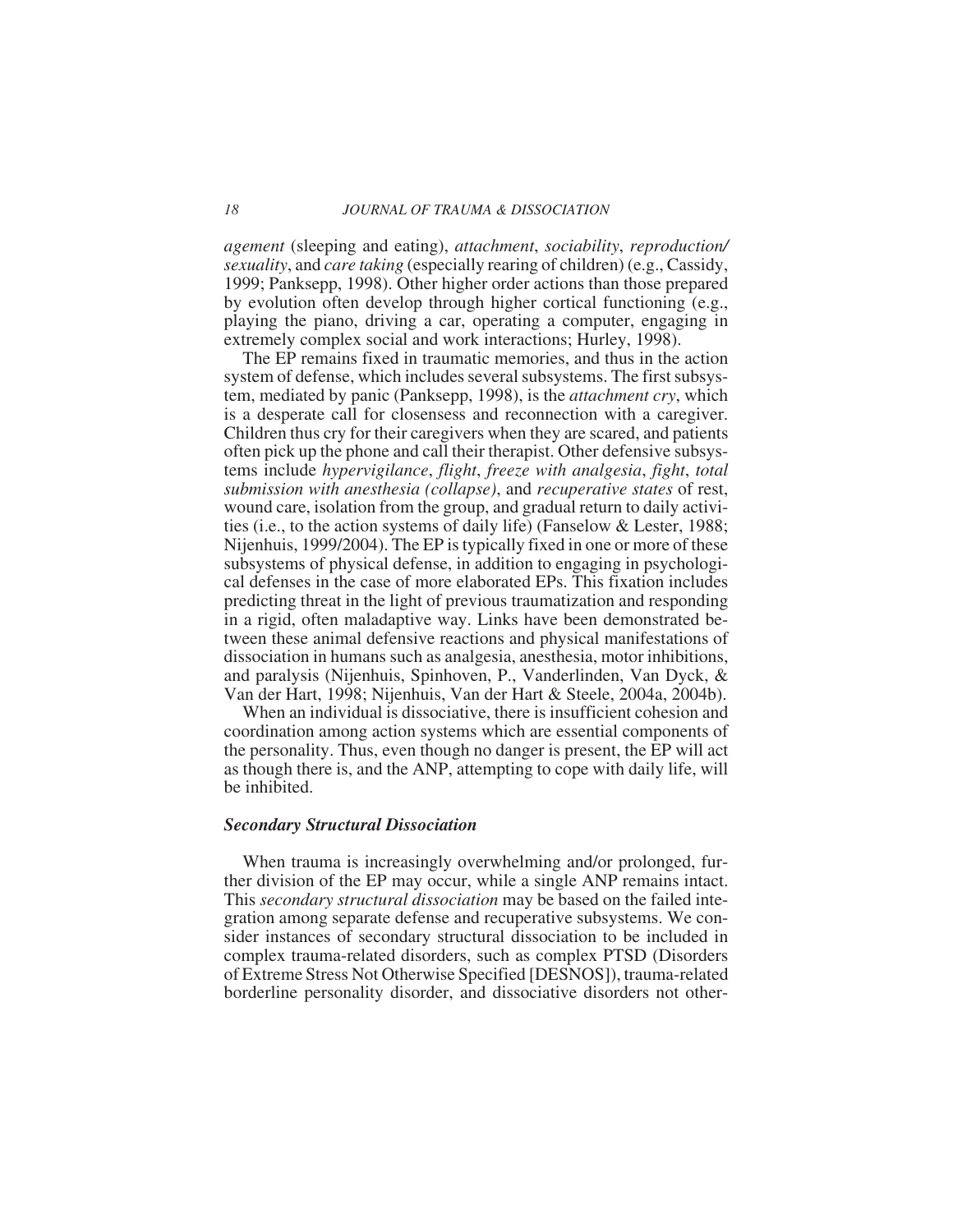wise specified (DDNOS) (cf., Blizard, 2003). With the exception of the major part (i.e., the ANP), which functions in daily life most of the time, the EPs found in primary and much of secondary structural dissociation are typically not very elaborated or autonomous.

## *Tertiary Structural Dissociation*

Finally, division of the ANP may also occur. This *tertiary structural dissociation* occurs when certain inescapable aspects of daily life have become associated with past trauma (i.e., triggers that tend to reactivate traumatic memories through the process of generalization learning). Alternately when the functioning of the ANP is so poor that normal life itself is overwhelming, new ANPs may develop. These may be based on perhaps only a single action systems, such as caretaking (e.g., the mother), or exploration (e.g., the worker). Tertiary structural dissociation includes division of the ANP in addition to the EP, and we propose reserving this level of structural dissociation exclusively for patients with dissociative identity disorder (DID). In severe cases of secondary and in all cases of tertiary dissociation, more than a single part will have a strong degree of elaboration and autonomy, often with secondary characteristics such as names, ages, gender, etc.

## *Developmental Pathways to Structural Dissociation*

In primary structural dissociation we have assumed that the personality was a relatively integrated mental system prior to traumatization. However, this is hardly the case in traumatized children. An integrated personality is a developmental achievement. The more complex levels of structural dissociation in adults who were chronically traumatized children are thus developed within a personality that lacks the normal cohesion and coherence of the healthy adult. The complexity of structural dissociation seems linked to interactions among (1) developmental level, age, and related integrative capacity of the individual (e.g., Ogawa, Sroufe, Weinfield, Carlson & Egeland, 1997; Putnam, 1997); (2) severity and duration of traumatization (e.g., Brewin, Andrews, & Valentine, 2000); (3) presence of peritraumatic dissociation (e.g., Marmar, Weiss, & Metzler, 1998); (4) family history of psychopathology (e.g., Ozer, Best, Lipsey, & Weiss, 2003); (5) degree of social support (e.g., Ozer et al., 2003); (6) disruption of the normal integration of the child's action systems that requires a secure attachment relationship (e.g., Siegel, 1999); (7) genetic factors (e.g., Becker-Blease et al., 2004); and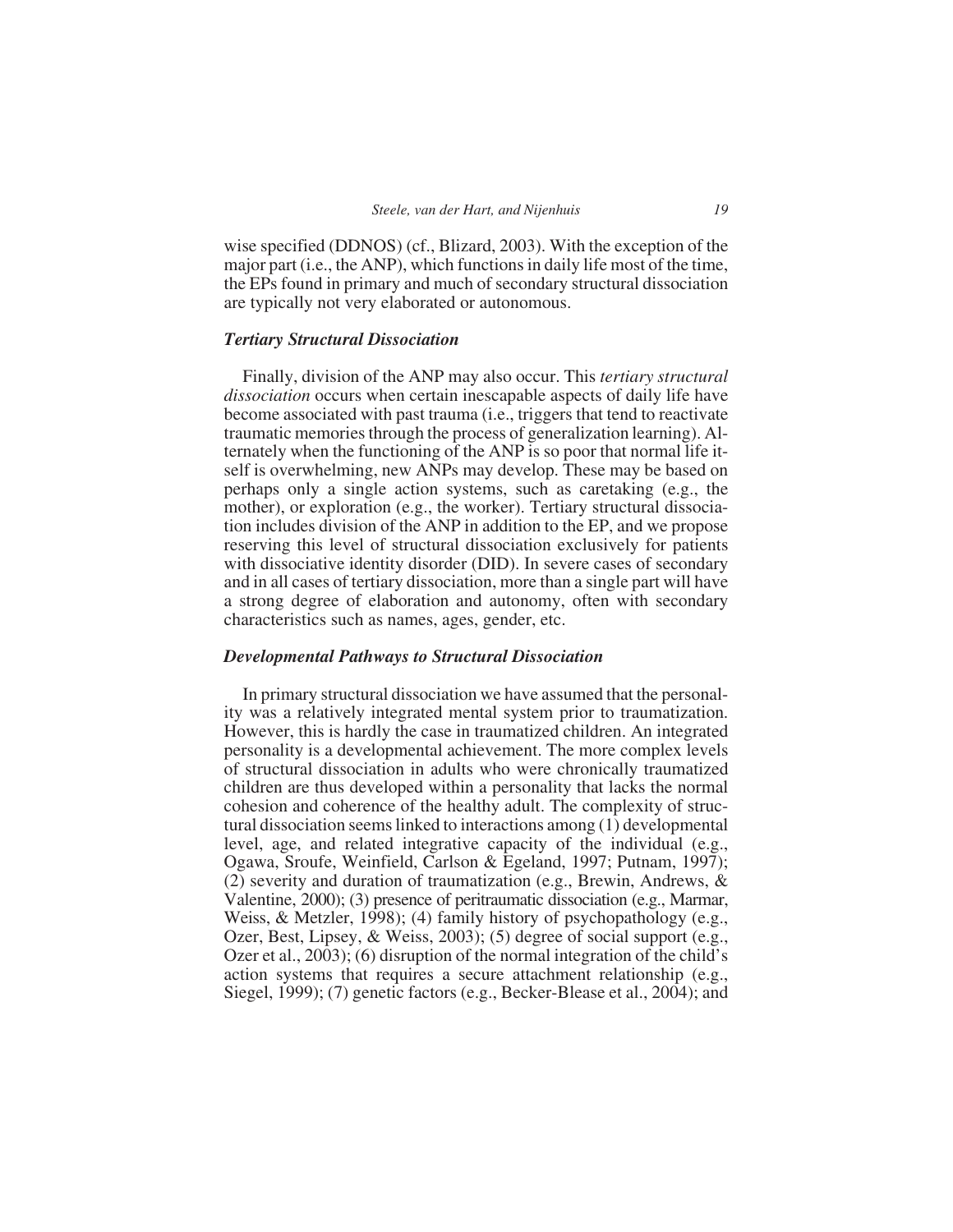(8) resilience factors (e.g., McGloin & Widom, 2001). Although these cannot be discussed in depth here, we make several observations that form the basis of contemporary thought regarding how dissociation in young children becomes a chronic condition.

Structural dissociation involves hindrance of a natural progression toward integration of action systems that have been described as discrete behavioral states (Putnam, 1997; Siegel, 1999). It involves a *chronic* integrative deficit largely due to a combination of the child's immature integrative brain structures and functions (cf., DeBellis, 2001; Glaser, 2000; Van der Kolk, 2003), and inadequate dyadic regulation.

The sense of self is still highly state-dependent in the infant (Wolf, 1990; Wolff, 1987), and it is within positive and secure dyadic interaction with caretakers that children acquire skills to sustain, modulate, and integrate discrete behavioral states (e.g., Putnam, 1997; Siegel,1999; Schore, 2003) that would lead to a relatively integrated personality. Under these conditions, neural networks related to daily life action systems become increasingly more complex and interactive through constant and consistent use, leading to a more cohesive personality and an individual who is well adapted to life with others (Lyons-Ruth, 2003).

Research and clinical observations have shown a strong link between disordered parental attachment, disorganized/disoriented attachment in the child, and chronic dissociation (Barach, 1991; Carlson, 1998; Liotti, 1992, 1999; Lyons-Ruth, 2003; Ogawa et al., 1997). Young children's innate attachment system evokes mental and behavioral approach when they are separated from their caregiver. However, a frightening parent evokes a succession of defensive subsystems in the child (flight, freeze, fight, submission, and total collapse). We argue that disorganized attachment is not actually disorganized. The conflict between approach and avoidance that cannot be resolved by the child promotes a structural dissociation between parts fixed in various attachment actions or in defense actions that conflict with each other. Another way to say this is that attachment and defense systems are organized within parts, but are not cohesive across parts.

Chronically traumatized individuals often display a lack of self-regulatory skills, both mental and behavioral. These include skills such as mindful awareness; interpersonal competence; affect regulation; distress tolerance; ability to differentiate between internal and external reality; ability to tolerate aloneness; ability to regulate self-conscious emotions (e.g., self-hate, shame, guilt, humiliation); ability to selfsoothe; the ability to reflect more than merely react; and ability to mentalize (i.e., imagine how others might think or feel; e.g., Fonagy &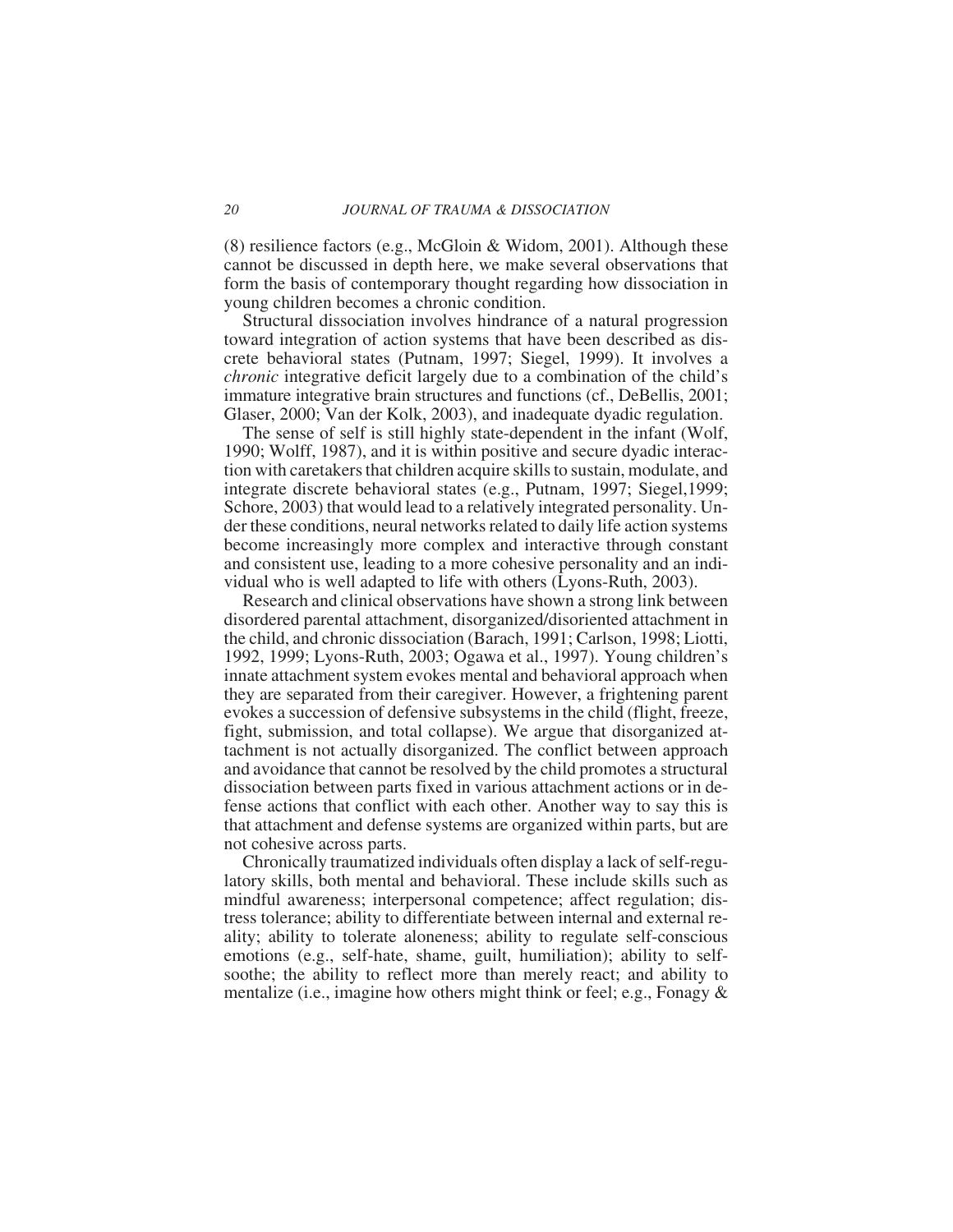Target, 1997; Gold, 2000; Linehan, 1993). When these essential skills are deficient or absent, integration becomes ever more difficult to achieve or maintain, contributing to chronic structural dissociation.

The survivor's personality as a whole and the various dissociative parts thus engage in dysfunctional behaviors, and the tendency to integrate the different action systems remains insufficient. Consequently, survivors engage in maladaptive patterns of living and in psychophysiological dysregulation, such as impaired sleep/wake cycles; eating difficulties; problems with sociability and work; affect and impulse dysregulation; imbalances between work, rest, and play; and limitations in learning and in exploring the world. Survivors will substitute less adaptive, lower-level actions in an effort to compensate for their deficits. Rather than being reflective, these *substitute actions*(Janet, 1928b, 1945) are typically impulsive, conditioned reactions, such as self-harm, substance abuse, or inappropriate relational strategies, and they are the basis of much psychopathology. We propose that Axis II difficulties reflect chronic dysfunctional action tendencies, often characteristic of specific dissociative parts.

#### *Mental Coping Strategies and Dissociation*

Clinically, therapists can often observe various parts of the personality engage in what are known in the literature as *psychological defenses*, such as disowning of affect, projection, denial, or splitting. Because our theory focuses on both mental and behavioral actions and distinguishes between psychological and physical defenses, we use the term *mental coping strategies*. The trauma literature is replete with theories and treatments of these various mental coping strategies, and dissociation has been understood widely as a mental defense against the intolerable affects and experiences of trauma (e.g., Blizard, 2001; Cardeña, 1994; Chu, 1998; Freyd, 1996; Spiegel, 1990). However, we emphasize that dissociation is first a deficit in integrative capacity, and only secondarily a mental coping strategy. The less integrative and reflective individuals are, the more they must rely on rigid, maladaptive mental actions, including the more "primitive" ones such as projection, splitting, disavowal, denial. Such coping strategies protect against inner directed phobic responses. When maladaptive mental coping strategies are dissociated within parts of the personality they become inaccessible to modification without proper treatment interventions, leaving the individual as a whole vulnerable to chronic dysfunction in life and relationships.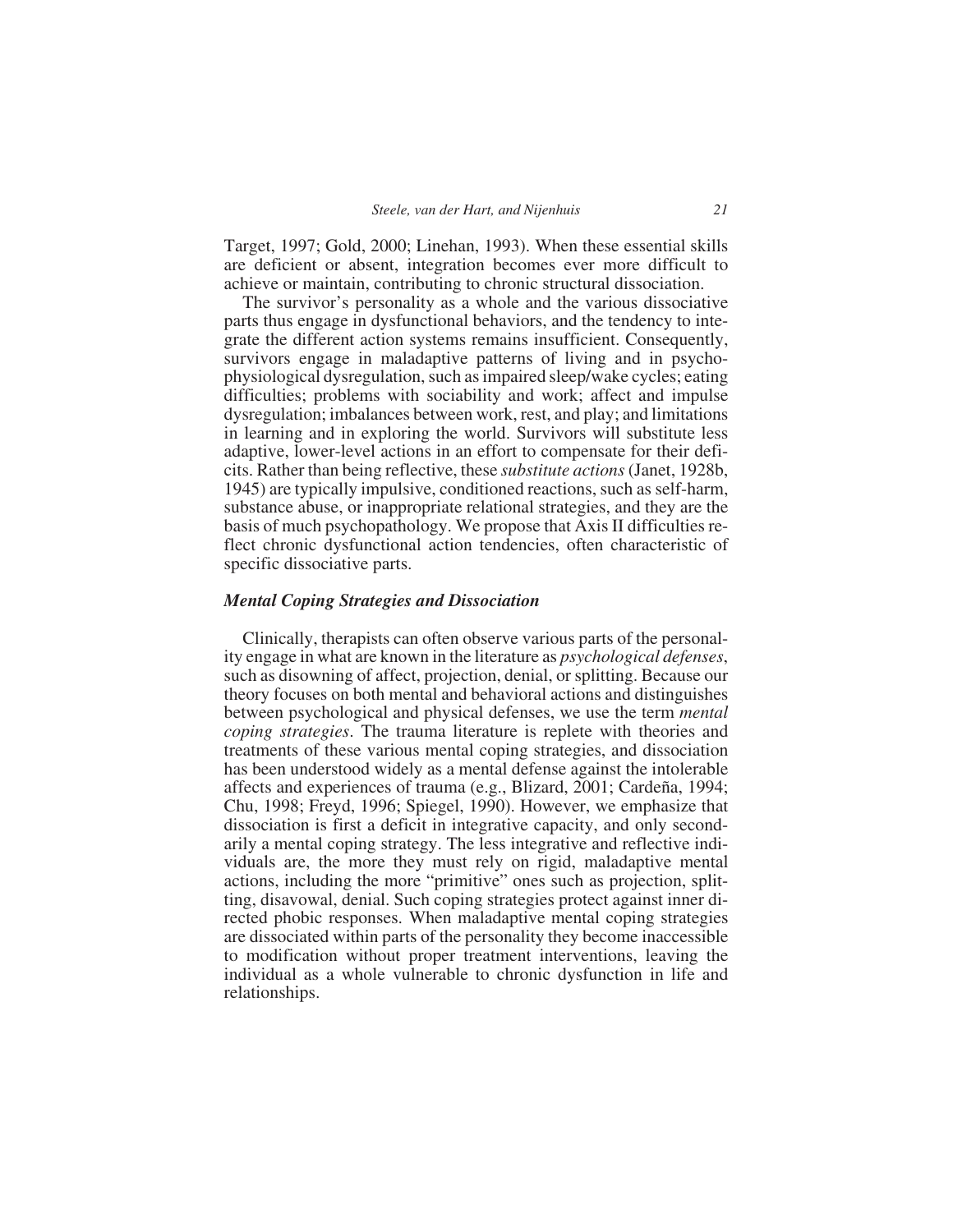ANP may "use" EPs as mental protection, in that they contain emotions, thoughts, fantasies, wishes, needs, sensations, etc., that the ANP believes to be unbearable or unacceptable. ANPs may disown dependency needs through EPs that are commonly fixed in attachment cry and seeking attachment desperately (Steele et al., 2001). Even parts who appear on the surface to be conflict free, such as parts whose only function is to do math, are typically well-defended against attachment, for example, and see it as entirely irrelevant, much like a schizoid person might.

A number of clinicians have noted that chronically traumatized patients, particularly with DID, have varying levels of functioning, low, medium, or high, that predict to some degree the success of treatment (Boon, 1997; Horevitz & Loewenstein, 1994; Kluft, 1994c; Van der Hart & Boon, 1997). Depending on the degree of action system dysfunction and which action systems are affected, some ANPs may be much less functional than others, and such patients will require much more time to acquire additional skills and healthy action patterns.

# *STRUCTURAL DISSOCIATION AND INTEGRATIVE CAPACITY*

A healthy personality is characterized by a strong capacity to integrate experience (Janet, 1889). Integration is an adaptive process involving ongoing mental actions that help both to differentiate and link experiences over time into a flexible *and* stable personality that promotes the best functioning possible in the present (Jackson, 1931/32; Janet, 1889; Meares, 1999; Nijenhuis et al., 2004a, 2004b). The capacity to be open and flexible allows us to change when required, whereas the capacity to stay closed allows us to remain stable (i.e., to act in preconceived ways). In structural dissociation, although parts are not completely static or closed, there is insufficient linking and coordination among them. Thus, the entire personality of the traumatized individual is too closed and rigid in fundamental ways, leading to proliferation of relatively stereotypical and poorly coordinated actions within and among various dissociative parts.

## *Synthesis*

Several types of integrative mental actions need to be understood in order to most effectively treat traumatized individuals. One major type is *synthesis* (i.e., linking/binding) and differentiating a range of internal and external experiences at a moment and across time. Synthesis in-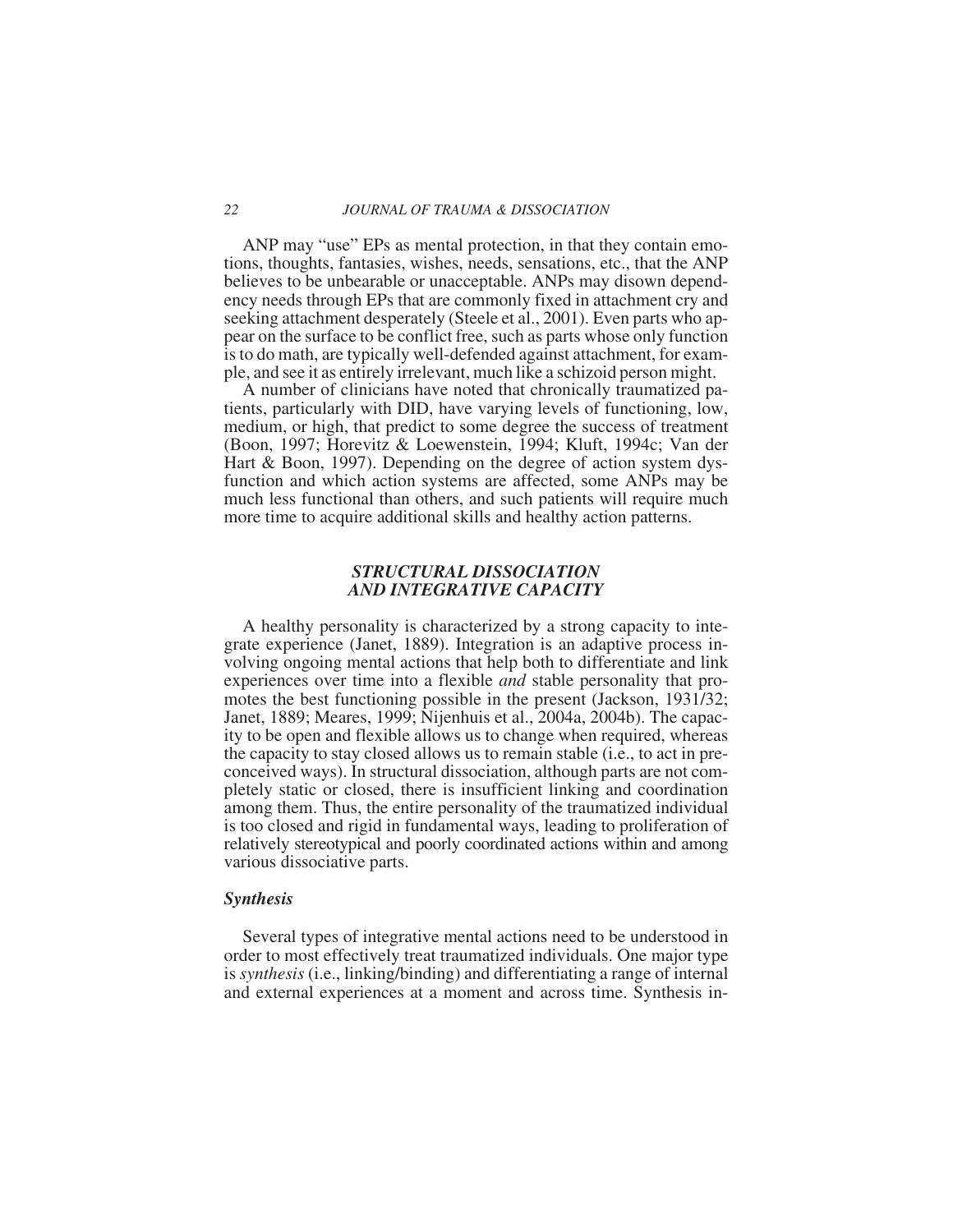cludes linking and differentiating sensory perceptions, movements, thoughts, affects, and sense of self. It is a dimensional construct, and the capacity to synthesize oscillates. For example, when an individual is fully awake, synthesis will be of a higher quality than when s/he is tired. Synthesis provides for the individual's normative unity of consciousness and history. Alterations of consciousness and dissociative symptoms can emerge when synthesis is incomplete.

## *Realization*

Another related, but higher level integrative mental action is *realization* (i.e., the degree to which individuals become consciously aware of the implications and meaning of their personal experiences). Realization implies the degree to which closure of an experience is achieved (Janet, 1935; Van der Hart et al., 1993). It consists of two mental actions that are constantly maturing our view of ourselves, others, and the world: personification (Janet, 1903) and presentification (Janet, 1928a). *Personification* involves integrating the synthesis of an experience with an explicit, personal sense of ownership (e.g., "That happened to me, and I think and feel thus and so about it"). *Presentification* is the mental action of being firmly grounded in the present and integrating one's personified past, present, and future. It manifests in acting in the present in the most adaptive, mindful manner.

Both ANP and EP lack full realization of the trauma. ANP lacks personification of the traumatic experience and its aftereffects. Thus ANP may deny or experience varying degrees of amnesia regarding the event(s). ANP perhaps acknowledges trauma but insists, "It doesn't feel like it happened to *me*." EP does not experience that the trauma has ended, and thus lacks presentification, the ability to be fully in the present. Restricted by their respective action systems, both ANP and EP selectively attend to a limited range of cues (e.g., those that are relevant for care taking or defensive interests). This further reduces the capacity to fully realize and integrate trauma and to be completely in the present.

#### *Traumatic Memory versus Autobiographical Narrative Memory*

An important notion related to structural dissociation and integrative mental actions is that of traumatic versus autobiographical narrative memory. Janet (1928a) noted that normal memory consists of two sets of action: (1) the actions during the event itself, and (2) an account of the event that symbolizes the past actions afterwards. This dual action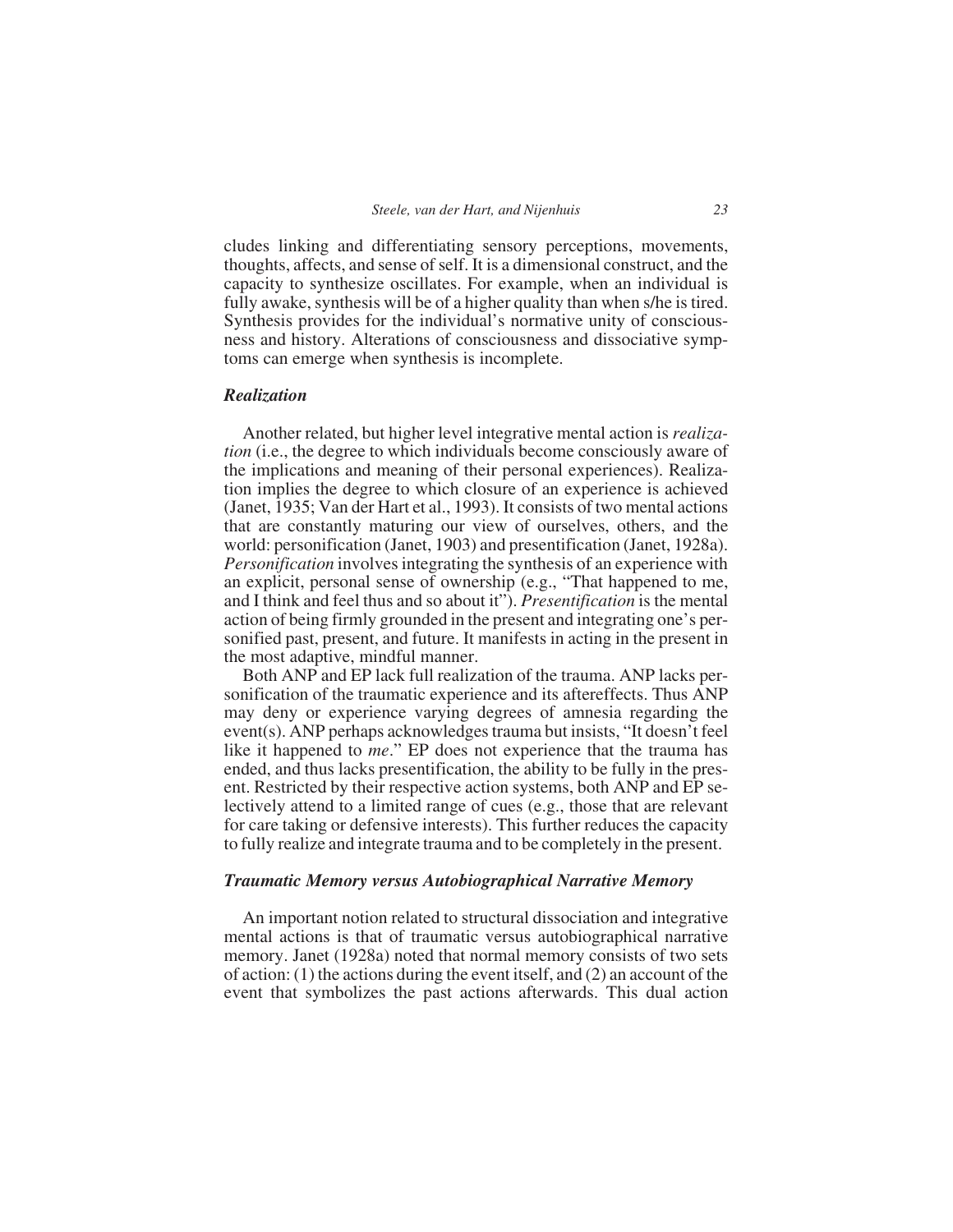should take place within the personality as an integrative process. However, the EP is fixated in the first part of the action, as it recurrently reexperiences a primarily sensorimotor, highly affectively charged experience of the trauma (Janet, 1919/25; Nijenhuis & Van der Hart, 1999; Van der Kolk & Fisler, 1995; Van der Kolk & Van der Hart, 1991). Brewin has referred to this traumatic memory as situationally accessible memory (SAM; Brewin, 2003), which is evoked by triggers rather than accessed verbally and consciously. The ANP avoids giving an account of the trauma, or develops an account without full personification. Over the course of treatment traumatic memories must be transformed into narratives, by gradually realizing and integrating the trauma as a past event in one's "autobiography," thus alleviating structural dissociation (Janet, 1928a; Van der Hart et al., 1993). Brewin has called this verbally accessible memory (VAM; Brewin, 2003), and new VAM will inhibit SAM, which remains in existence.

# *MAINTENANCE OF STRUCTURAL DISSOCIATION OF THE PERSONALITY*

The various trauma-related phobias generally result from conditioning effects related to traumatization (Nijenhuis et al., 2004a, 2004b; Steele et al., 2004), *and* from maladaptive action tendencies that developed due to poor modeling, inadequate dyadic regulation, and lack of basic skills.

Via classical conditioning, the traumatized individual associates experiences that saliently signaled or accompanied the traumatizing event with the traumatic experience itself. As a result, previously neutral cues (e.g., a man with a beard) will tend to evoke memory, perhaps only in somatosensory form, of the traumatic event and the original traumatic reaction pattern. For example, the specific affect of an abusive caretaker (e.g., rage) will probably become a conditioned stimulus, as will stimuli that apparently seem to elicit this mood. The survivor may then rather automatically respond by fighting, freezing, or collapsing when confronted by another person who expresses the same or similar affect.

## *Phobias of Traumatic Memories, Mental Contents, and Dissociative Parts of the Personality*

Structural dissociation is not absolute. For example, when an EP is strongly reactivated by conditioned stimuli that evoke traumatic memo-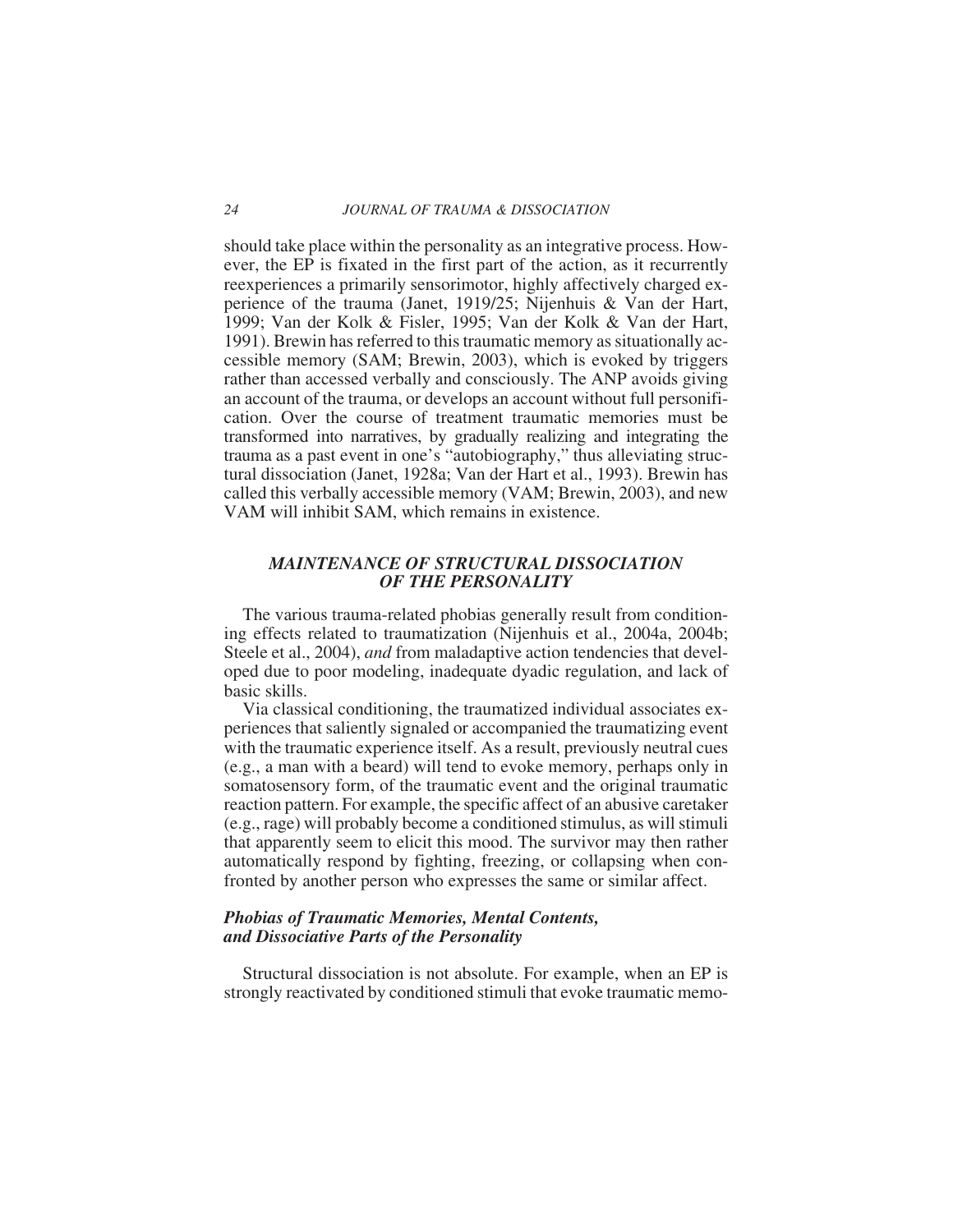ries, it may intrude into ANP. These unintegrated, highly affectively charged experiences are *inherently aversive* to the ANP. Thus, ANP will often respond to intrusions with typical mental avoidance and escape reactions: extreme and involuntary retraction of the field of consciousness and ongoing dissociation of the EP. This extreme avoidance reaction to EP and related traumatic memories is called the *phobia of traumatic memory* (Janet, 1904; Van der Hart et al., 1993), and is treated in Phase 2. In this way the ongoing effects of classical conditioning support continued structural dissociation (Nijenhuis et al., 2004a, 2004b).

The *phobia of mental contents*(Van der Hart & Steele, 1999), treated in Phase 1, may develop along two pathways. This first involves developmental deficits in mentalization and affect regulation. Without adequate mentalization the traumatized individual has difficulty with understanding or dealing with mental contents. Feelings, needs, fantasies, etc., remain partially or completely unintegrated, and become feared and confusing aspects of self.

Second, some aversive mental contents are typically held in particular parts of the personality that become feared in themselves. For example, the ANP learns to fear and vehemently avoid internal (mental contents) and external stimuli related to the EP holding the trauma. Specifically, *a phobia of dissociative parts of the personality* (Nijenhuis, 1994) will develop, which is primarily treated in Phase 1. These conditioned reactions of the ANP interfere with the normal integrative tendencies of the mind, and thus maintain structural dissociation of the personality.

Phobias are not only based on fear, but also on conditioned negative evaluations. ANPs and EPs often avoid and escape from each other because they dislike each other and associated traumatic memories. For example, one part may be deeply ashamed of the feelings or behaviors of another part. Some EPs dislike ANP because they report that "she doesn't care," as ANP assiduously avoids the pain of the EP.

There is a wide range of avoidance and escape reactions regarding traumatic memories, dissociative parts, mental contents, and attachment and attachment loss. They include passive and active behavioral actions. In cases of secondary and tertiary dissociation, EPs and ANPs may learn to fear, despise, and avoid each other along similar pathways. For example, the EP that encompasses freezing and analgesia may come to fear and avoid the EP that involves aggression, in particular when this aggression becomes self-directed. And this "aggressive" EP may fear, avoid, and despise the freezing one, as well as the submissive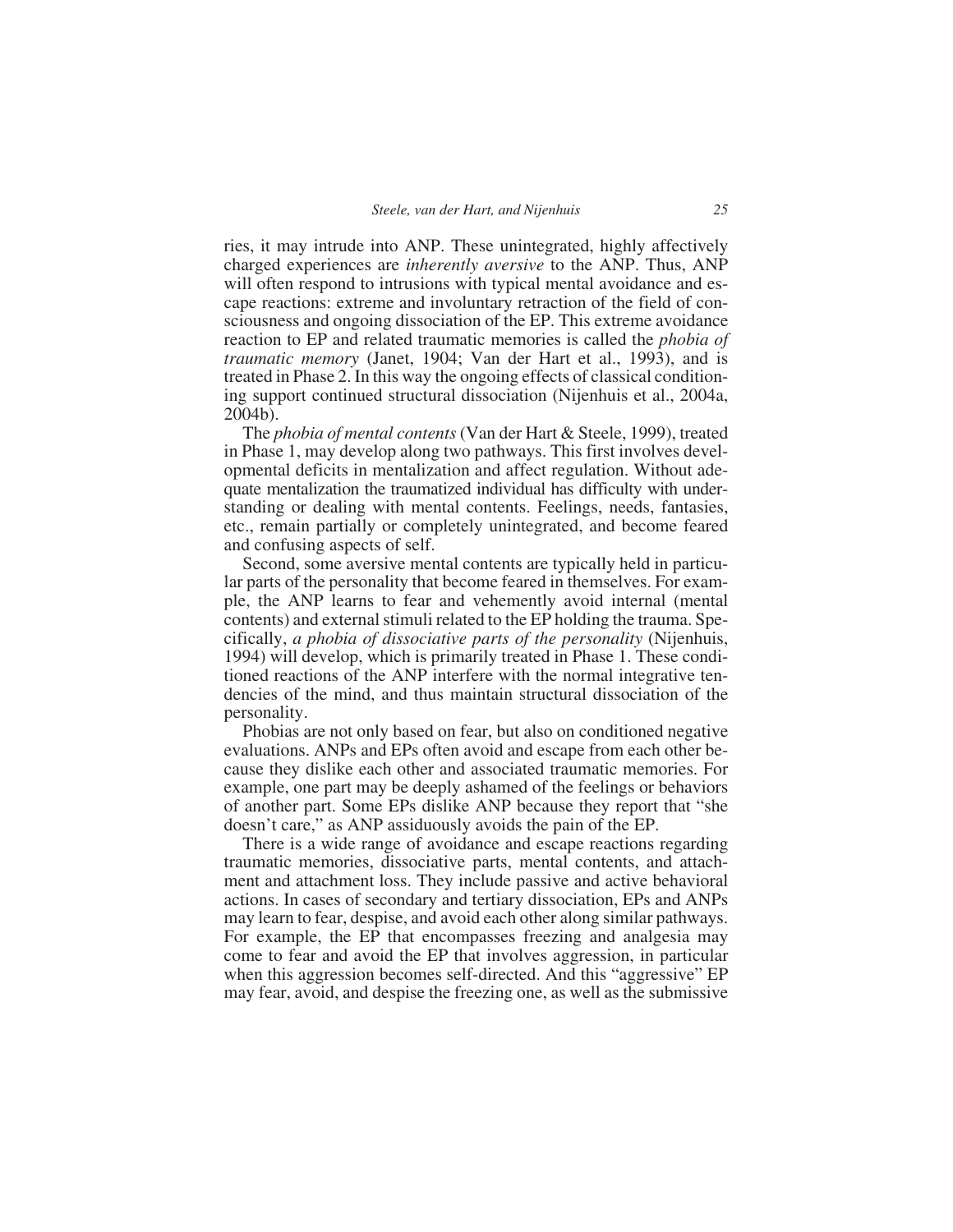one, because of their "weakness" which "makes them guilty of causing the trauma."

## *Phobias of Attachment and Attachment Loss*

Human induced trauma has the potential to severely affect the action system of attachment. In fact, several authors regard disordered attachment as central to complex dissociative disorders (e.g., Barach, 1991; Blizard, 2003; Liotti, 1992, 1999; Lyons-Ruth, 2003). Because attachment is experienced as dangerous when one has been hurt recurrently by known and trusted others, an eventual phobia of attachment and intimacy may develop. Thus, *phobia of attachment and attachment loss with the therapist* is specifically addressed with the ANP in Phase 1, while phobia of attachment with others is also treated in all phases.

Phobia of attachment is often paradoxically accompanied by an equally intense phobia of attachment loss. Phobia of attachment loss is driven by panic and the attachment cry defense action (sub)system. It manifests in desperate attempts at connection, pleading, clinging, crying, extreme helplessness, and even self-harm or suicidal behavior in response to perceived attachment loss. Typically, different parts of the personality experience these opposite phobias. They evoke each other in a vicious cycle, with a perceived change in closeness or distance in a relationship resulting in the well-known "borderline" pattern of "I hate you–don't leave me," otherwise more recently described as D-attachment.

Abuse and neglect from a primary caretaker lead to proximate activation of approach and defensive systems directed toward the caretaker/ perpetrator. There remains intense attachment to and fear of the perpetrator. Thus, there are also *phobias of attachment and attachment loss to the perpetrator* (treated primarily in Phase 2). Such phobias prevent secure attachment with others until they are resolved, and also prevent realization of the trauma. As one patient said, "I loved my father AND he hurt me. I've never been able to put those two ideas together in a sentence before. It was intolerable because my love for him was essential to my survival."

# *Phobia of Normal Life, Healthy Risk-Taking, Change, and Intimacy*

Because there are ever increasing stimuli that become conditioned through stimulus generalization, more and more of life may become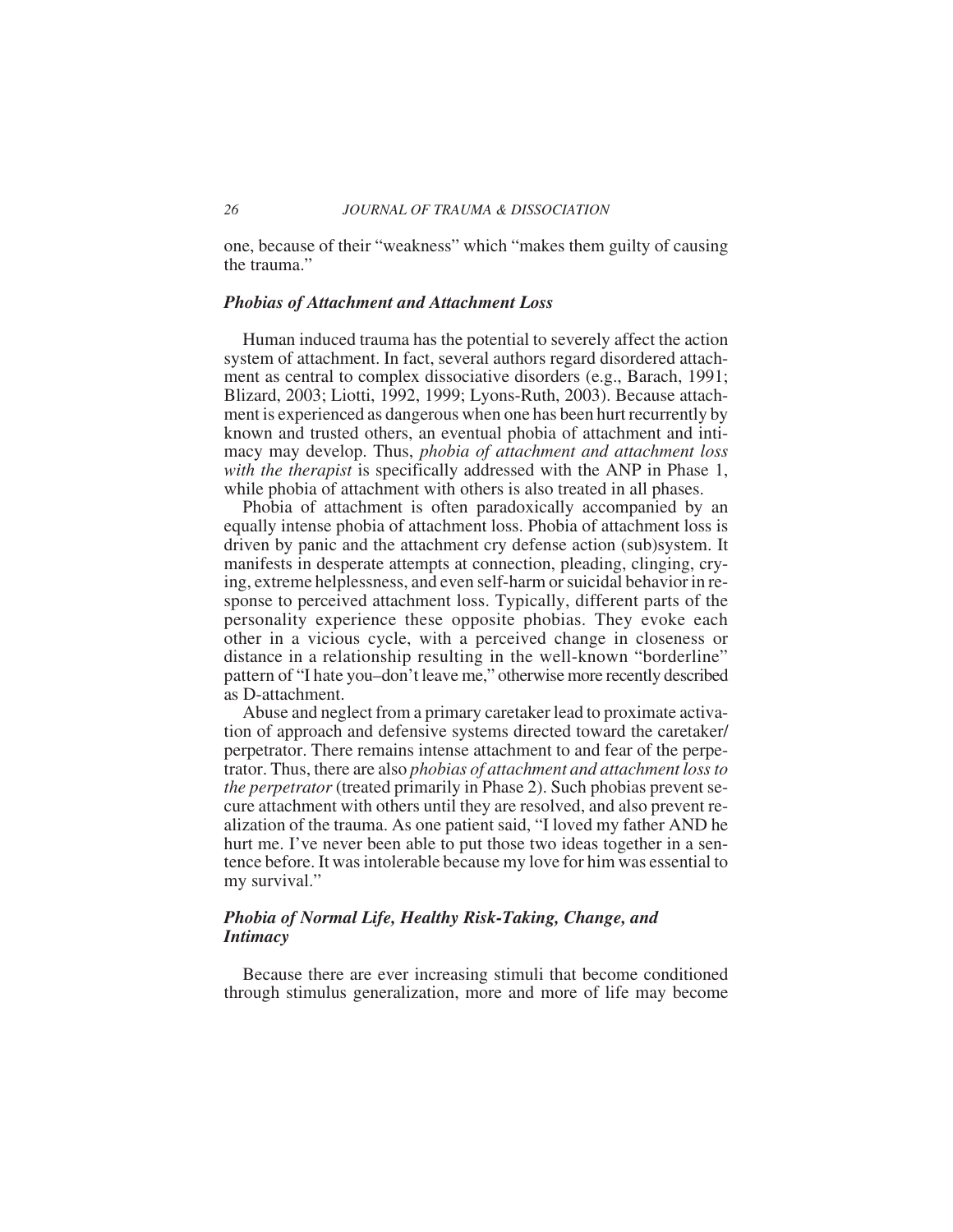avoided by the traumatized individual. Thus, patients develop a phobia of normal life. Since normal life involves at least a basic level of healthy risk-taking and change, these experiences of normal life also become vigorously avoided. Finally, more mature levels of attachment (i.e., intimacy) are avoided due to the plethora of other phobias related to attachment and internal states that have become conditioned stimuli. These *phobias of normal life, of healthy risk-taking and change, and of intimacy* are recursively addressed throughout therapy, but are a primary target in Phase 3.

## *PHASE-ORIENTED TREATMENT OF STRUCTURAL DISSOCIATION*

The theory of structural dissociation guides the clinician in treatment planning and interventions (Steele et al., 2001, 2004). In all cases, *therapeutic effort must first be directed to raising the integrative capacity of the ANP and key EPs that are intrusive and/or interfering with therapy and safety concerns*. This implies that survivors must improve the reflective quality and sometimes quantity of their mental and physical actions. This is relatively straightforward in cases of primary structural dissociation within the context of short-term psychotherapy (Van der Hart et al., 1998). However, in cases of secondary and tertiary structural dissociation typically much more strenuous and long-term therapeutic effort must be invested in raising the integrative capacity of the ANP(s) and certain dominant EPs before the treatment of traumatic memories can ever be considered.

Although the phases (see Table 1) have been described in linear fashion, in reality they are flexible and recursive, involving a periodic need to return to previous phases (Courtois, 1999). Each phase involves a *problem-solving and skills building approach* within the broader context of a *relational approach* (Brown, Scheflin & Hammond, 1998). This spiral course occurs as greater levels of integrative capacity are achieved, allowing previously intolerable dissociated material to become integrated, and more entrenched areas of dysfunction to be addressed.

## *Treatment Principles Throughout Phase-Oriented Treatment*

*The most general objective of therapy is to raise the patient's integrative capacity to improve functioning and resolve structural dissocia-*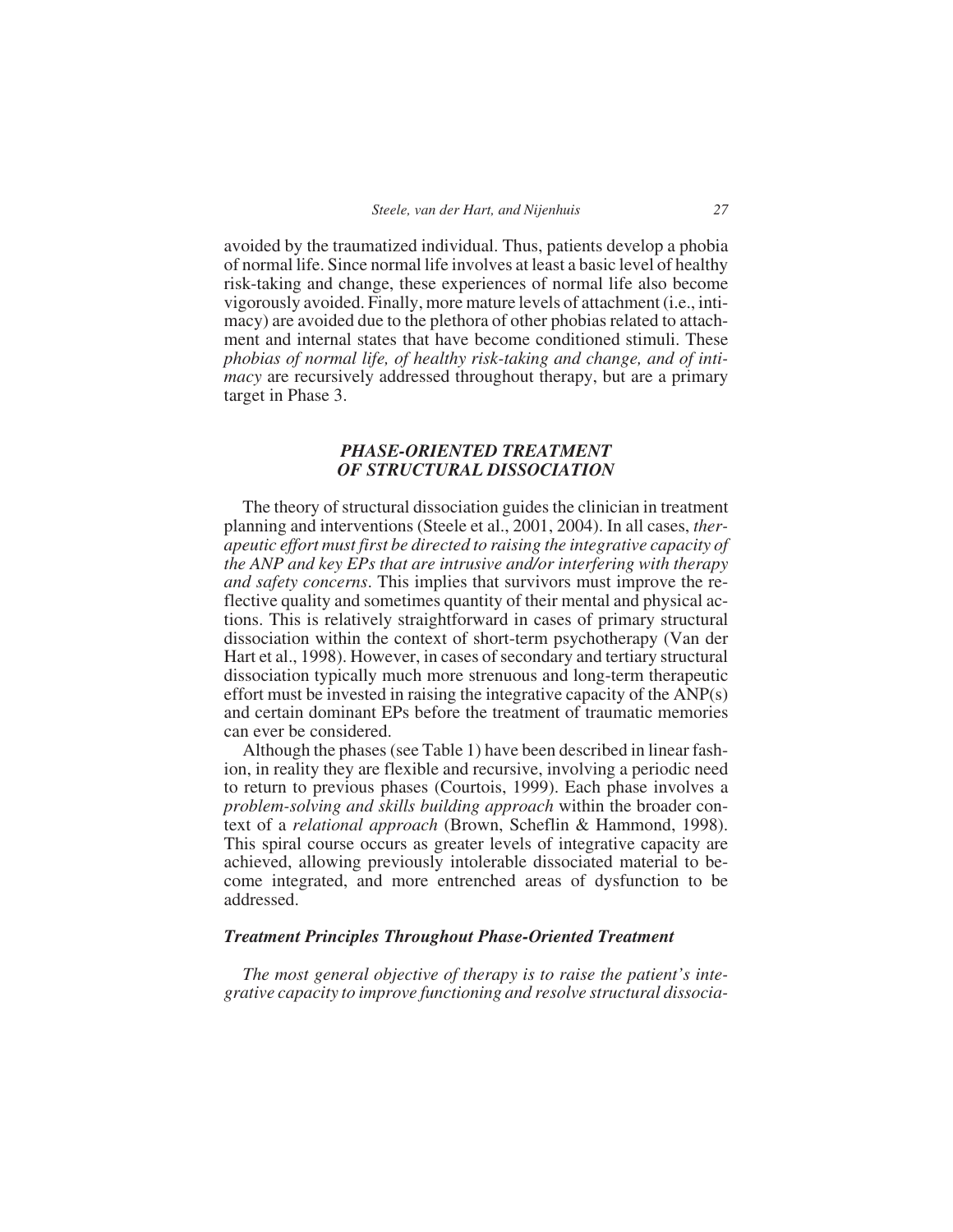TABLE 1. Phase-Oriented Treatment of Trauma: Overcoming Trauma-Related Phobias

#### **Phase 1: Symptom reduction and stabilization**

- Overcoming the phobia of attachment and attachment loss with the therapist
- Overcoming the phobia of mental contents
- Overcoming the phobia of dissociative parts of the personality (ANP and EP)

#### **Phase 2: Treatment of traumatic memories**

- Overcoming the phobias related to insecure attachment to the perpetrator(s)
- Overcoming the phobia of attachment and attachment loss with the therapist in EPs
- Overcoming the phobia of traumatic memories

#### **Phase 3: Integration and rehabilitation**

- Overcoming the phobia of normal life
- Overcoming the phobia of healthy risk-taking and change
- Overcoming the phobia of intimacy

*tion and related maladaptive behaviors*(Steele et al., 2004). During this process, the various trauma-related phobias will be addressed.

First, *psychophysiological arousal levels must be monitored and controlled, keeping arousal within a window of tolerance for the patient.* This window is defined by the upper and lower levels of arousal that still allow for adaptive actions of sufficient quality, including integration of experiences and daily functioning. Hyperarousal occurs when integrative capacity is not sufficient to allow integration of stressful stimulation. It manifests as panic (vehement emotions and reflexive actions), sustained structural dissociation, and an overly narrow field of consciousness. Hypo-arousal (e.g., due to physical and mental exhaustion), as well as mental avoidance strategies, involve a (very) low level of consciousness that hampers adequate perception and further processing of stimuli. These low levels, often confused with dissociation (Van der Hart et al., 2004), manifest as daydreaming, trance states, loss of concentration, inability to complete actions, etc.

Second*, the capacity to function in normal daily life must be maintained and improved*. This will involve increasing the capacity to modulate and coordinate action systems. The therapist must, at least initially, provide dyadic modulation of the patient's emotional reactions, and assist the patient in developing or strengthening his or her own capacities in this regard by modeling, instruction, rehearsal, and homework assignments. In other words, coordinated and flexible functioning of different action systems must be achieved.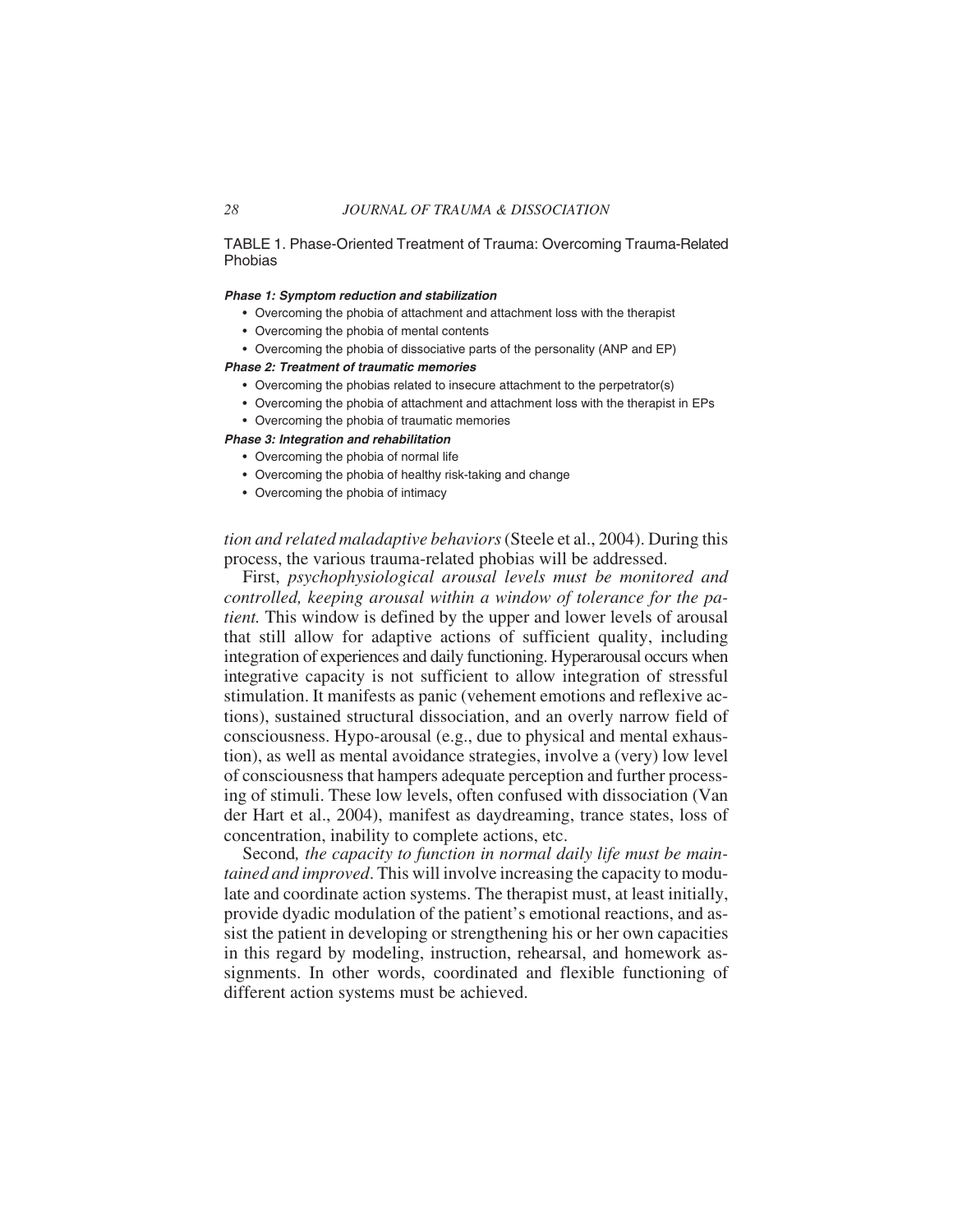Third, *associations between conditioning effects must be extinguished while preventing structural dissociation and other avoidant behaviors.* For example, patients must learn that only some, not all, human beings pose a threat, and that emotions that were intolerable to a traumatized child can be tolerated as an adult who survived trauma and who can be supported. This contextual learning results from gradual and controlled re-exposure to conditioned stimuli related to the trauma, and to all the resulting phobias.

Fourth, *psychoeducation and skills training are employed* where knowledge and skills are lacking, when beliefs are at odds with reality, and ways of acting are ineffective or harmful to the patient or others. Some skills development will be the result not only of training, but of the consistent dyadic regulation of the therapeutic relationship. These skills allow for increasing development and coordination of action systems, resulting in more adaptive coping.

Fifth, *transference and countertransference responses must be meticulously managed*. Although it is beyond the scope of this paper to provide in-depth discussion of transference and countertransference, the clinician must have a thorough working knowledge of them, and the particular, complex, and contradictory ways in which they manifest in traumatized patients and their clinicians. A few essential publications include Allen, 2001; Chu, 1998; Dalenberg, 2000; Davies & Frawley, 1994; Kluft, 1994b; Loewenstein, 1993; Pearlman & Saakvitne, 1995; Wilson & Lindy, 1994; Wilson & Thomas, 2004. The psychodynamic, analytic, and object relations literatures are particularly helpful in understanding complex and difficult countertransference and transference problems.

From the viewpoint of the theory of structural dissociation, countertransference and transference and phenomena are essentially the result of low levels of integrative capacity in the clinician, the patient, or both. They are often related to attachment insecurity, projective identification, inability to mentalize, and boundary confusions. The therapist's lowered integrative level and lack of realization of personal issues can potentially interfere with therapy. The therapist must have sufficient integrative ability to remain fully present and clearly think through interventions, to retain a gestalt of the entire system of dissociated parts of a single personality and their conflicts so that interventions, including use of the relationship, can be thoughtfully balanced. In the same vein, transference is the result of unresolved historical interpersonal issues and lack of mentalization, and requires increasing levels of integrative capacity to resolve.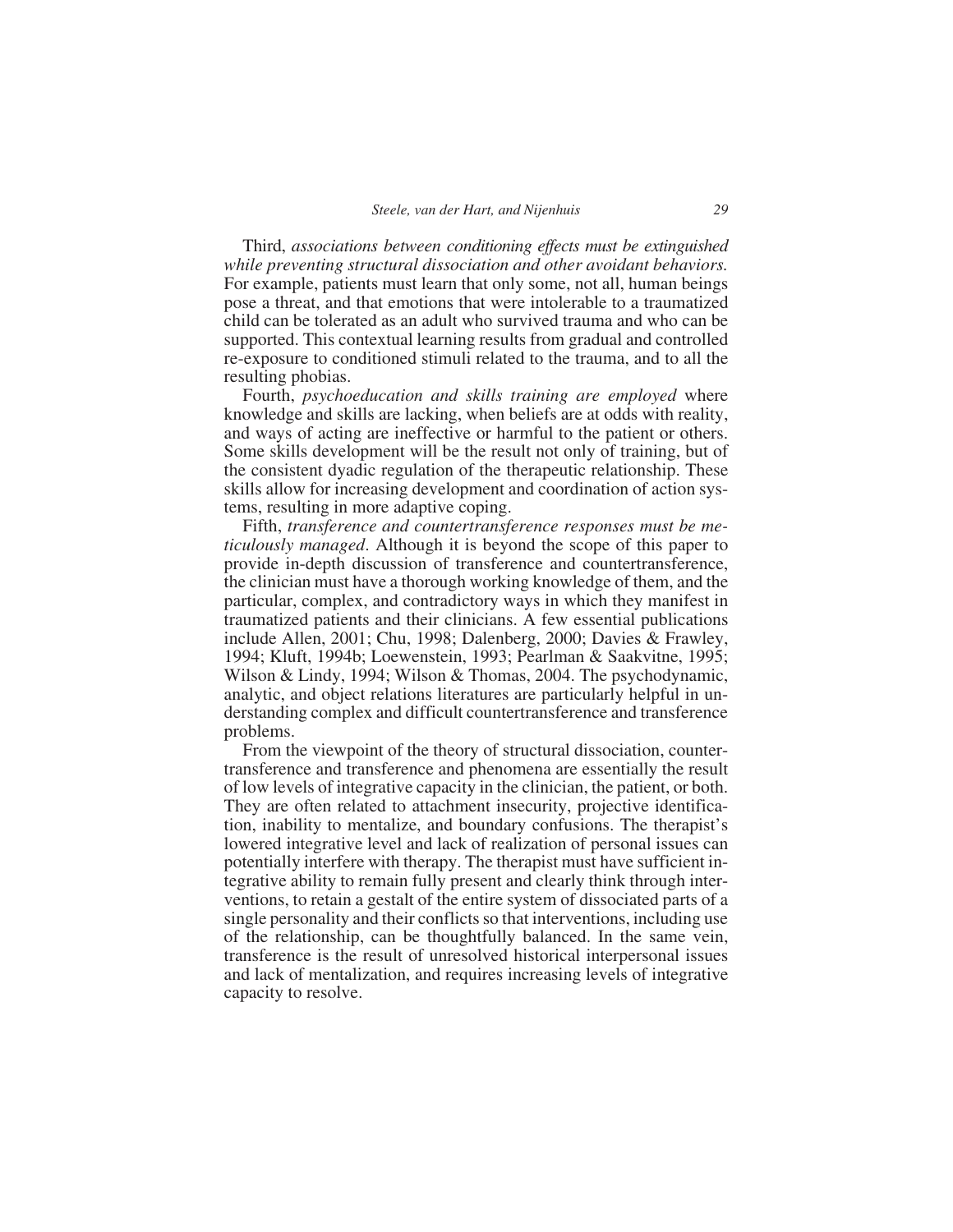# *TREATMENT PHASE 1: STABILIZATION AND SYMPTOM REDUCTION*

Treatment in Phase 1 is directed to overcoming the phobia of attachment and attachment loss with the therapist, the phobia of mental contents, and of dissociative parts of the personality. *Treatment begins with the ANP(s) and those EPs that are intrusive and interfering with therapy regarding these phobias*. *Only when these phobias have been substantially reduced in the ANP(s) and in EPs that are imminently impinging on safety or therapeutic progress* can the phobia of traumatic memories be addressed in Phase 2.

Promotion of daily life functioning in the ANP involves decreasing or eliminating debilitating symptoms of depression, anxiety, and PTSD, including undue reactivations of EPs and traumatic memories. In addition, self-destructive thoughts and actions such as self-harm, suicidality, substance abuse, violence, and risky behaviors must be aggressively treated in Phase 1. A maxim of treatment is always *safety first.* Skills to diminish or eliminate self-destructive tendencies include the ability to tolerate and modulate emotions and physiological arousal.

More specifically, these skills consist of experiencing emotion (e.g., anger, fear, shame, loneliness) and arousal (palpitations, sweating, etc.) while quelling the impulse to automatically react in maladaptive ways (i.e., with substitute actions). Skills also pertain to modulation of internal states through, for example, self-soothing, seeking help from trusted friends (Linehan, 1993; McCann & Pearlman, 1990), and engaging in a secure therapeutic relationship. For example, the therapist can frequently ask about and observe bodily reactions and non-verbal behaviors to determine whether the patient is becoming overly aroused, and immediately stop what is being done or discussed, and focus on helping the patient regulate his or her arousal level (Ogden & Minton, 2000; Rothschild, 2000).

Behavioral rehearsal of positive resources (e.g., relaxation skills, structuring daily activities, energy management, promotion of somatic resources such as grounding, and facilitation of expressive movements; Ogden & Minton, 2000, are helpful in this phase). The installation of positive resources with techniques such as EMDR (e.g., Gelinas, 2003; Twombly, 2000) and hypnosis may be useful in providing ego support. However, both techniques, even if only used for ego strengthening, should only be utilized by therapists specifically trained in their application to chronically traumatized individuals. Patients can also learn *containment imagery* (Brown & Fromm, 1986; Kluft, 1993a; Van der Hart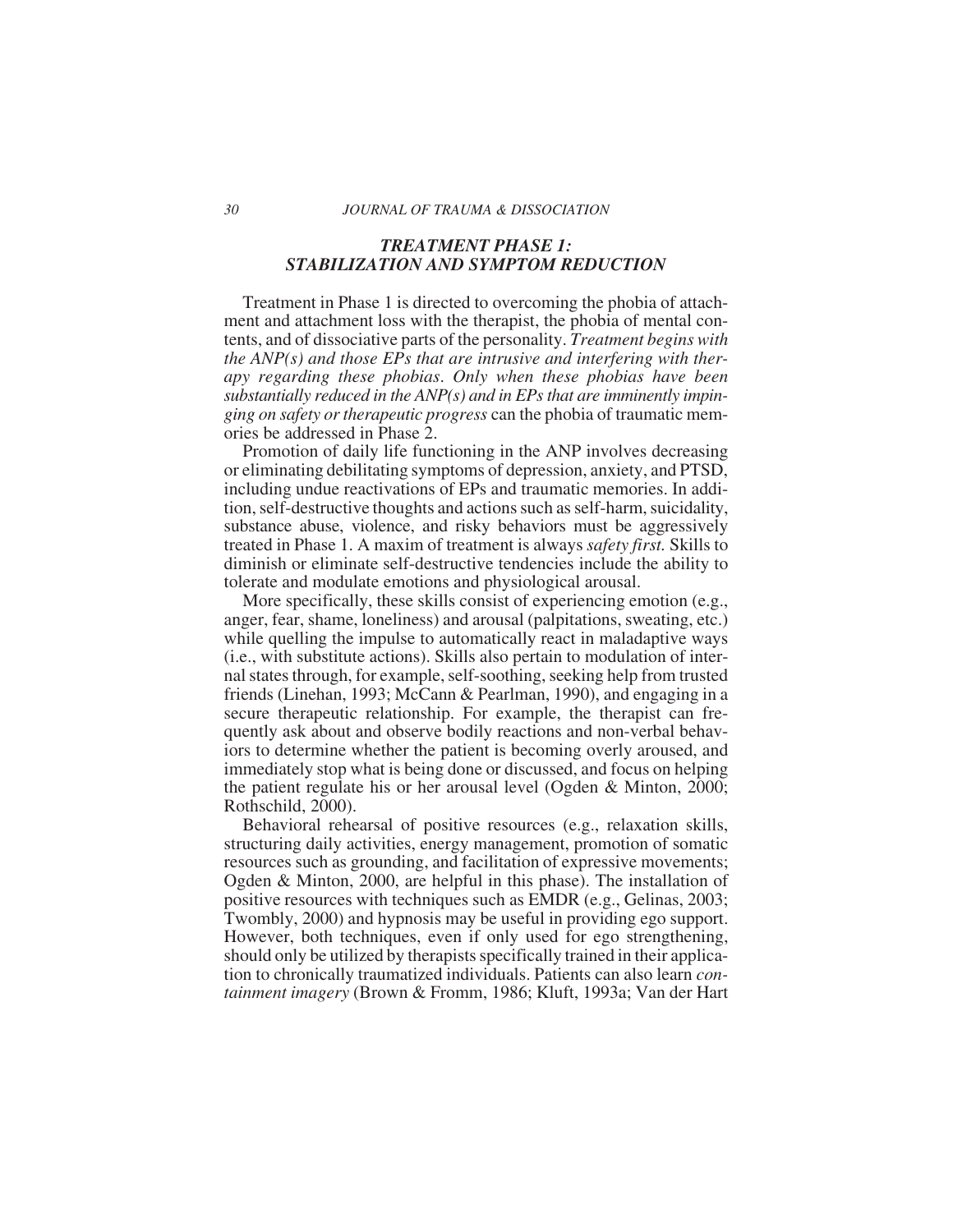et al., 1993) that enables them temporarily to "store" traumatic memories or other threatening material, helping them to learn the difference between avoidance, and healthy pacing and timing that is within their control.

These combined skills raise integrative capacity by providing increasing competence in daily life, and thus will allow the ANP to gradually approach internal aversive stimuli without re-dissociation, retraction of the field of consciousness, or drops in the level of consciousness. In positive terms, Phase 1 is dedicated toward raising the integrative capacity of the ANP(s) and dominant EPs to allow for more effective functioning in daily life. The patient must gradually develop empathy for and enhanced cooperation among all parts of the personality, *without* yet sharing traumatic materials. First, skills that promote increasing attentiveness (mindfulness; Linehan, 1993) to the internal and external environments are essential, including acknowledgement of the existence of EP(s) and conflicting interests among various parts of the personality. This involves the development of a complex theory of mind; space limitations preclude a full discussion of this process. However, awareness is not sufficient by itself. It must be accompanied eventually by adaptive actions. Phase 1 treatment also promotes recognition of external and internal conditioned stimuli (triggers), the evocation of EPs (defense action systems) that result from triggers, and modulation of responses to these cues. When these, and related goals have been reached, it becomes possible to move forward with Phase 2 treatment.

## *Overcoming the Phobia of Attachment and Attachment Loss with the Therapist*

The ANP typically will approach the therapist, asking for help with distressing symptoms. Some ANPs will be avoidant of attachment, while others will not. But regardless of the attachment style of the ANP, other EPs may look upon the therapist as a potential (substitute) caretaker so that attachment loss can be avoided, while some defensive EPs will fear and avoid the therapist because proximity to a caretaking figure is a conditioned stimulus for neglect and abuse. Thus begins the approach/avoidance struggle so common in the therapeutic relationship.

A growing sense of secure attachment with the therapist as a result of predictable, controlled and benevolent therapeutic interaction will help the ANP(s) to learn to attend to internal states and regulate reaction patterns. However, increase in attachment in the ANP must be well paced,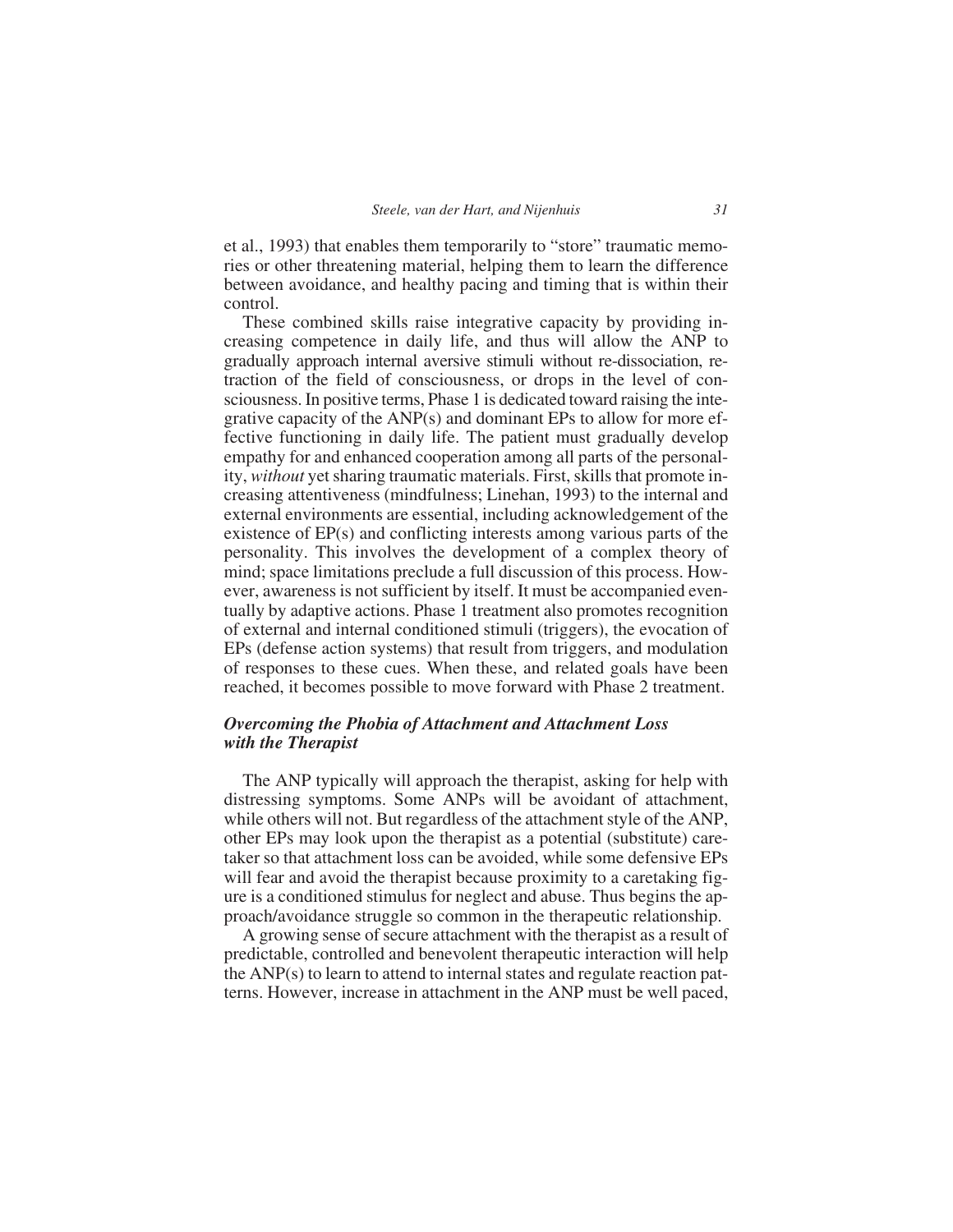as premature movement towards "too much" attachment will evoke overwhelming and aversive internal stimuli that may exceed the patient's window of tolerance (e.g., dependency yearning held in EPs, or EPs that are rageful toward the therapist). *The therapist must remain alert to the fact that both attachment and attachment loss are feared, and must thus find a delicate balance between enmeshment and distancing countertransferences, both of which can be elicited by particular parts of the personality that pull for either contact or distance* (Steele et al., 2001).

Initial interventions, as stated above, are directed primarily toward ANPs. Within a skills-building approach, the first interventions are of a psychoeducational nature. Basic information should be shared about therapy, treatment process, parameters of therapeutic boundaries, treatment goals, the patient's symptoms and disorders, informed consent, and collaboration and cooperation between therapist and patient, among others. In other words, the therapeutic process should not remain mysterious or unexplained to the patient, so that s/he may be an active participant with encouraged collaboration with the therapist. Such information will also be of relational value, as the patient begins to experience the therapist as someone who offers helpful information rather than as a withholding authority figure.

One significant way in which patients avoid contact with the therapist is to not be mentally present through extreme retraction of the field of consciousness, lowering of the level of consciousness, and depersonalization. Assisting a patient to remain aware of and to stay in the present is a constant effort for the therapist (Van der Hart & Steele, 1997). Many patients give idiosyncratic clues about lack of presence, and some are quite obvious, such as "spacing out" and non-responsiveness. Helping the patient tolerate the present will allow for more reality testing regarding the therapist, as well as time for safe internal work to be accomplished.

The consistency and predictability of the therapist is essential in reducing the phobia of attachment and attachment loss, and also in supporting the patient's growing integrative capacity. Although constant availability is neither possible nor helpful, predictable availability is highly recommended (Gunderson, 1996). The patient should have a clear understanding of the extent and limitations of outside contacts such as crisis telephone calls with the therapist, and have access to crisis support in the event of the therapist's absence.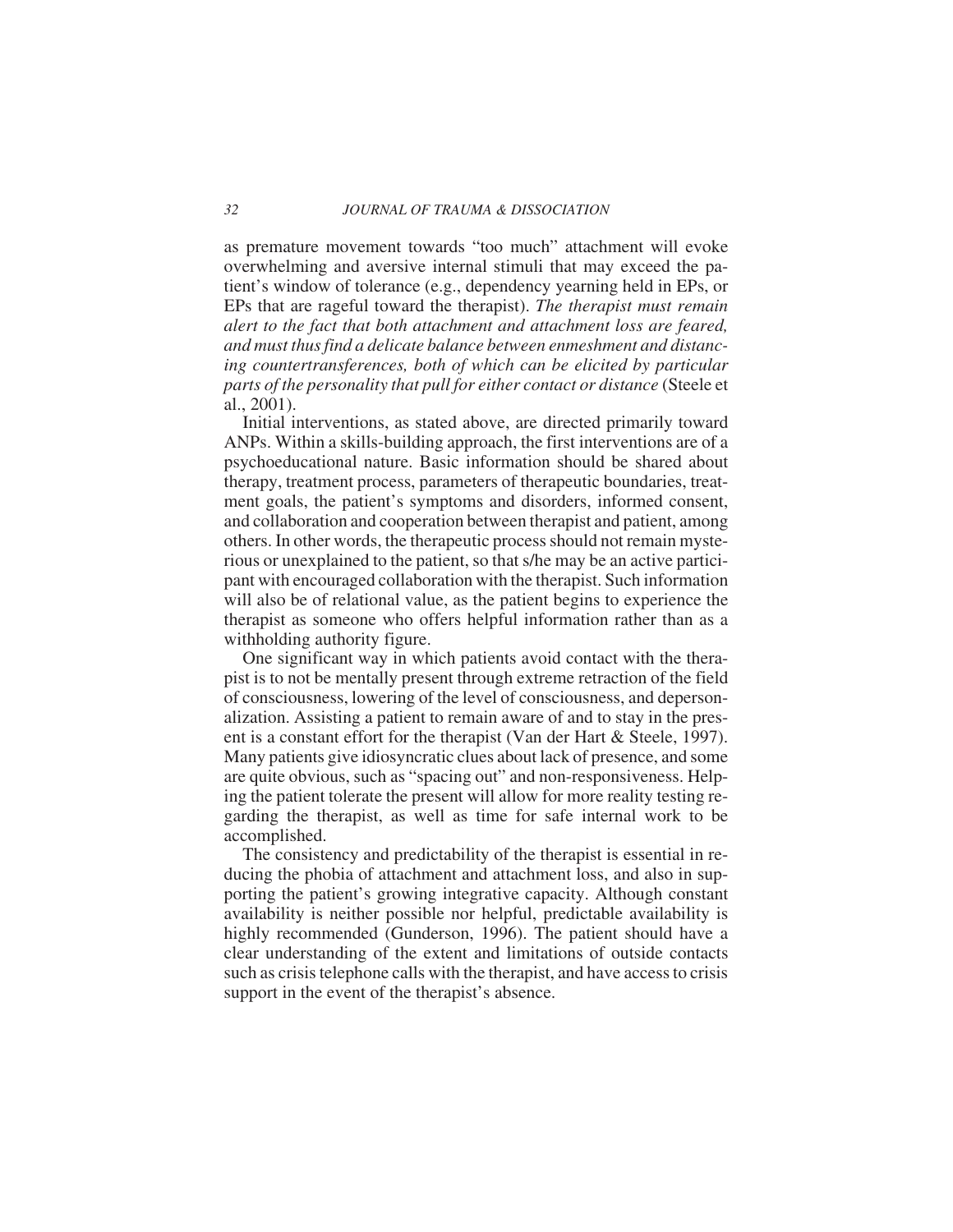## *Overcoming the Phobia of Mental Contents*

Verbal and nonverbal empathic attunement to the patient's feelings and distress is vital to building relationship, provides an appropriate model for internal empathy, and enhances motivation to experience feared and avoided mental contents. *The therapist should first help the patient become aware of fears about mental contents and work through them, and only then assist the patient to become aware of, experience, and express mental contents* (e.g., McCullough et al., 2003). Patients learn experientially that their internal mental contents (feelings, wishes, needs, fantasies, dissociative parts of the personality) can be accepted by another and, as importantly, by themselves.

Psychoeducation regarding mental contents and their level of reality must be constantly reinforced. For example, many patients cannot tell the difference between feeling and behavior; thus, if they *feel* angry, they fear they will *act* in uncontrollable rage, thereby increasing aversion to feelings, wishes, fantasies, etc. The therapist must reinforce that mental actions precede but do not *necessarily* end with behavioral actions.

## *Overcoming the Phobia of Dissociative Parts of the Personality*

This phobia constitutes a special subgroup of mental contents, since dissociative parts of the personality often contain aversive or ambivalent mental contents. It is useful to begin first to work with ANPs together (the parts that function in daily life), reducing their avoidance of one another. This will directly improve normal daily functioning and provide increased integrative capacity to eventually deal with EPs. In the meantime, psychoeducation regarding the defensive nature of EPs and functions of ANPs, and occasional interventions to support safe containment of EPs, will assist the ANP in feeling safer with these parts of the personality.

*The therapist must be consciously aware of the avoidance of the ANPs for EPs, as premature attempts to engage EPs in working with the ANPs can evoke further avoidance by the ANP*. It is thus crucial to assist the patient in striving for collaboration and cooperation among parts, which ultimately enhances the flexibility and stability of the whole personality by promoting better coordination of action systems. A most important intervention is gradual introduction of dissociative parts to each other (i.e., reducing phobic avoidance and dissociation among parts of the personality regarding their very existence and their mental contents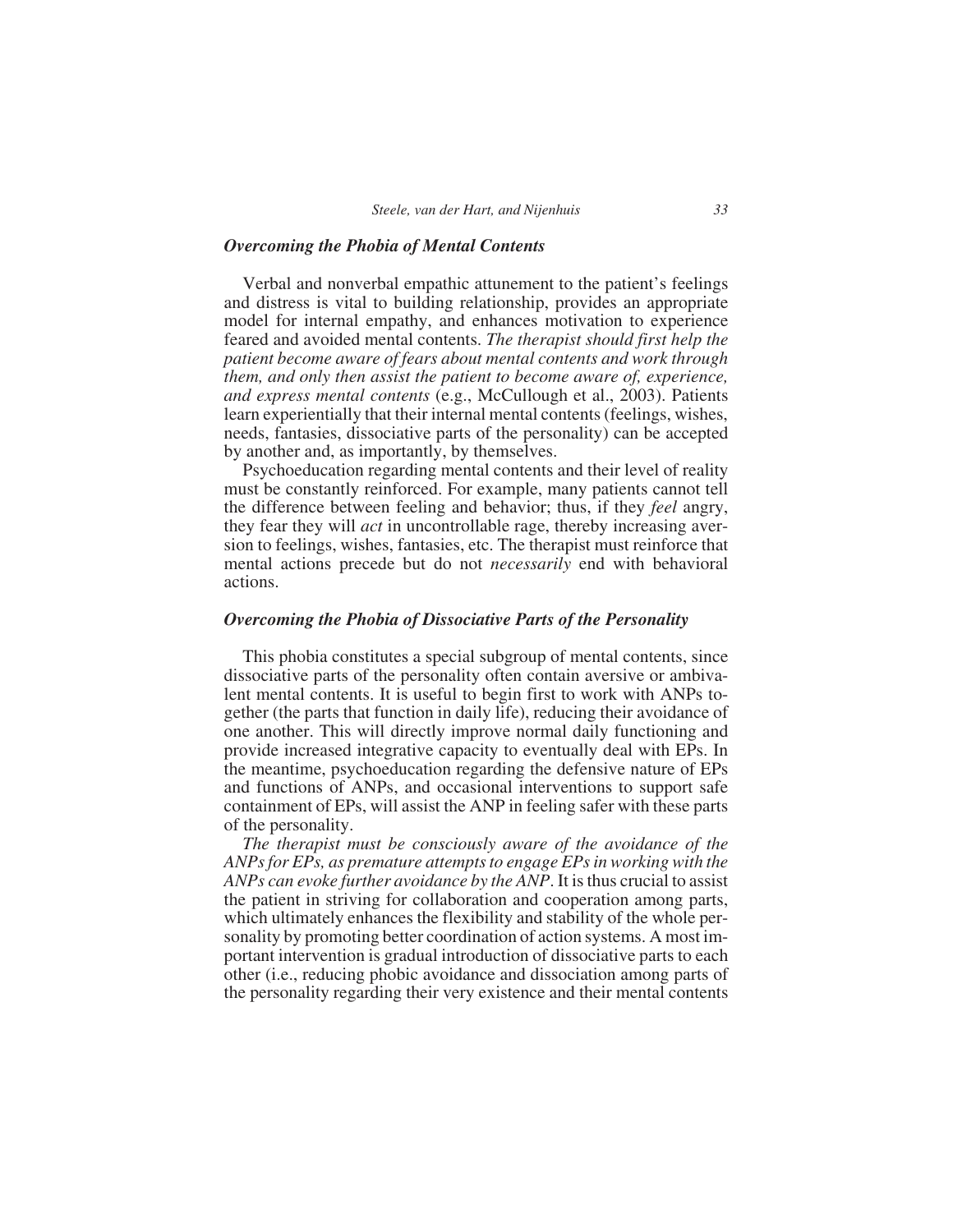in Phase 1). This must first occur *without sharing traumatic memories*. Then, promotion of cooperation and empathy may occur over time. Techniques include strict management of arousal states during sessions, ideomotor finger signaling (e.g., Hammond & Cheek, 1988), encouragement of all dissociative parts to "listen and watch" in therapy and in normal life, use of imaginary meeting rooms, practice of collaborative problem solving among dissociative parts, and practice and joint execution of tasks in daily life. There may also be a need to practice and jointly participate in more difficult situations, such as defense in the face of perceived or real threat. These measures gradually erode dissociative barriers in a safe manner and raise integrative capacity.

*There are two particular and related types of EPs that should receive special focus in Phase 1: aggressive and persecutory ones.* Both are fixated in the protective "fight" defensive subsystem, and attempt to manage the difficult emotions of rage and anger related to feelings of loss, helplessness, despair, hurt, terror, or shame (Van der Hart et al., 1998). These EPs must be addressed early in therapy to provide adequate stabilization and to prepare for Phase 2 work. Often they are first indirectly addressed through the ANP who is in executive control. As it becomes more safe for the patient, these EPs may be addressed more directly (Van der Hart et al., 1998).

Such EPs are part of the emotional fight defensive subsystem, but have strong belief systems that serve as psychological defenses, such as the belief that one's self is strong, unhurt, and capable of carrying out overwhelming actions of rage and revenge. Aggressive EPs often experience, or at least *present*, their identity as strong and capable of protecting and fighting. Persecutory EPs tend to experience and present themselves as the original perpetrators engaged in the original traumatic actions.

Persecutory EPs, like their actual perpetrators, do not have regulatory skills to manage anger and rage, or the pain, shame, needs, and fear that underlie much of their hostility. They often desperately fight for control, attempting to silence fearful EPs, but doing so in ways that are imitations of the real perpetrator's actions and words that only heighten the fears of the other parts. Thus, a vicious cycle of fear and rage/internal punishment develops. Therefore, these parts must learn alternative ways to acting out rage and to cope with intense feelings.

In early treatment both types of EPs are usually quite active, creating instability for the patient and within treatment. The aggressive ones may make active contact with the therapist in direct verbal engagement regarding lack of trust and the shortcomings of the therapist. The persecutory ones may remain internal as hidden but terrifying, hostile and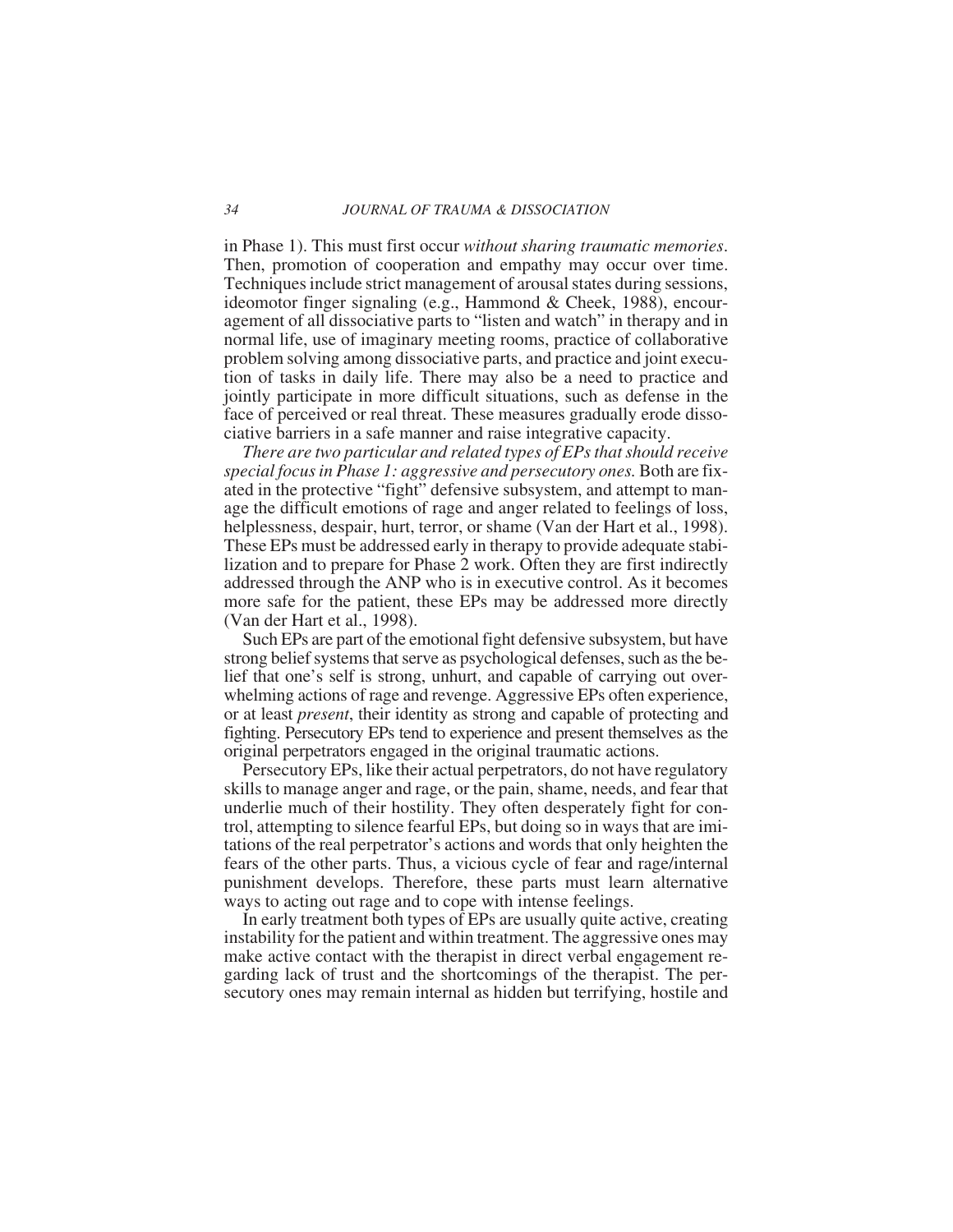demeaning inner voices, often threatening the patient "not to tell" of the traumatizing events, or causing the patient to reexperience these events such that she becomes overwhelmed and avoidant of therapy.

Much work is needed to expand aggressive and persecutory EPs' retracted field of consciousness beyond defense tactics. The therapist must constantly explain the protective functions of aggressive parts of the personality to other parts in order to foster cooperation and empathy. The therapist must strive for direct, respectful, and empathic contact with the EP, paired with good limit setting on aggressive behaviors, postponement of destructive behaviors, and skills building (cf., Van der Hart et al., 1998).

When integrative capacity has been raised to the extent that the ANP(s) and key EPs are able to function more or less adequately in the present, can maintain attachment to the therapist, can tolerate and regulate mental contents, and have developed a degree of empathy and cooperation, Phase 2 may be initiated. Contraindications to Phase 2 would include the absence of the above, and also current and ongoing abuse; current acute external life crises or times when extra energy and focus is needed in normal life; extreme age, physical or terminal illness; psychosis; severe characterological problems that interfere with the basic therapy process; and uncontrolled switching among ANP and EPs (Boon, 1997; Kluft, 1997; Steele & Colrain, 1990; Van der Hart & Boon, 1997). These goals may be achieved rather quickly in high-functioning patients, but will be time-consuming (usually a number of years) in patients that are less functional. Although many of these goals may eventually be achieved within the group of patients with the least favorable prognosis, Phase 2 work usually continues to seriously destabilize such patients. In most of those extremely difficult cases, complete stabilization is not often achieved, and Phase 1 work remains the final goal of treatment. In all cases, patients should have informed choice about moving into Phase 2 treatment.

## *TREATMENT PHASE 2: TREATMENT OF TRAUMATIC MEMORIES*

Major goals of Phase 2 work are synthesis and realization of traumatic memories among various parts of the personality, rendering structural dissociation unnecessary. The principal elements of the traumatic experience must be synthesized, shared among ANP(s) and EP(s), and shifted to a symbolic verbal account that is personified. Then mental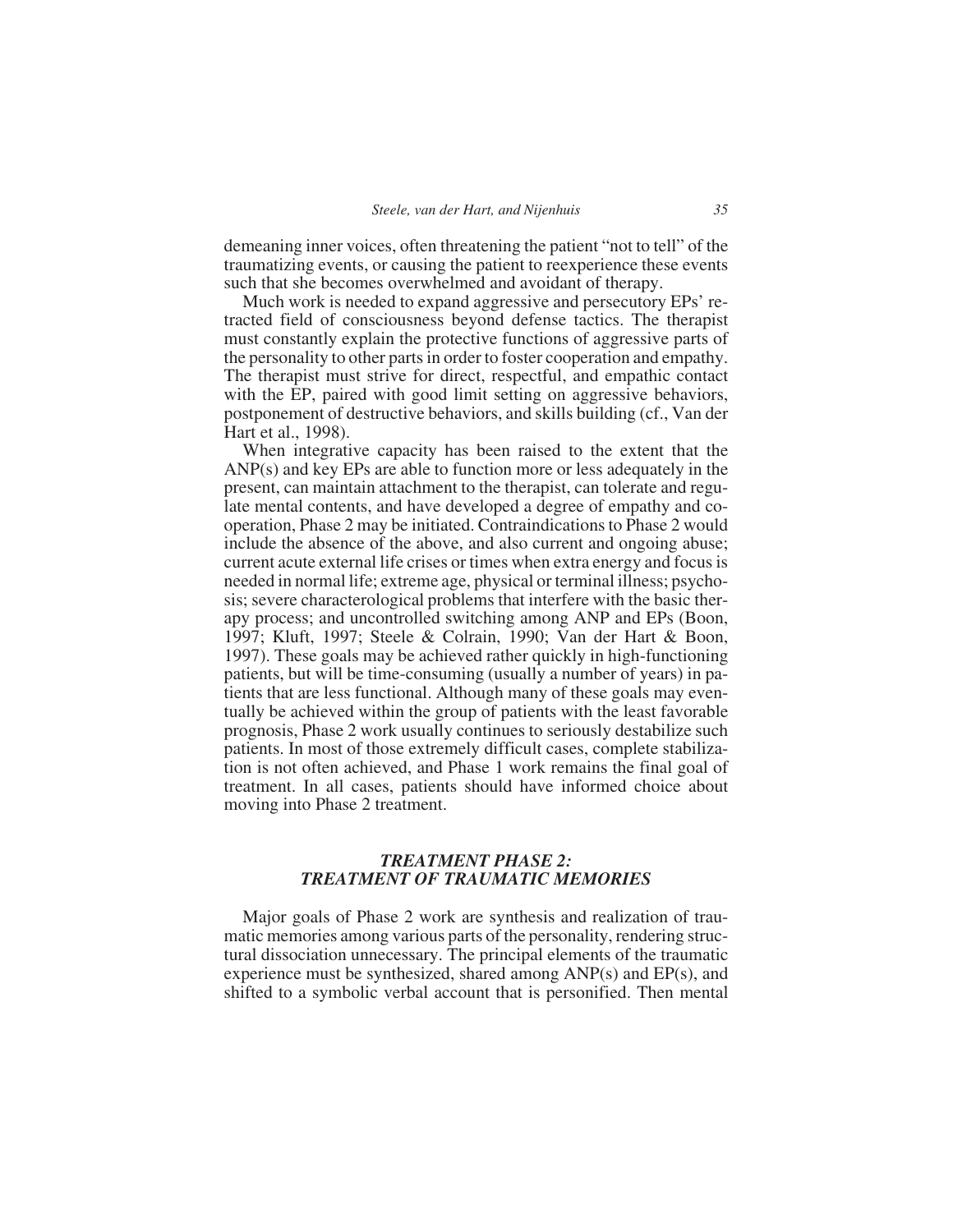and behavioral actions in the present can be predicated upon this new integration.

## *Overcoming Phobias Related to Insecure Attachment to the Perpetrator(s)*

The chronic elicitation of alternating action systems of attachment and defense related to the same caretaker is the basis of insecure attachment patterns. Insecure attachment involves intense bonding and loyalty, with the belief that attachment to the perpetrator is a life and death matter. Behaviors related to insecure attachment are those associated with low integrative capacity: reflexive, emotive, impulsive, lacking in cognitive processing. They include clinging, maladaptive dependence, and submission when in contact with perpetrator, and inability to realize the dangers associated with the perpetrator (Steele et al., 2001). Many ANPs are insecurely attached to perpetrators.

*With the exception of EPs that are attached to the perpetrator(s) via the action (sub)system of the attachment cry, EPs are not directed toward attachment but rather toward physical defense and recuperation.* Therefore, initial interventions are directed toward eliminating the fixed nature of the defensive and recuperative system in these parts, rather than promotion of attachment with the therapist. First, all parts should begin to have a sense of being in the safe present, even though that may not directly interact with the therapist. But the therapist can "talk to" and "talk through" to these parts, encouraging them to "look and listen, feel and focus on the present, where no harm can come to you in this room." However, much work must occur with aggressive parts of the personality before they can actually protect with empathy and cooperation, as noted in Phase 1. The fight EP, for example, should also be aware of and learn to be supportive of the EP that is attached to caretakers that were abusive.

Flexibility thus gradually develops among previously rigidly fixated defensive parts of the personality. As a more fluid and less dissociative defensive system is developed, and as parts become better oriented in the present, there is less need for defensive action. At this point attachment to the therapist can be successfully accomplished in small steps. It is vital that the EPs and ANP(s) gradually also become more securely attached with each other. Otherwise, a fantasy of rescue by the therapist may intensify with the building alliance.

It is of primary importance in this phase to identify and treat *substitute beliefs* (Janet, 1945) of various ANPs and EPs regarding the perpe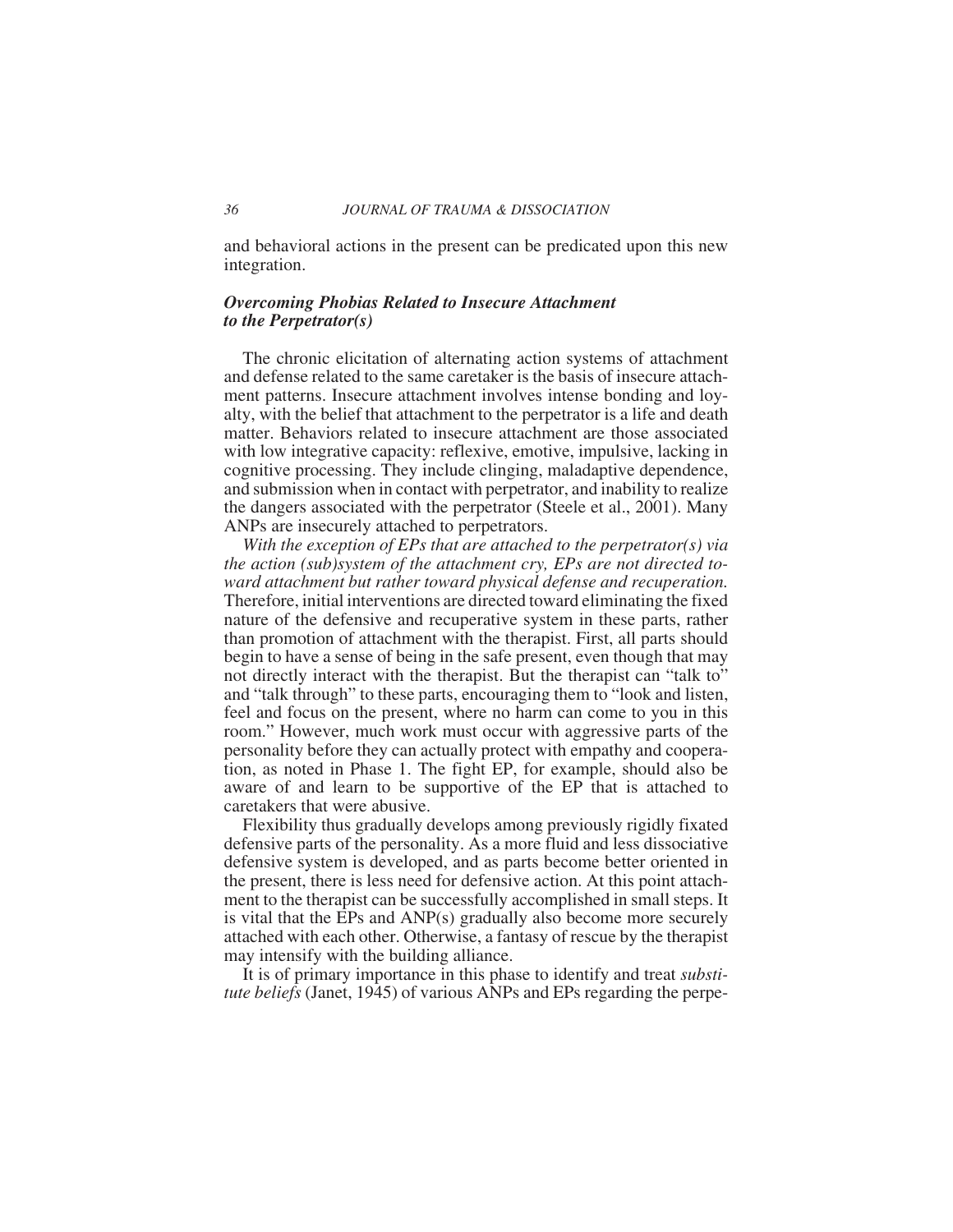trator, the trauma, and current life. These fantasies are low quality mental actions that are substitutes for constructive actions in the present. They often involve idealization of the caretaker/perpetrator and devaluation of self (including blame and shame for what happened), preserving a sense of an internal locus of control, thus avoiding extreme helplessness, but keeping the patient in a state of chaos and limited functioning in the present.

## *Overcoming the Phobia of Traumatic Memory*

This is one of the most difficult phobias to overcome, requiring high and sustained integrative capacity from ANP(s) and EP(s). The careful pacing of such work and regulation of hyper and hypo-arousal will be crucial to success. Contraindications to initiation of this phase should be strictly followed. The lower the integrative capacity of the individual, the slower this step of treatment must occur, with frequent returns to Phase 1 interventions.

Traumatic memory is treated in several stages (Van der Hart et al., 1993): (1) *preparation*, in which careful planning occurs; (2) *synthesis*, the resolution of dissociation regarding components of traumatic memories, and a beginning narrative account that eventually includes all parts of the personality. Synthesis of particular memories, or portions of memories are *planned* events that occur within a session or series of sessions; and (3) *realization*, including increasing levels of personification and presentification. This last stage is much more process-oriented and will occur over a period of time. It is often a crucial missing link in the treatment of traumatic memories, as some therapists view the "retrieval" of memory as the end of the process, whereas in reality, it is merely the beginning of a difficult and longer course. Of prime importance is the inclusion of ANP(s) in this work, although there may be occasional times when synthesis and various levels of realization may first occur among EPs (e.g., when several defensive subsystems might be integrated prior to work with the ANP on realization of the trauma).

## *Preparation*

Safety and prevention of hyper- or hypo-arousal should be ensured. If contraindications are heeded and preparation is thorough, negative reactions are less likely. At times, it is helpful to arrange for someone to drive the patient home after a planned synthesis session, for support in the aftermath of the synthesis. It may be necessary for the patient to take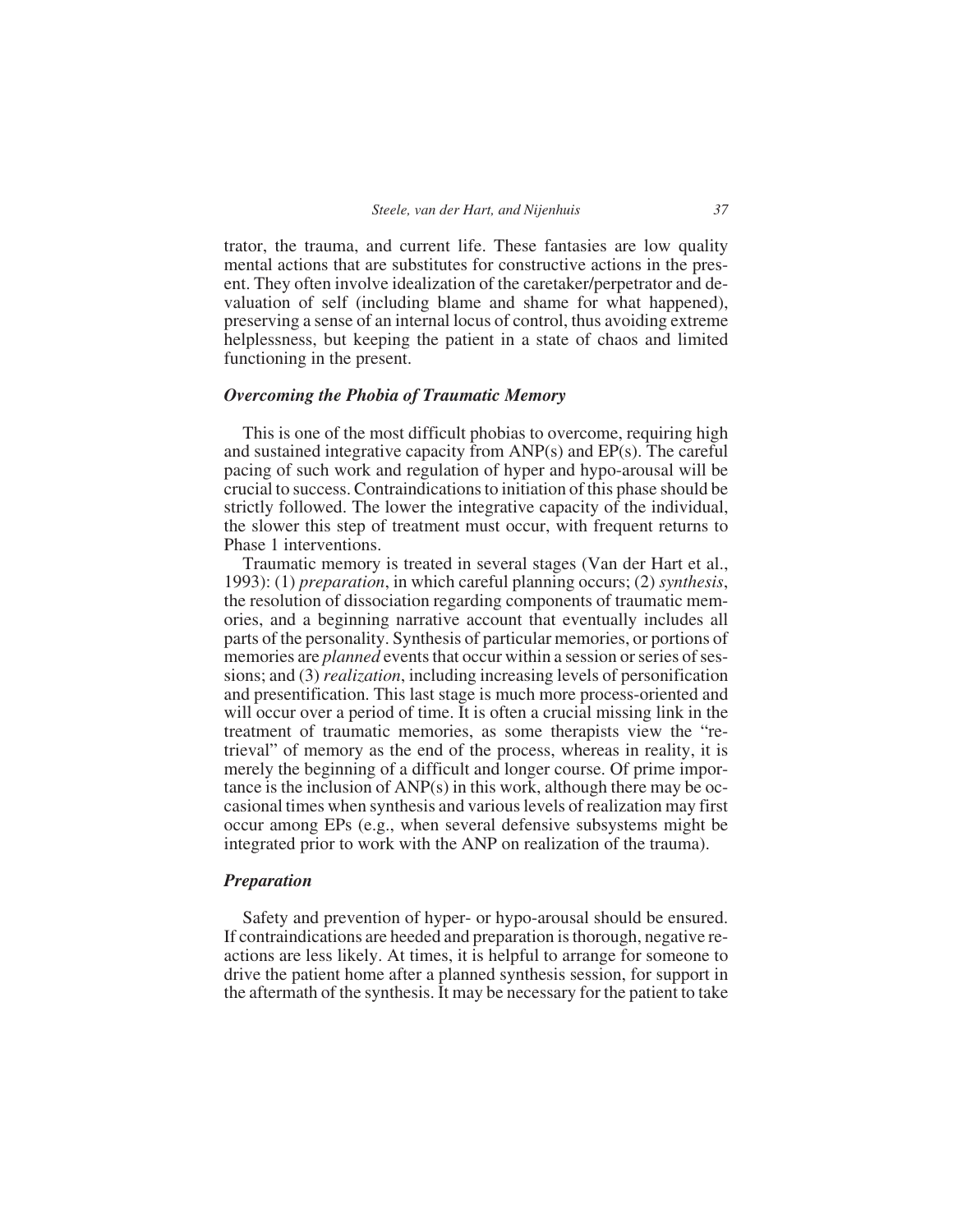time off from work or other obligations. But ideally, the patient should be able to continue to function in daily life, as this indicates a strong integrative capacity. Planned extended sessions may be helpful, not to increase intensity and duration of experiences, but rather to more slowly titrate traumatic experiences, and to give the patient plenty of time to become regrounded and fully re-oriented to the present before leaving session. The patient should have a thorough understanding of the purposes and experience of integrating traumatic memories. Hypnosis may be used to control and support this aspect of the process, but only if the therapist is well-trained, informed consent has been given, and the patient is accustomed to its formal use.

During preparation it is helpful, if possible, for the therapist to first have some awareness of basic content of the traumatizing event, including its beginning and end. Being aware of the beginning and end of the traumatizing events prevents the patient from getting "stuck in the middle" during synthesis. This is best accomplished with those dissociative parts (e.g., observing parts) that can do so without going into an uncontrolled reexperience of the traumatizing event. This means that parts that are not yet ready to listen in should withdraw to their safe places. Apart from content, the planning focuses on the question of which parts should initially participate (i.e., one or more of the parts keeping aspects of the traumatic memory and parts that can fulfill a helping role) such as offering courage, structure, or comfort–during or directly after the synthesis.

There are many patients for whom such observing parts are not available or who are unable to contain affect adequately. Such patients can be prepared by helping all parts explore the worst case possibilities (e.g., "What is the worst thing that you could imagine you might have to deal with in regards to what you remember?" and "If that happened, how could we both help you best deal with it?"; "What are some other things you might find difficult to cope with?").

Many cognitive errors and distortions, including substitute beliefs, should have been already identified and corrected, but some are only open to modification after synthesis. In addition to the existence of conscious cognitive errors, the trauma is embedded in context-specific beliefs and experiences, many of which are dissociated in EPs. These are called fixed ideas (*idées fixes*; Janet, 1894, 1898), or thoughts or mental images which take on exaggerated proportions, have a high emotional charge, and are dissociated from the ANP. These ideas manifest in flashbacks or intrusive thoughts (reexperiences).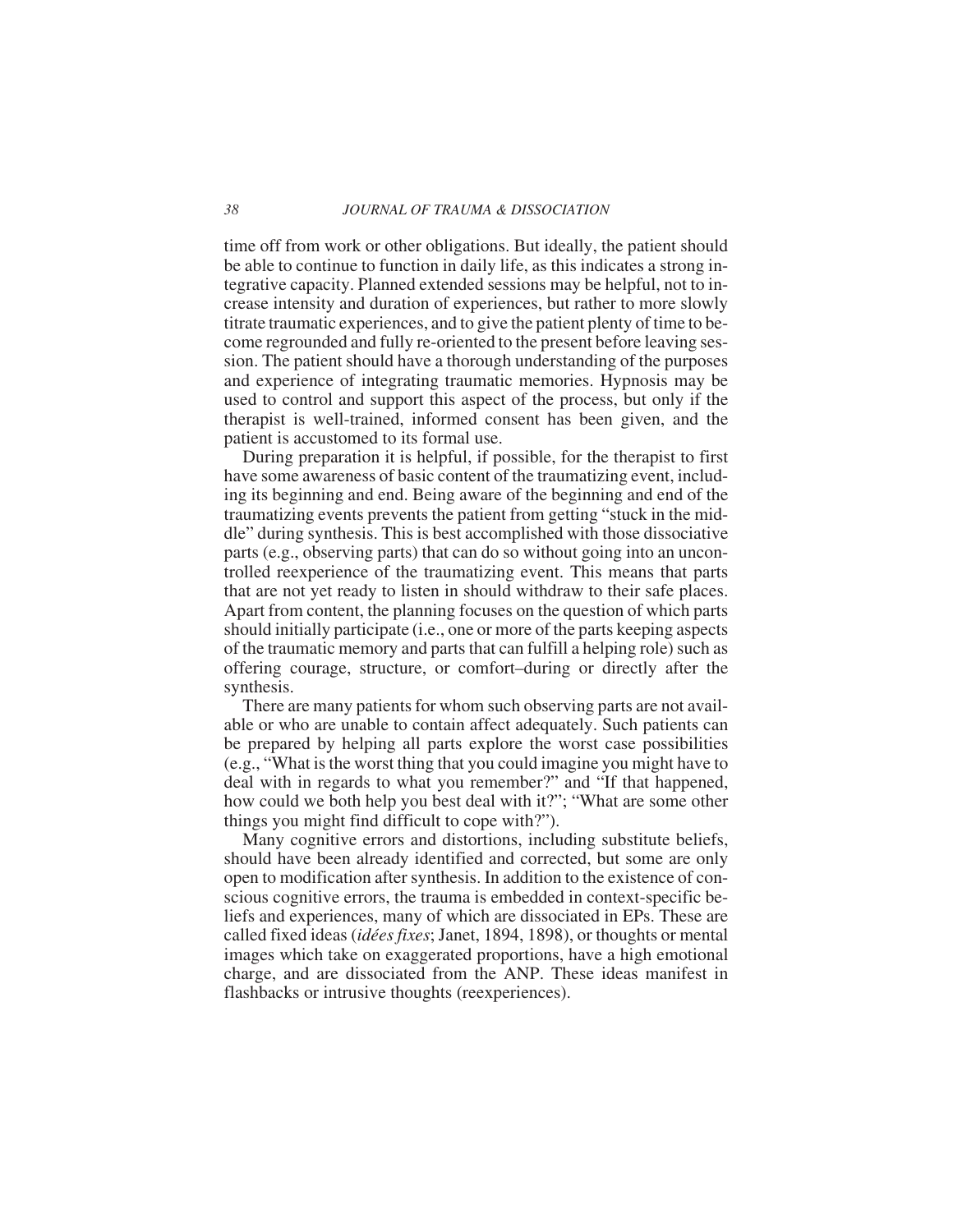## *Synthesis*

The essence of synthesis is that the therapist guides the patient (or particular parts of the personality) through a series of short intensive experiences in which dissociated aspects of the traumatic memory are shared among parts. Synthesis is an effort of collaborative and controlled reactivation by the patient and the therapist. There are several ways of approaching synthesis, depending on the skills of the therapist and the needs of the individual patient. Some patients work most effectively by synthesizing memories with certain parts present and others in a safe place and not attending to the synthesis, while others find it more effective to synthesize with all parts present at a given time. Some synthesis may occur outside sessions, depending on the integrative capacity of the individual. It is essential to individualize the process of working with traumatic memories.

Not each and every detail of the trauma need be shared. What is essential to share are the so-called *pathogenic kernels*(Van der Hart & Op den Velde, 1995) (i.e., the most threatening aspects of a traumatic experience, those that the patient wants to avoid at all costs). In many patients, sufficient integrative capacity can be achieved such that the traumatic experience can be shared throughout the entire personality at once. Other times it may be necessary to work with smaller groups of parts in a graduated manner. If the latter is necessary, there should be discussion and agreement between the patient and therapist regarding which life areas, or action systems (e.g., work, parenting) and related parts of the personality should be protected from the current experience of synthesis.

For synthesis to succeed, it is essential that the level of arousal is controlled; panic and re-dissociation of the traumatic memory should be prevented. To this end, the therapist should explain that the traumatic memory need not be re-experienced as the original overwhelming event (i.e., *it need not be relived*). Instead, arousal may be modulated, for instance, to a degree of "3" on a scale of "1" to "5." Strenuous and consistent efforts by the therapist and patient to keep the patient in the present and connected to the therapist are essential to the success of synthesis. In terms of behavior therapy, the prerequisite to synthesis is a combination of graduated *exposure* and prevention of pathological avoidance responses, including continued structural dissociation and prevention of pathological avoidance responses that maintain structural dissociation (Nijenhuis, 1994). Although some authors in the dissociative disorders field use expressions such as *controlled abreaction* or *abreactive work*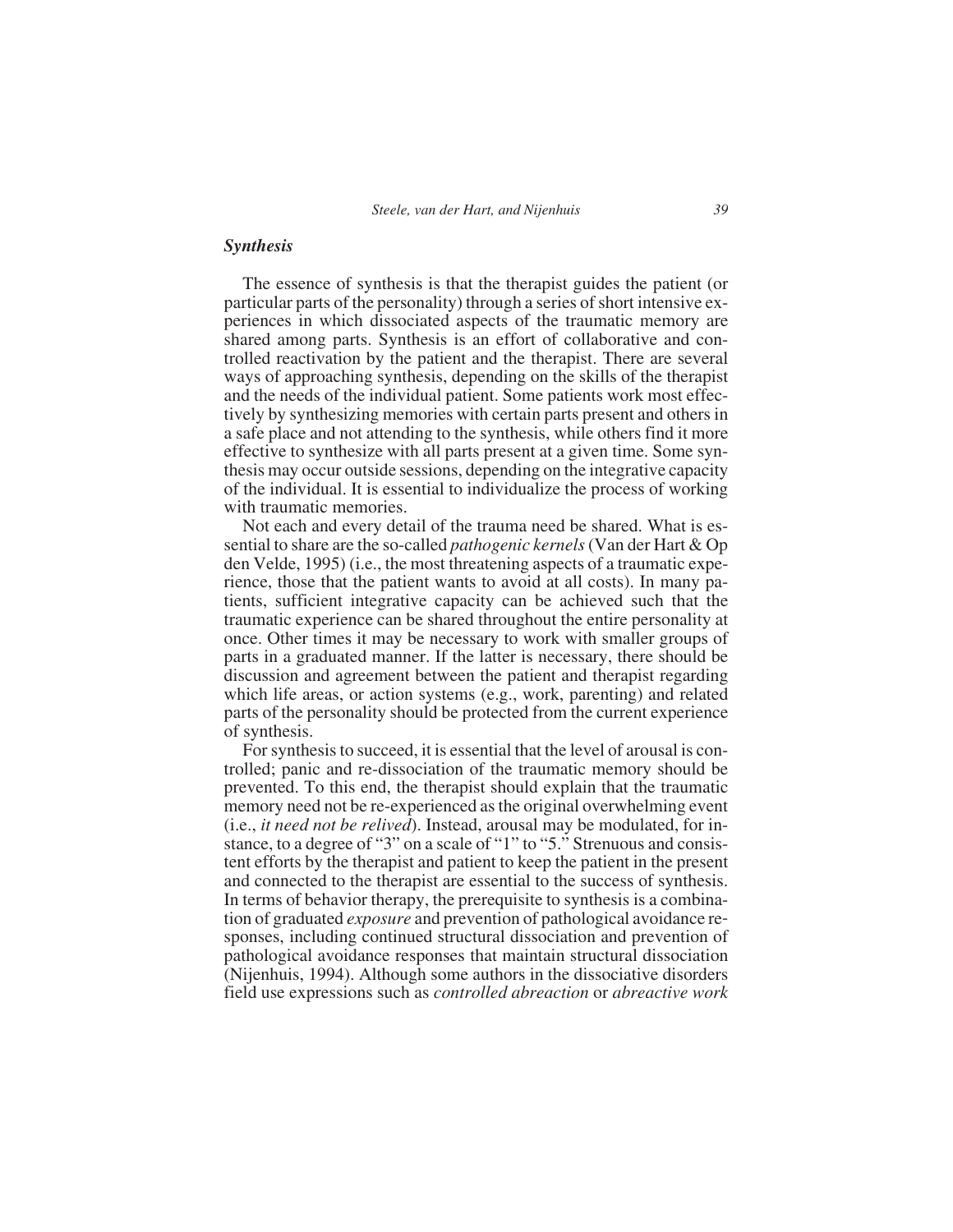to describe this process (e.g., Fine, 1993; Kluft, 1994a), synthesis should certainly not be misunderstood as a process meant for the uncontrolled expression of vehement emotions, as referred to in the term "abreaction" (cf. Van der Hart & Brown, 1992, for a critical analysis).

There are many variants of synthesis. For example, while Van der Hart et al. (1993) described a fast and comprehensive version in a single session, others have described a much more gradual approach (i.e., *fractionated synthesis*) in which the synthesis is divided in a number of smaller steps, which may encompass several or even many sessions (Fine, 1993; Kluft, 1994a; Van der Hart et al., 1993). Titrated synthesis may also occur with the use of EMDR and ample application of the SUDS scale during the process (e.g., Gelinas, 2003; Twombly, 2000). Actually, use of the SUDS scale is helpful even without EMDR. However, given the fact that EMDR is such a powerful and potentially destabilizing technique, it cannot be overstated that it should be used strictly within a context of containment, and only by well-trained clinicians familiar with treatment of dissociative disorder patients. Fractionated synthesis often can be applied when a fast and comprehensive approach would tax the patient's integrative capacity too much.

In general, any unshared material remaining after a synthesis session should be dealt with in a next session, or soon thereafter, and precautions should be taken that these remaining aspects of the traumatic memory do not overwhelm the patient in the meantime. However, it is often useful to have more cognitive processing sessions interspersed between synthesis sessions, as there needs to be time and support to personalize and fully realize the material. Hypnotic techniques or imagery such as putting these remainders in an imaginary safe space can be very helpful.

## *Realization*

Synthesis alone is insufficient for integration. The traumatic memory must become a fully narrative autobiographical memory (i.e., it must be personalized and fully realized). *A major difficulty is often encountered in helping the individual as ANP to fully realize his or her history, in spite of being aware of it*. The ANP must be able to gradually become less avoidant and more accepting of EPs, fully owning past experiences, making a narrative account of the traumatic experience without dissociating any longer.

Once enough work has been done in Phase 2 to allow the patient to have gained higher overall integrative capacity, and the phobia of trau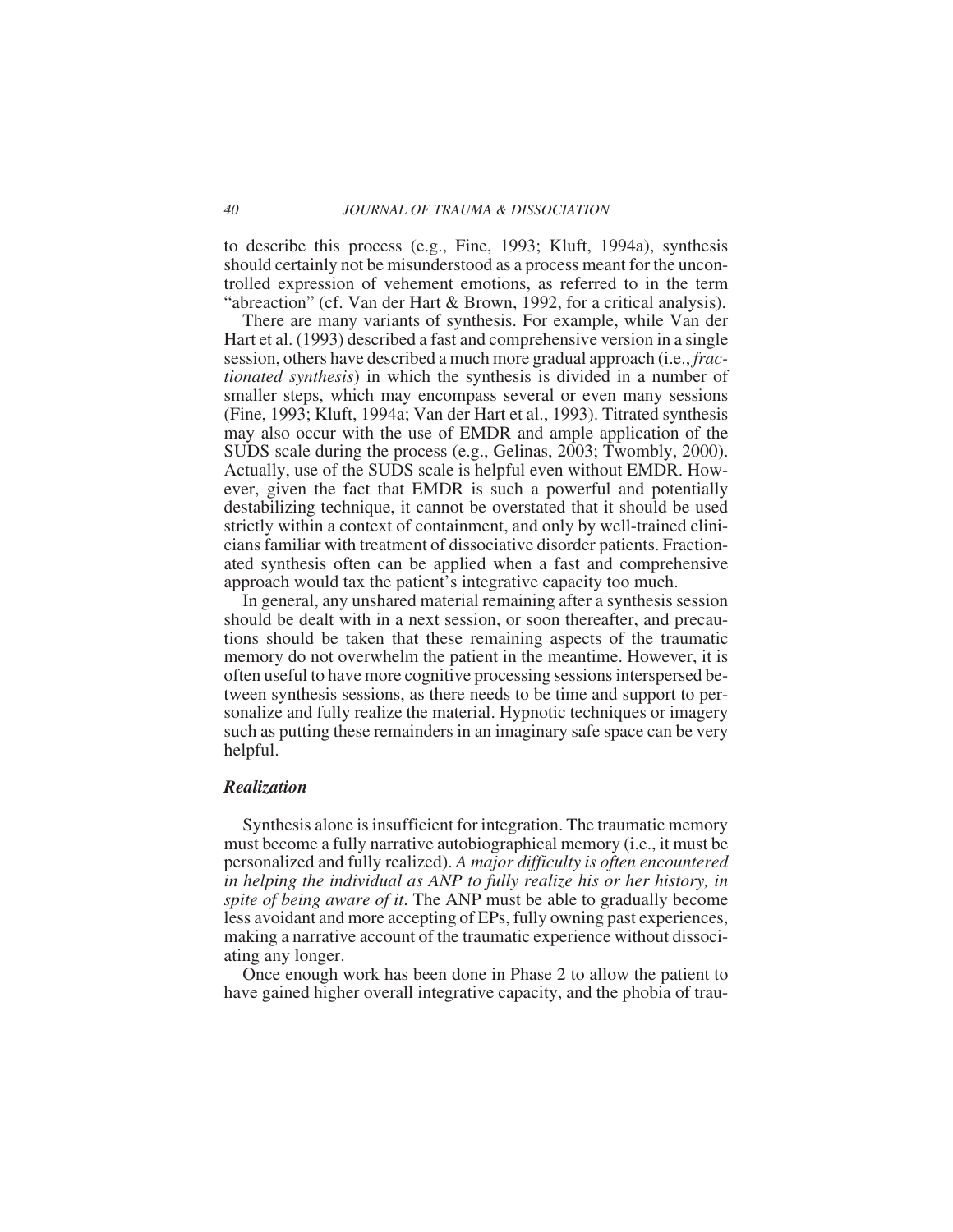matic memory is no longer in the foreground, Phase 3 work can be initiated. Generally there is rather spontaneous movement back and forth into Phase 3, taking place when the patient begins to initiate exploration of Phase 3 issues.

# *TREATMENT PHASE 3: PERSONALITY INTEGRATION AND REHABILITATION*

Extensive focus on Phase 3 work is often absent in the literature (but see Kluft, 1993b), as though only Phases 1 and 2 were important. There is also the persisting myth among patients and some clinicians that remembering the traumatic experience is sufficient for healing. In fact, Phase 3 may contain some of the most difficult work yet (Van der Hart et al., 1993): painful grief work that is necessary for deepening realization to occur, relinquishment of strongly held substitute beliefs, and the struggle to engage in the world with new coping skills that require high degrees of sustained mental effort (i.e., increasing levels of personification and presentification, and a widening field of consciousness). The patient who cannot successfully complete Phase 3 work often continues to have difficulty with normal life, despite significant relief from traumatic intrusions.

*Phase 3 often involves deeper and more involved work related to severe developmental neglect suffered by the patient, since increasing attempts to live normal life often highlight less obvious deficits related to action systems that were not developed adaptively*. Severely traumatized patients persist in a tendency to dissociate under stress, and are accustomed to narrow fields and sometimes low levels of consciousness. Continued relapse prevention, including stress inoculation and self-care activities (deterrence of dissociation), and widening of the field of consciousness are essential ongoing tasks in Phase 3.

Parts of the personality generally make a gradual move toward fusion with each other, becoming less distinct and autonomous as empathy, sharing, and more cooperative in daily life increases. There are several pathways to fusion following this gradual process: formal, planned fusion rituals, with or without hypnosis; spontaneous fusions immediately following synthesis; spontaneous fusions that occur outside of therapy; or gradual blendings of parts that become fusions naturalistically over time (e.g., Kluft, 1993b). Therapeutic work needs to continue to support these integrative steps, which may be disrupted by crises or the emergence of new traumatic memories. In fact, during Phase 3 it is quite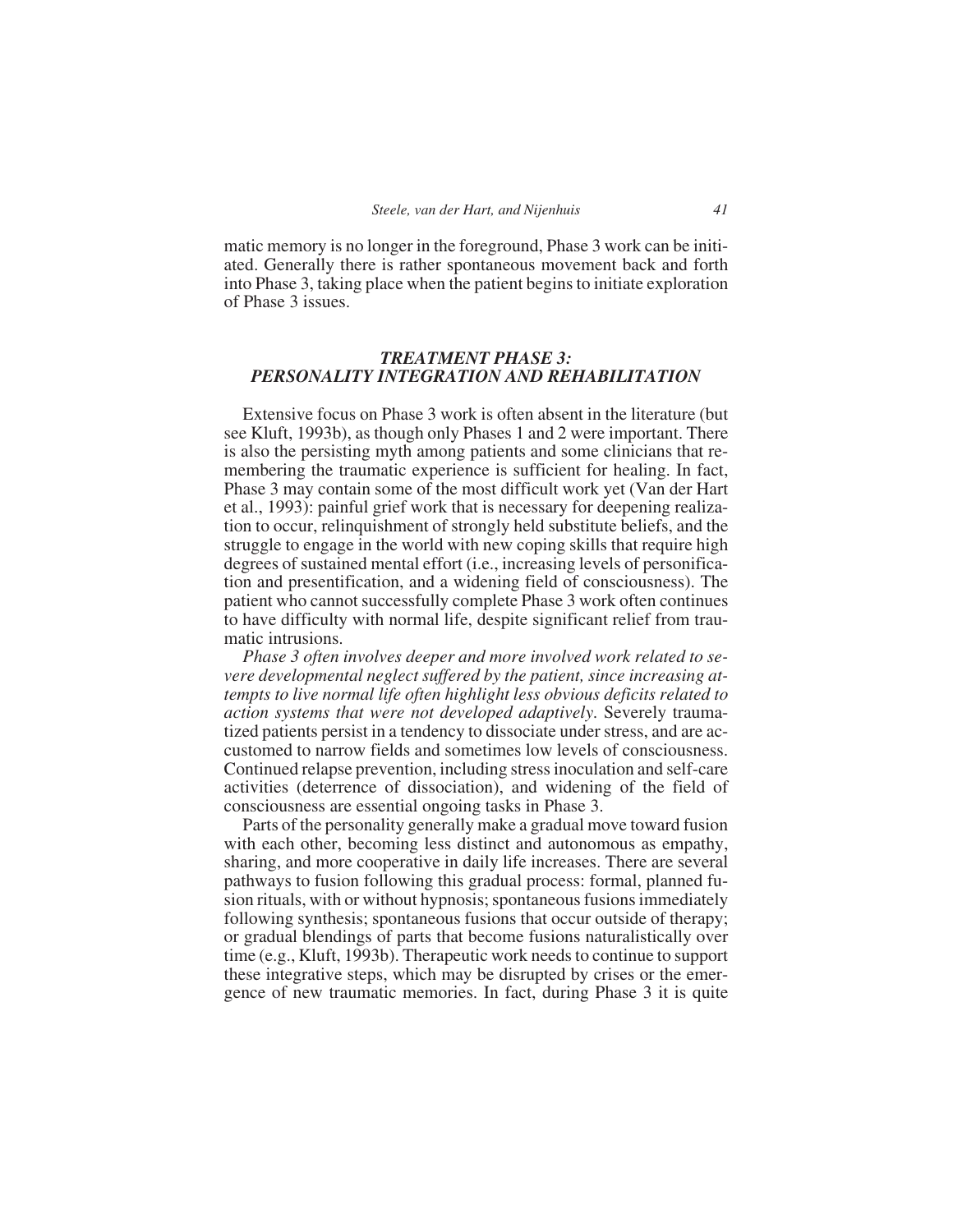common for more dissociated traumatic material to emerge, as well as additional parts of the personality. This is partly because the integrative capacity rises and the patient is more able to tolerate previously dissociated experience. This is a normal and expected evolution of treatment, and during such times there will be a temporary return to Phase 1 and Phase 2 work.

Therapists and patients should not expect that full integration of the personality has occurred too quickly. As a general rule, what appears to be "final fusion" between dissociative parts of the personality is not the last one. Based on his observation of a large treatment cohort, Kluft (1993b) stated that only after 27 months of no further manifestations of dissociation may one safely assume that integration is indeed secure, indicating a need for thorough follow up.

The phobias addressed in Phase 3 involve living a normal life, relatively free of traumatic intrusion and dissociation.

#### *Overcoming the Phobia of Normal Life*

Previous to Phase 2 work, normal life often held any number of triggers, or conditioned stimuli, that evoked overwhelming reexperiences. Thus many aspects of life have been arduously avoided and subsequently constricted. Normal life also carries a requirement to adapt to and integrate a wide variety of complex and sometimes difficult experiences. This can be daunting to an individual whose life has been organized around restriction and avoidance.

Normal life must first be appraised for its level of actual normality (obviously, there is a wide range of what is considered "normal"), including what the patient wishes to achieve. It is imperative to determine if the patient has a relatively balanced life in terms of work, play, rest, and relationships, and that these experiences are meaningful and personalized. Often this is not the case, since balance in normal life requires high integrative capacity and flexibility and coordination among action systems. Although much integration among ANPs and EPs may have occurred by Phase 3, there remains the work of fully activating and refining action systems and their interdependence. For example, an ANP who was an excellent mother was able to successfully integrate several child EPs. However, neither ANP nor EPs had much experience with the exploratory and play action systems (although the ANP was quite adept in supporting her children in play and exploration as part of her care-taking functions). Thus there remained an absence in the patient's life of recreation, humor, and playfulness in relationship. These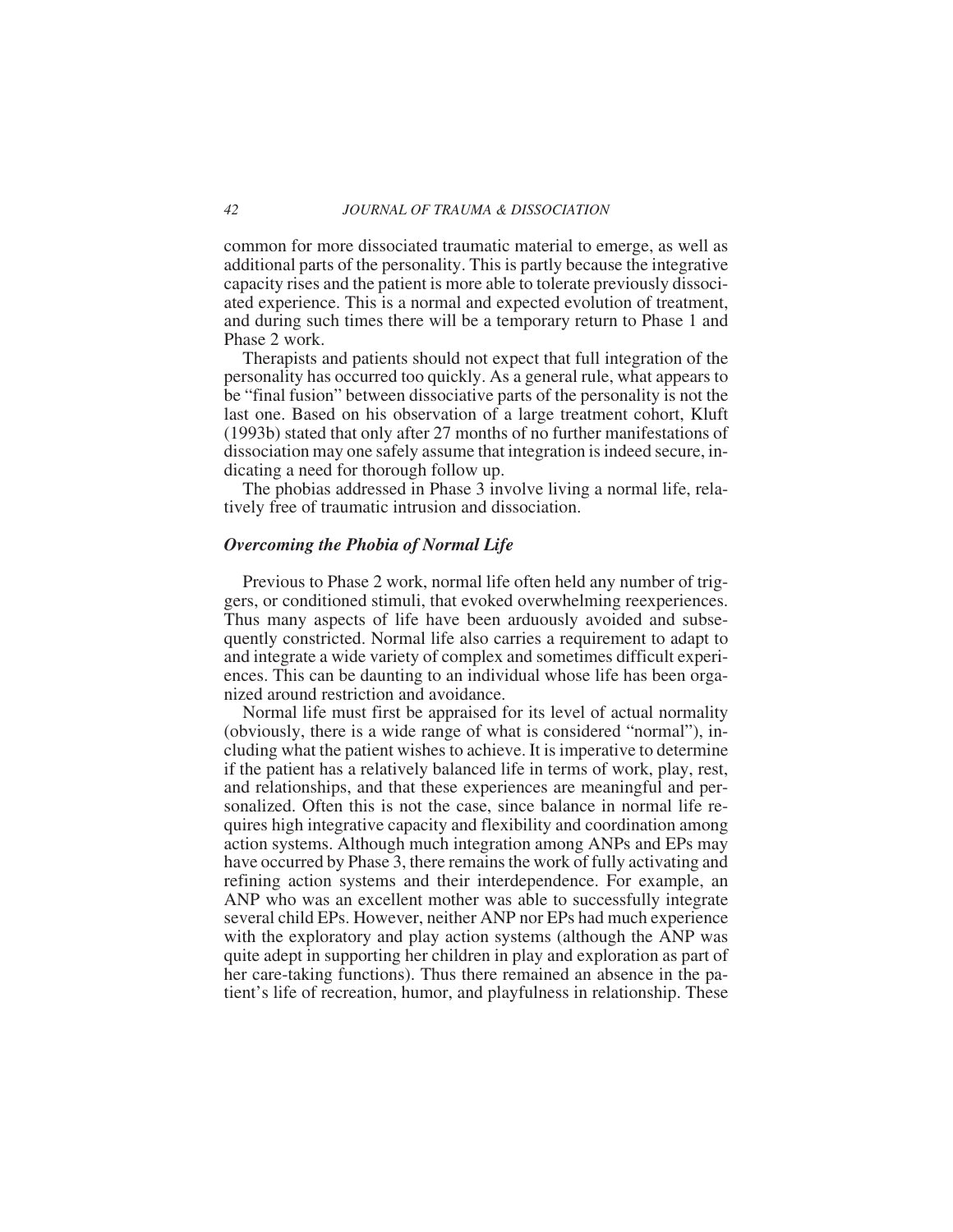systems were progressively activated through psychoeducation, practice of increasingly prolonged and complex tasks (Van der Hart et al., 1989), observation of other people, and the gradual development of several friendships with people who were more adept in these areas, and at times, additional resolution of fixed ideas and traumatic memories.

Immersion in normal life often brings heightened joy and excitement with each new gain and positive experience. But simultaneously there occurs profound grief about missing out on normal life for so long. Patients can feel confused or ashamed of the duality of feelings evoked by healing, and should be helped to accept it. There is a strong realization of what has been lost or missing, not only during a traumatic childhood, but also in adulthood as a result of the cumulative miseries of a chronic dissociative disorder. Thus, grieving is an essential process during Phase 3. Grieving should be accompanied by strong awareness of the present (presentification), the ability to self-soothe and to take comfort in the new gains in life, and in connection from others. Otherwise the patient may become mired in despair, feeling increasingly isolated with unbearable loss. The therapist can play an essential role in successful grief work by empathically *bearing witness* to the patient's suffering (and subsequent healing), thus restoring the empathic connection with self, others, and the world that was lost during trauma (Herman, 1992; Laub & Auerhahn, 1989; Van der Hart et al., 1993; Van der Hart & Nijenhuis, 1999).

As all parts (ANPs and EPs), and thus all action systems become available in the present to work together cooperatively toward common goals, internal states become less conflicted and attention may be focused in adaptive ways on the present. Exposure to situations in which new adaptations and learning can occur is essential to resolving the phobia of normal life, but such experiences evoke yet another related phobia: that of healthy risk-taking and change.

# *Overcoming the Phobia of Healthy Risk-Taking and Change*

Risk-taking and change are necessary for continued adaptation to current circumstances. Many traumatized patients express a fear of change in general, leading to a monotonous and restricted lifestyle, albeit chaotic at times, since chaos is familiar to most patients. Janet (1903, 1909) noted that one of the first difficulties to appear with lowering of integrative capacity was a phobia related to adapting to new situations. On more severe levels this can manifest in intense avoidance and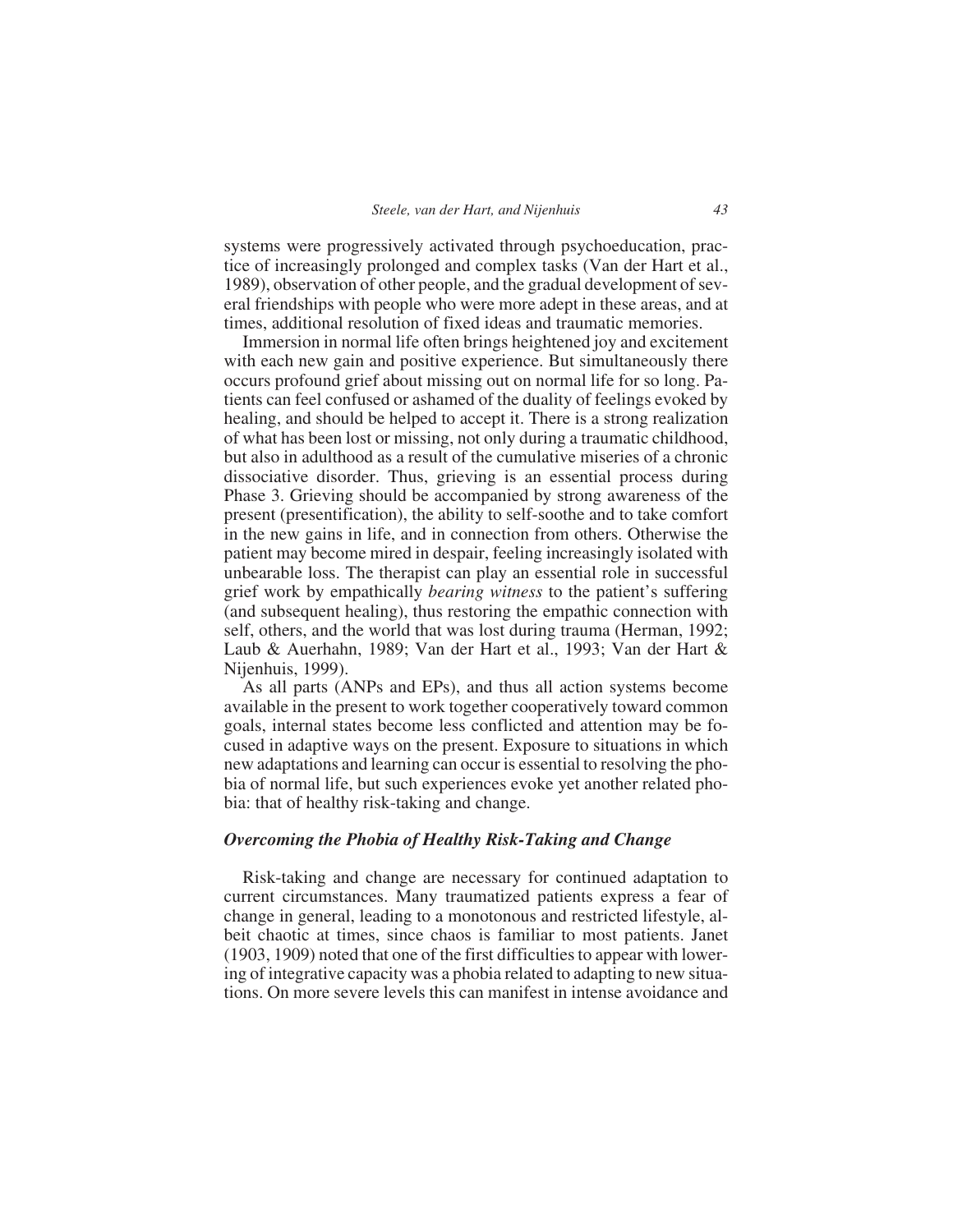fear of any internal or external change. This phobia is often particularly evident in certain ANPs.

Treatment consists of correcting substitute beliefs and fixed ideas regarding change (e.g., it is dangerous, is intolerable, will induce helplessness and incompetence). Traumatic memory resolution is essential, as the onset of change often evokes representations of the defensive system (EPs), which then intrude upon or deactivate ANPs. One patient made a very clear and concrete connection between her fear of *any* change and the onset of abuse: "When my father started having sex with me, *everything* changed. Change to me represents the most awful thing that could happen. Sex hurt, so change will hurt." Change is thus perceived as a severe threat. Practice, graduated exercises, increased awareness and personalization of safe changes that have occurred throughout therapy, and continued support for sustained mental effort related to change and risk are important interventions.

#### *Overcoming the Phobia of Intimacy*

Overcoming the phobia of intimacy is perhaps the pinnacle of successful treatment. It requires the integration of all action systems within the field of personal consciousness and the highest levels of sustained personification and presentification. For mature intimacy to occur one must have overcome phobias of internal states, of attachment, of traumatic memories, of risk-taking and change, and of normal life. Intimacy takes various forms, such as emotional, physical (non-sexual), and sexual. Phobias may be related to some or all of these forms.

To a large degree, the phobia of intimacy will have been addressed within the therapeutic relationship, which should offer the experience of secure attachment. However, overcoming the phobia of intimacy implies the realization that one's own capacity for intimacy is not limited to a relationship with a single individual (i.e., the therapist). For this realization to be fully integrated, intimacy must be experienced in less controlled situations (i.e., in the "real" world), with other individuals. The patient should be assisted in approaching it in a graduated manner; overcoming fear of emotional intimacy prior to physical and sexual intimacy, as the last two require the first to be in place. Usually there is extreme resistance to the experience of loss, an inevitable risk associated with intimacy. Increasing levels of presentification will prevent the patient from living in the perceived catastrophic future, full of unbearable loss, or in the past, in which relational loss or hurt was predominant. In addition, the patient must be able to tolerate *in the*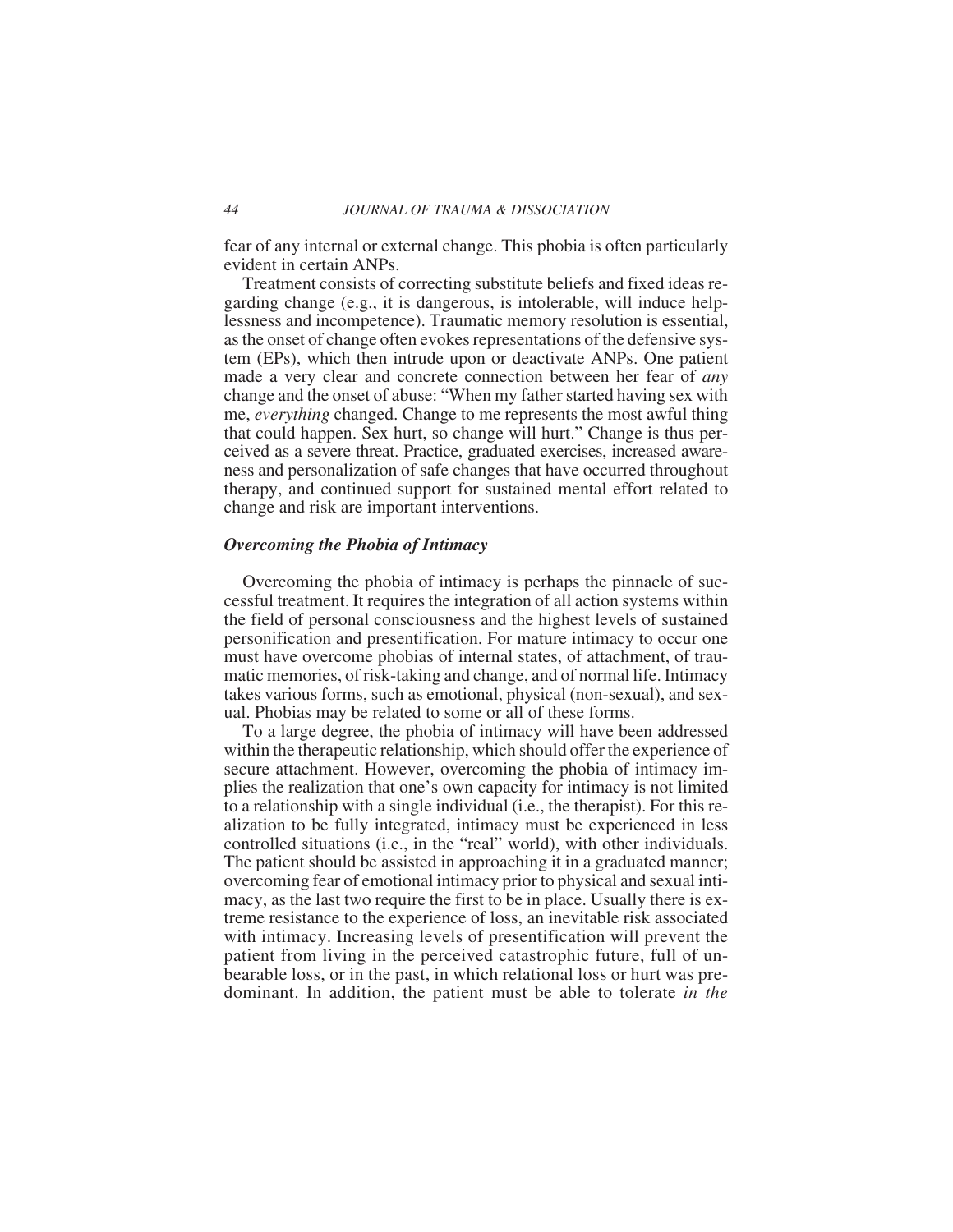*present* the very ordinary glitches and difficulties that arise within normal intimate relationships. This requires adequate conflict resolution skills, empathy, self-soothing, reflective thought rather than reflexive action, and the ability to distinguish gradations of difficulty in relationship, so that over or under-reaction does not occur.

Intimacy requires good limits and boundaries, both internal and relational. Patients generally have to learn the importance of personal boundaries, how and when to apply them, and how to respond effectively to others' boundaries without feeling rejected by recognizing that "good fences make good neighbors." Effective boundaries reduce fear of intimacy, giving some sense of personal control, and equalizing the balance of power in relationships.

At this point we reiterate that phase-oriented treatment is cyclical. Phase 3 work may open the door from time to time for further Phase 1 or 2 work. Once a patient begins to engage in new actions, such as entering an intimate sexual relationship, residual issues may emerge, as well as parts of the personality that have not been engaged sufficiently in treatment.

#### *CONCLUSION*

The theory of structural dissociation of the personality is rooted in late 19th and early 20th century views on dissociation and enriched by a wealth of recent research findings and clinical observations. It traverses the entire spectrum of trauma-related disorders. The theory serves as a heuristic for effective treatment and further research on dissociation. In this article we focused on the treatment of trauma-related phobias in complex dissociative disorders. At the roots of these disorders is a chronic lack of integrative capacity that compromizes the adaptive quality of the survivor's mental and behavioral actions. In this context, survivors tend to develop a range of phobias that maintain or strengthen trauma-related structural dissociation of their personality. These phobias, proliferated most in the complex dissociative disorders, constitute a subgroup within the wider range of maladaptive action tendencies in chronically traumatized individuals. Therefore, therapists assist patients in correcting dysfunctional action tendencies, in developing adequate tendencies, and in overcoming their phobias. This work should allow patients to eventually synthesize and realize their traumatic memories and integrate their dissociative parts of the personality, while simultaneously adapt more effectively to the challenges of life.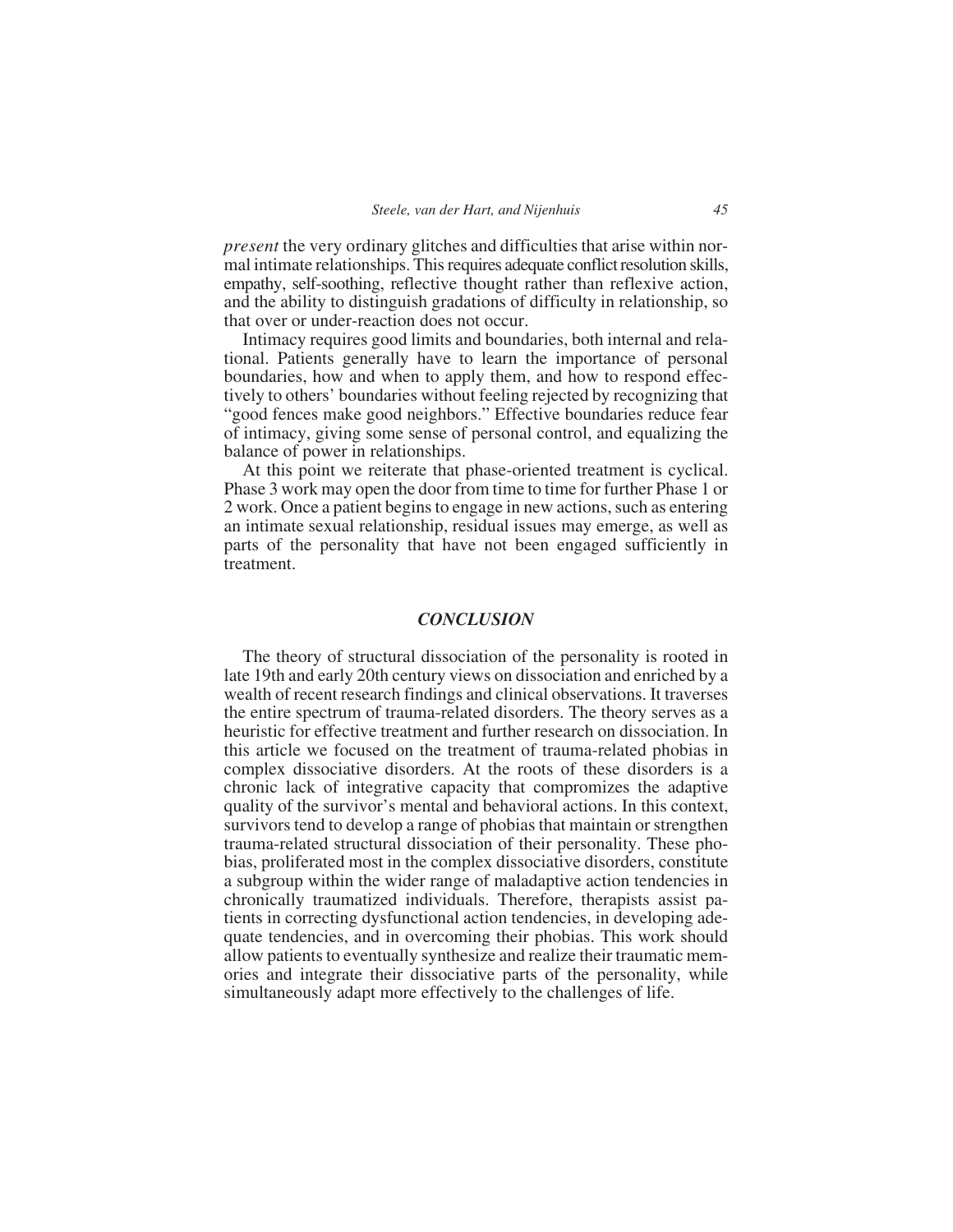#### *46 JOURNAL OF TRAUMA & DISSOCIATION*

The theory of structural dissociation and consistent clinical observations suggest that chronically traumatized patients can only achieve these goals in a gradual and phasic manner that in practice often takes the form of a recursive spiral (Courtois, 1999; Ford et al., in press). Thus, therapists only engage patients in therapeutic actions they can successfully initiate, execute, and complete. Already noted by Janet, successes enhance survivors' integrative capacity, which allows them to develop somewhat higher-level mental and behavioral actions that can replace the phobic and dysfunctional substitute actions. These achievements boost survivors' integrative capacity further, which promotes still higher-level actions, etc.

We conceive the structural theory of dissociation of the personality as an integrative theory, allowing the use of innumerable interventions based on other theories, such as psychodynamic, object relations, cognitive behavioral, etc., to the degree that therapists follow the basic principles of treatment suggested by the theory. In other words, the theory of structural dissociation is compatible with, or complementary to much in other theories that guide effective treatment of patients with complex dissociative disorders. We believe that further understanding of and research on the theory of structural dissociation will enhance a more integrative understanding of the complex treatment issues with chronically traumatized individuals.

#### **REFERENCES**

- Allen, J.G. (2001). *Traumatic relationships and serious mental disorders*. New York: John Wiley & Sons.
- American Psychiatric Association. (1994). *Diagnostic and statistical manual of mental disorders*, *4th ed*. Washington, DC: Author.
- Arnold, M.B. (1960). *Emotion and personality* (Two parts). New York: Columbia University Press.
- Barach, P. (1991). Multiple personality disorder as an attachment disorder. *Dissociation*, *4*, 117-123.
- Barkes, J.H., Cosmides, L., & Tooby, J. (1992). *The adapted mind: Evolutionary psychology and the generation of culture*. New York: Oxford University Press.
- Becker-Blease, K.A., Deater-Deckard, K., Eley, T., Freyd, J.J., Stevenson, J., & Plomin, R. (2004). A genetic analysis of individual differences in dissociative behaviors in childhood and adolescence. *Journal of Child Psychology and Psychiatry*, *45*, 522-532.
- Benyakar, M., Kutz, I., Dasberg, H., & Stern, M. (1989). The collapse of a structure: A structural approach to trauma. *Journal of Traumatic Stress*, *2*, 431-450.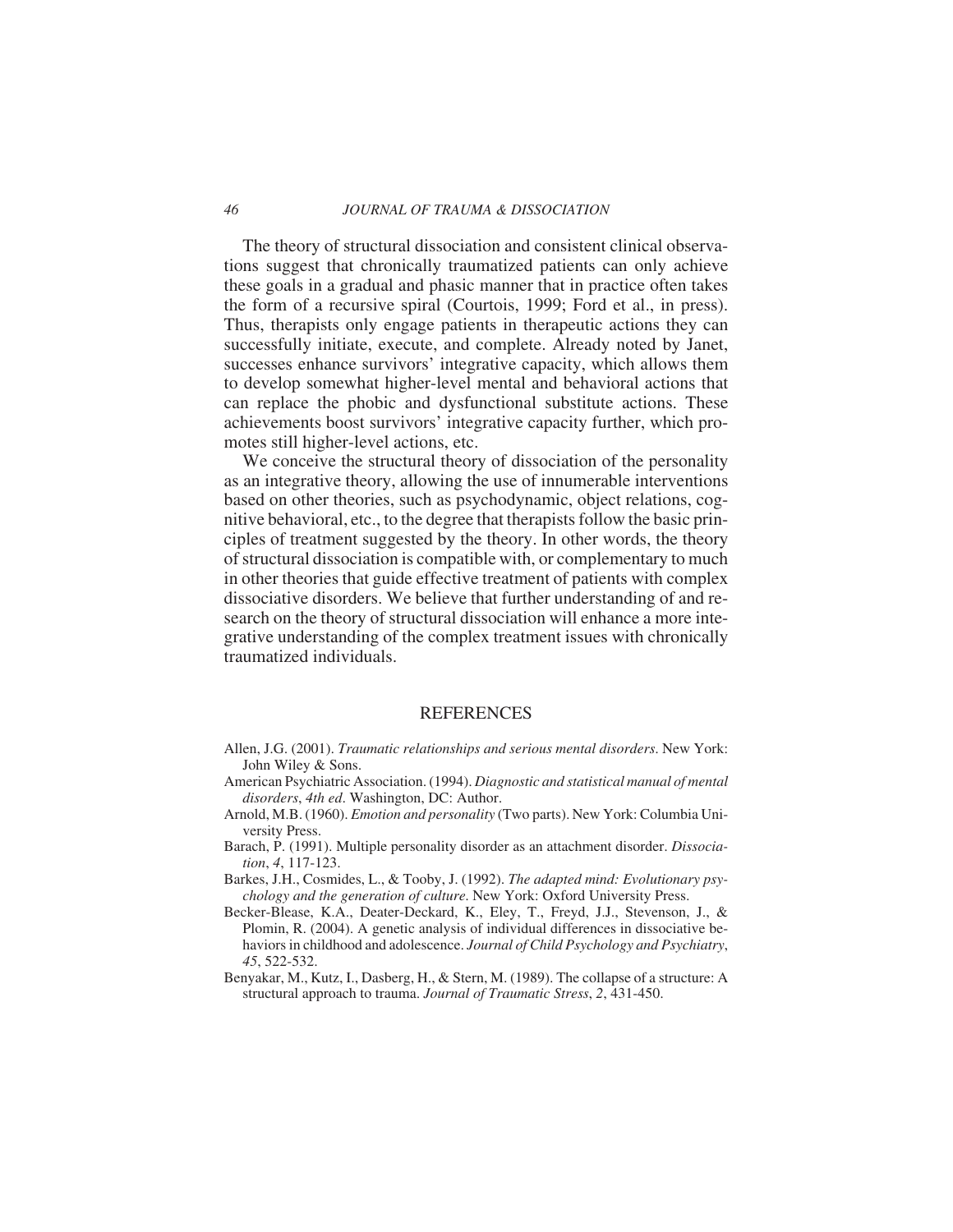- Blizard, R. (2001). Masochistic and sadistic ego states: Dissociative solutions to the dilemma of attachment to an abusive caretaker. *Journal of Trauma & Dissociation*, *2*(4), 37-58.
- Blizard, R. (2003). Disorganized attachment, development of dissociated self states, and a relational approach to treatment. *Journal of Trauma & Dissociation*, *4*(3), 27-50.
- Boon, S. (1997). The treatment of traumatic memories in DID: Indications and contra-indications. *Dissociation*, *10*, 65-80.
- Bowlby, J. (1969/1982). *Attachment* (2nd ed., vol. I). New York: Basic Books.
- Bremner, J.D. (2003). Long-term effects of childhood abuse on brain and neurobiology. *Child and Adolescent Psychiatric Clinics of North America*, *12*, 271-292.
- Breuer, J., & Freud, S. (1893-1895/1955). *Studies on hysteria* (Vol. 2). London: Hogarth Press.
- Brewin, C.R. (2003). *Posttraumatic stress disorder: Malady or myth?* New Haven: Yale University Press.
- Brewin, C.R., Andrews, & Valentine, J.D. (2000). Meta-analysis of risk-factors for posttraumatic stress disorder in trauma-exposed adults. *Journal of Consulting and Clinical Psychology*, *68*, 748-766.
- Brown, D.P., & Fromm, E. (1986). *Hypnotherapy and hypnoanalysis*. Hillsdale, NJ: L. Erlbaum Associates.
- Brown, D., Scheflin, A.W., & Hammond, D.C. (1998). *Memory, trauma treatment, and the law*. New York: W.W. Norton & Co.
- Cardena, E. (1994). The domain of dissociation. In S.J. Lynn & J.W. Rhue (Eds.), *Dissociation: Clinical and theoretical perspectives* (pp. 15-31). New York: Guilford Press.
- Carlson, E.A. (1998). A prospective longitudinal study of disorganized/disoriented attachment. *Child Development*, *69*, 1107-1128.
- Cassidy, J. (1999). The nature of the child's ties. In J. Cassidy & P.R. Shaver (Eds.), *Handbook of attachment: Theory, research, and clinical applications* (pp. 3-20). New York: Guilford Press.
- Chu, J.A. (1998). *Rebuilding shattered lives: The responsible treatment of complex posttraumatic stress and dissociative disorders*. New York: Guilford Press.
- Courtois, C. (1999). *Recollections of sexual abuse: Treatment principles and guidelines*. New York: W.W. Norton & Co.
- Dalenberg, C.J. (2000). *Countertransference and the treatment of trauma*. Washington, DC: American Psychological Association.
- Davies, J.M., & Frawley, M.G. (1994). *The psychoanalytic treatment of adult survivors of childhood sexual abuse*. New York: Basic Books.
- DeBellis, M.D. (2001). Developmental traumatology: The psychobiological development of maltreated children and its implications for research, treatment, and policy. *Development and Psychopathology*, *13*, 539-564.
- Fanselow, M.S., & Lester, L.S. (1988). A functional behavioristic approach to aversively motivated behavior: Predatory imminence as a determinant of the topography of defensive behavior. In R.C. Bolles & M.D. Beecher (Eds.), *Evolution and learning* (pp. 185-212). Hillsdale, NJ: Erlbaum.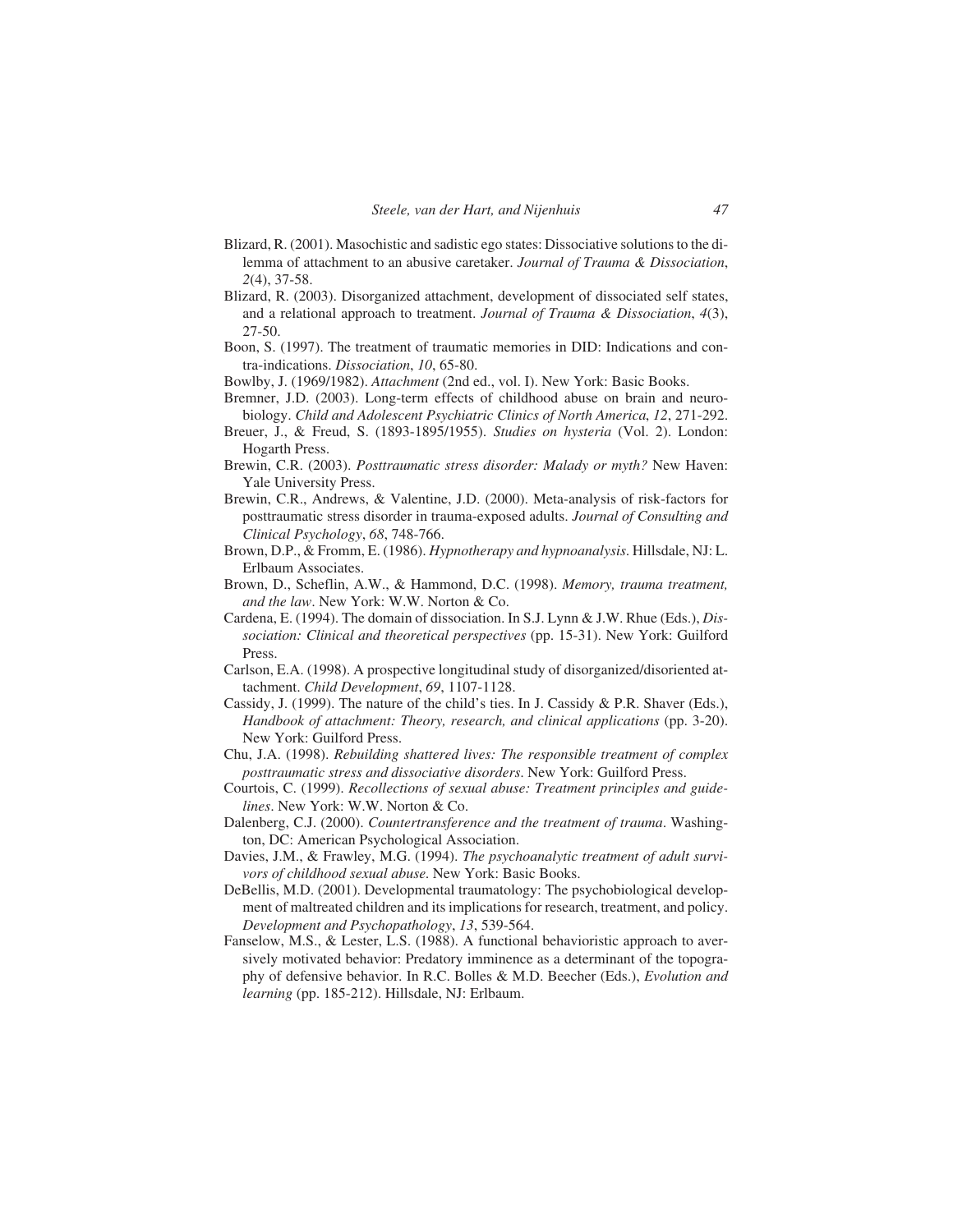- Fine, C.G. (1993). A tactical integrationalist perspective on the treatment of multiple personality disorder. In R.P. Kluft & C.G. Fine (Eds.), *Clinical perspectives on multiple personality disorder* (pp. 135-153). Washington, DC: American Psychiatric Press.
- Fonagy, P., Gergely, G., Jurist, E.L., & Target, M. (2002). *Affect regulation, mentalization, and the development of the self*. New York: Other Press.
- Fonagy, P., & Target, M. (1997). Attachment and reflective function: their role in self-organization. *Developmental Psychopathology*, *9*, 679-700.
- Ford, J.D., Courtois, C., Steele, K., Van der Hart, O., & Nijenhuis, E.R.S. (in press). Treatment of complex posttraumatic self-dysregulation. *Journal of Traumatic Stress*.
- Forrest, K.A. (2001). Toward an etiology of dissociative identity disorder: A neurodevelopmental approach. *Consciousness and Cognition*, *10*, 259-293.
- Freyd, J.J. (1996). *Betrayal trauma: The logic of forgetting childhood abuse*. Cambridge, MA: Cambridge University Press.
- Frijda, N. (1986). *The emotions*. Cambridge: Cambridge University Press.
- Gelinas, D.J. (2003). Integrating EMDR into phase-oriented treatment for trauma. *Journal of Trauma & Dissociation*, *4*(3), 91-135.
- Glaser, D. (2000). Child abuse and neglect and the brain: A review. *Journal of Child Psychology and Psychiatry*, *41*, 97-116.
- Gold, S.N. (2000). *Not trauma alone*. Philadelphia: Brunner/Routledge.
- Gould, J.L. (1982). *Ethology: The mechanisms and evolution of behavior*. New York: W.W. Norton & Co.
- Gunderson, J. (1996). The borderline patient's intolerance of aloneness: Insecure attachments and therapist availability. *American Journal of Psychiatry*, *153*, 752- 758.
- Hammond, D.C., & Cheek, D.B. (1988). Ideomotor signaling: A method for rapid unconscious exploration. In D.C. Hammond (Ed.), *Hypnotic induction and suggestion: An introductory manual* (pp. 90-97). Des Plaines, IL: American Society of Clinical Hypnosis.
- Herman, J.L. (1992). *Trauma and recovery*. New York: Basic Books.
- Horevitz, R., & Loewenstein, R.J. (1994). The rational treatment of multiple personality disorder. In S.J. Lynn & J.W. Rhue (Eds.), *Dissociation: Clinical and theoretical perspectives* (pp. 289-316). New York: Guilford Press.
- Huber, M. (1995). *Multiple persönlichkeiten: Überlebenden extremer Gewalt* [Multiple personalities: Survivors of extreme violence]. Frankfurt am Main: Fischer.
- Hurley, S.L. (1998). *Consciousness in action*. Cambridge, MA: Harvard University Press.
- Jackson, J.H. (1931/32). *Selected writings of John Hughlings Jackson* (Vol. 1 & 2). London: Milford.
- Janet, P. (1889). *L'automatisme psychologique* [Psychological automatism]. Paris: Félix Alcan.
- Janet, P. (1894). Histoire d'une idée fixe [History of a fixed idea]. *Revue Philosophique*, *37*, 121-163.
- Janet, P. (1898). *Névroses et idées fixes*[Neuroses and fixed ideas]. Paris: Félix Alcan.
- Janet, P. (1903). *Les obsessions et la psychasthénie* [Obsessions and psychasthenia] (vol. 1). Paris: Félix Alcan.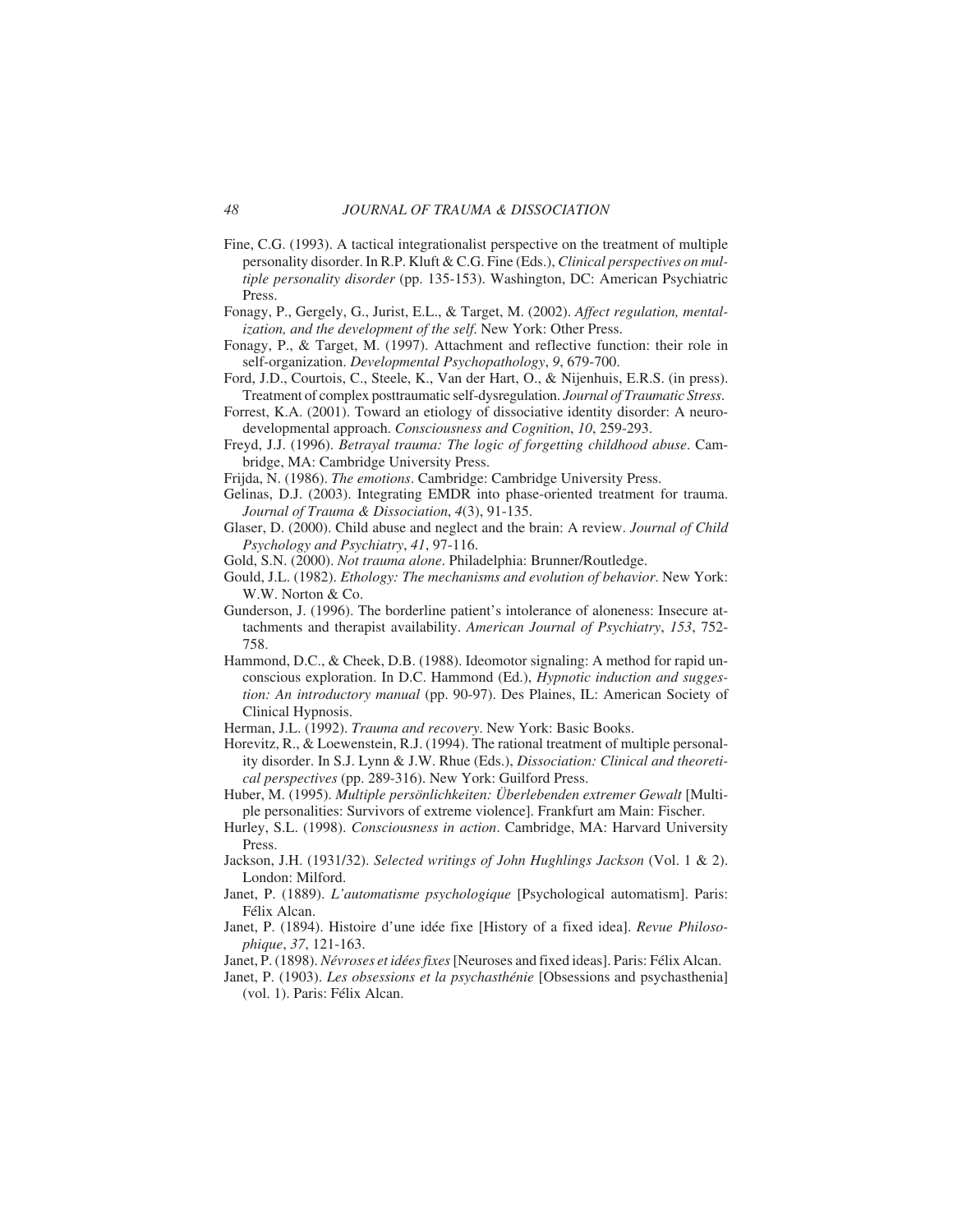- Janet, P. (1904). L'amnésie et la dissociation des souvenirs par l'émotion [Amnesia and dissociation of memories through emotion]. *Journal de Psychologie*, *1*, 417- 453.
- Janet, P. (1909). *Les névroses* [The neuroses]. Paris: E. Flammarion.
- Janet, P. (1919/25). *Psychological healing*. New York: Macmillan.
- Janet, P. (1928a). *L'évolution de la mémoire et de la notion du temps* [The evolution of memory and the notion of time]. Paris: A Chahine.
- Janet, P. (1928b). *De l'angoisse à l'extase* (vol. 2), *Les sentiments fondamentaux* [From agony to ecstasy (vol.2), The fundamental feelings]. Paris: Félix Alcan.
- Janet, P. (1935). Réalisation et interpretation [Realization and interpretation]. *Annales Médico-Psychologiques*, *93*, 329-366.
- Janet, P. (1945). La croyance délirante [Delirious belief]. *Schweizerische Zeitschrift für Psychologie*, *4*, 173-187.
- Kardiner, A. (1941). *The traumatic neuroses of war*. New York: P. Hoeber.
- Kihlstrom, J.F. (1994). One hundred years of hysteria. In S.J. Lynn & J.W. Rhue (Eds.), *Dissociation: Clinical and theoretical perspectives* (pp. 365-395). New York: Guilford Press.
- Kluft, R.P. (1993a). The initial stages of psychotherapy in the treatment of multiple personality disorder. *Dissociation*, *6*, 145-161.
- Kluft, R.P. (1993b). Clinical approaches to the integration of personalities. In R.P. Kluft & C.G. Fine (Eds.), *Clinical perspectives on the treatment of multiple personality disorder* (pp. 101-133). Washington, DC: American Psychiatric Press.
- Kluft, R.P. (1994a). Applications of hypnotic interventions. *Hypnos: Journal of the European Society of Hypnosis*, *21*, 205-223.
- Kluft, R.P. (1994b). Countertransference in the treatment of multiple personality disorder. In J.P. Wilson & J.D. Lindy (Eds.), *Countertransference in the treatment of PTSD* (pp. 122-150). New York: Guilford Press.
- Kluft, R P. (1994c). Treatment trajectories in multiple personality disorder. *Dissociation*, *7*, 63-76.
- Kluft, R.P. (1997). On the treatment of traumatic memories: Always? Never? Sometimes? Now? Later? *Dissociation*, *10*, 80-90.
- Kluft, R.P. (1999). An overview of the psychotherapy of dissociative identity disorder. *American Journal of Psychotherapy*, *53*, 289-319.
- Krystal, J.H., Bannett, A., Bremner, J.D., Southwick, S.M., & Charney, D.S. (1996). Recent developments in the neurobiology of dissociation: Implications for posttraumatic stress disorder. In L. Michelson & W.J. Ray (Eds.), *Handbook of dissociation: Theoretical, empirical, and clinical perspectives* (pp. 163-190). New York: Plenum Press.
- Lang, P.J., Bradley, M.M., & Cuthbert, B.N. (1998). Emotion, motivation, and anxiety: Brain mechanisms and psychophysiology. *Biological Psychiatry*, *44*, 1248-1263.
- Laub, D., & Auerhahn, N.C. (1989). Failed empathy: A central theme in the survivor's Holocaust experiences. *Psychoanalytic Psychology*, *6*, 377-400.
- Lichtenberg, J.D. (1990). On motivational systems. *Journal of the American Psychoanalytic Association*, *38*, 517-518.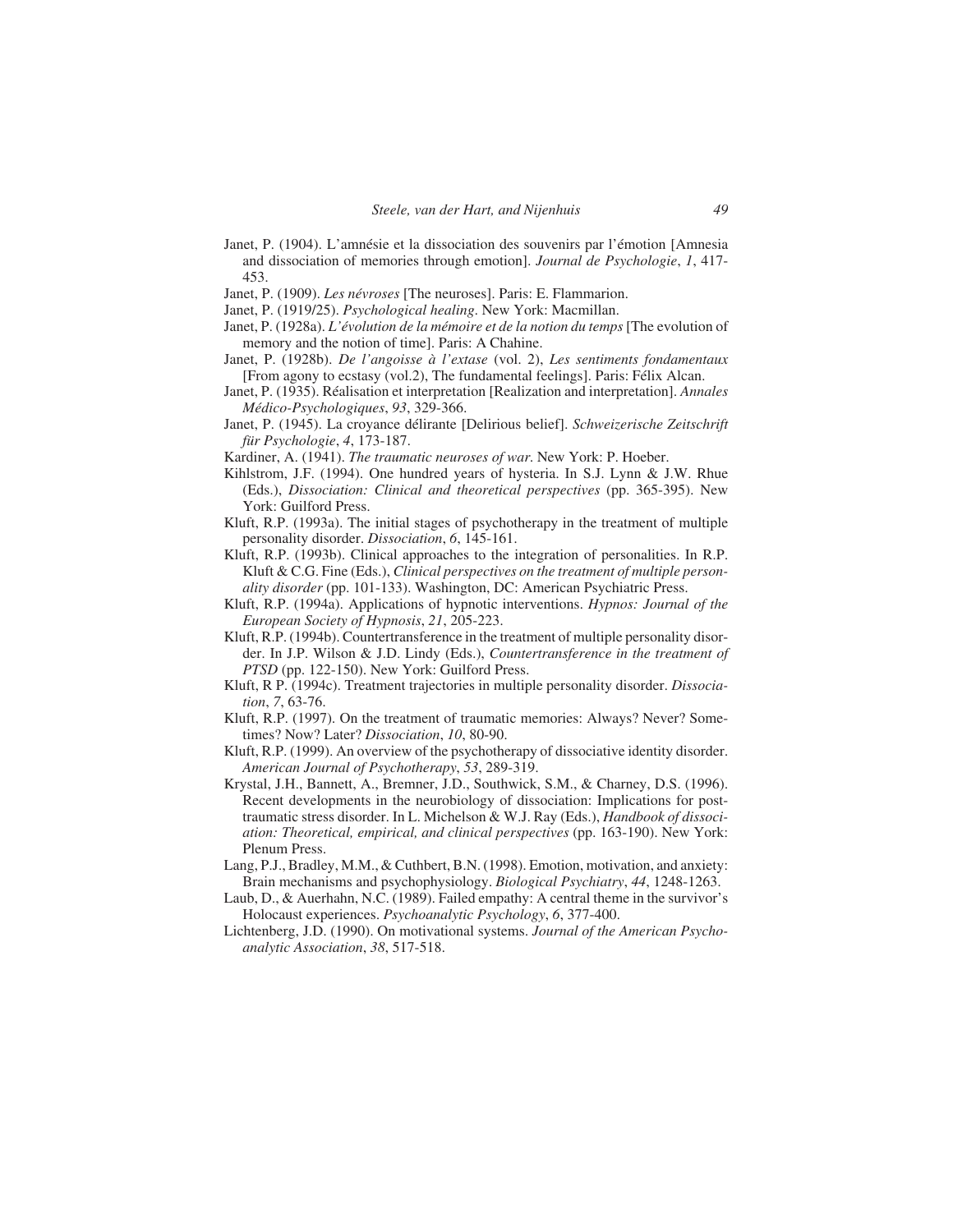- Lichtenberg, J.D., & Kindler, A.R. (1994). A motivational systems approach to the clinical experience. *Journal of the American Psychoanalytic Association*, *42*, 405- 420.
- Linehan, M.M. (1993). *Cognitive behavioral treatment of borderline personality disorder*. New York: Guildford Press.
- Liotti, G. (1999). Disorganization of attachment as a model for understanding dissociative psychopathology. In J. Solomon & C. George (Eds.), *Attachment disorganization*, 297-317. New York: Guilford Press.
- Loewenstein, R.J. (1993). Posttraumatic and dissociative aspects of transference and countertransference in the treatment of multiple personality disorder. In R.P. Kluft & C.G. Fine (Eds.), *Clinical perspectives on multiple personality disorder* (pp. 51-85). Washington: American Psychiatric Press.
- Lyons-Ruth, K. (2003). Dissociation and the parent-infant dialogue: A longitudinal perspective from attachment research. *Journal of the American Psychoanalytic Association*, *51*, 883-911.
- Marmar, C.R., Weiss, D.S., & Metzler, T.J. (1998). Peritraumatic dissociation and posttraumatic stress disorder. In J.D. Bremner & C.R. Marmar (Eds.), *Trauma, memory, and dissociation* (pp. 229-252). Washington, DC: American Psychiatric Press.
- Marshall, R.D., Spitzer, R., & Liebowitz, M.R. (1999). Review and critique of the new DSM-IV diagnosis of acute stress disorder. *American Journal of Psychiatry*, *156*, 1677-1685.
- McCullough, L., Kuhn, N., Andrews, S., Kaplan, A., Wolf, J., Hurley, C.L., & Hurley, C. (2003). *Treating affect phobia: A manual for short-term dynamic psychotherapy*. New York: Guilford Press.
- McDougall, W. (1926). *An outline of abnormal psychology*. London: Methuen.
- McGloin, J.M., & Widom, C.S. (2001). Resilience among abused and neglected children grown up. *Development and Psychopathology*, *13*, 1021-1038.
- Meares, R. (1999). The contribution of Hughlings Jackson to an understanding of dissociation. *American Journal of Psychiatry*, *156*, 1850-1855.
- Myers, C.S. (1940). *Shell shock in France 1914-18*. Cambridge, UK: Cambridge University Press.
- Nijenhuis, E.R.S. (1994). *Dissociatieve stoornissen en psychotrauma* [Dissociative disorders and psychological trauma]. Houten: Bohn Stafleu Van Loghum.
- Nijenhuis, E.R.S. (1999). *Somatoform dissociation: Phenomena, measurement, and theoretical issues*. Reprint: 2004, New York: W.W. Norton & Co.
- Nijenhuis, E.R.S., Spinhoven, P., Vanderlinden, J., Van Dyck, R., & Van der Hart, O. (1998). Somatoform dissociative symptoms as related to animal defensive reactions to predatory threat and injury. *Journal of Abnormal Psychology*, *107*, 63-73.
- Nijenhuis, E.R.S., & Van der Hart, O. (1999). Forgetting and reexperiencing trauma: From anesthesia to pain. In J. Goodwin & R. Attias (Eds.), *Splintered reflections: Images of the body in trauma* (pp. 39-65). New York: Basic Books.
- Nijenhuis, E.R.S., Van der Hart, O., & Steele, K. (2002). The emerging psychobiology of trauma-related dissociation and dissociative disorders. In H. D'haenen, J.A. den Boer & P. Willner (Eds.), *Biological psychiatry* (pp. 1079-1098). Chicester, UK: John Wiley & Sons.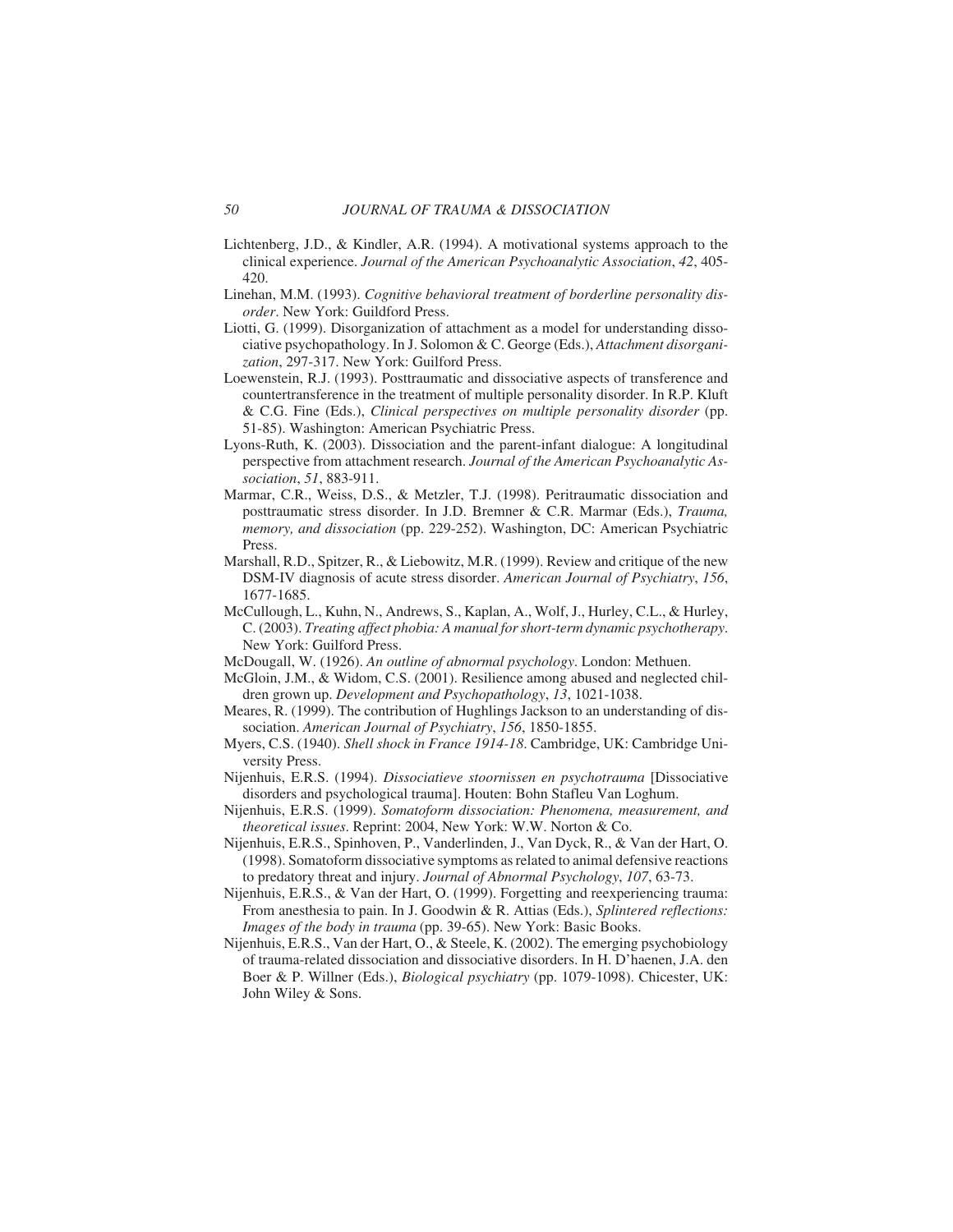- Nijenhuis, E.R.S., Van der Hart, O., & Steele, K. (2004a). Strukturelle Dissoziation der Persönlichkeitsstruktur: Traumatischer Upsprung, phobische Residuen [Structural dissociation of the personality: Traumatic origins, phobic maintenance]. In A. Hofmann, L. Reddemann, & U. Gast (Eds.), *Psychotherapie der dissoziativen Störungen* [Psychotherapy of dissociative disorders] (pp.47-69). Stuttgart/New York: Georg Thieme Verlag.
- Nijenhuis, E.R.S., Van der Hart, O., & Steele, K. (2004b). Trauma-related structural [dissociation of the personality. Retrieved, December 2004 from http://www.trauma](http://www.trauma-pages)pages.com/nijenhuis-2004.htm.
- Ogawa, J.R., Sroufe, L.A., Weinfield, N.S., Carlson, E.A., & Egeland, B. (1997). Development and the fragmented self: longitudinal study of dissociative symptomatology in a nonclinical sample. *Development and Psychopathology*, *9*, 855-79.
- Ogden, P., & Minton, K. (2000). Sensorimotor psychotherapy: One method for processing trauma. *Traumatology* [On-line], *6*(3), article 3. Retrieved December, 2004 from [http://www.fsu.edu/~trauma/v6i3/v6i3a3.html.](http://www.fsu.edu/~trauma/v6i3/v6i3a3.html)
- Ozer, E.J., Best, S.R., Lipsey, T.L., & Weiss, D.S. (2003). Predictors of posttraumatic stress disorder and symptoms in adults: a meta-analysis. *Psychological Bulletin*, *129*, 52-73.
- Panksepp, J. (1998). *Affective neuroscience: The foundations of human and animal emotions*. New York/Oxford: Oxford University Press.
- Pearlman, L.A., & Saakvitne, K.W. (1995). *Trauma and the therapist: Countertransference and vicarious traumatization in psychotherapy with incest survivors*. New York: W.W. Norton & Co.
- Perry, B.D., Pollard, R.A., Blakely, T.L., Baker, W.L., & Vigilante, D. (1995). Childhood trauma, the neurobiology of adaptation, and "use dependent" development of the brain: How "states" become "traits." *Infant Mental Health Journal*, *16*, 271- 291.
- Putnam, F.W. (1997). *Dissociation in children and adolescents: A developmental perspective*. New York: Guilford Press.
- Reinders, A.A., Nijenhuis, E.R.S., Paans, A.M., Korf, J., Willemsen, A.T., & Den Boer, J.A. (2003). One brain, two selves. *Neuroimage*, *20*, 2119-2125.
- Reinders, A.A.T.S., Nijenhuis, E.R.S., Quak, J., Korf, J., Haaksma, J., Paans, A.J.M., Willemsen, A.T.M., & Den Boer, J.A. (2003). *Neural regions associated with the processing of neutral and trauma memory scripts by apparently normal and emotional parts of the personality in dissociative identity disorder*. Manuscript submitted for publication.
- Rothschild, B. (2000). *The body remembers: The psychophysiology of trauma and trauma treatment*. New York: W.W. Norton & Co.
- Schore, A.N. (2003). *Affect dysregulation and disorders of the self*. New York: W.W. Norton & Co.
- Siegel, D. (1999). *The developing mind: Toward a neurobiology of interpersonal experience*. New York: Guilford Press.
- Spiegel, D. (1990). Trauma, dissociation, and hypnosis. In R.P. Kluft (Ed.), *Incest-related syndromes of adult psychopathology* (1st ed., pp. 247-261). Washington: American Psychiatric Press.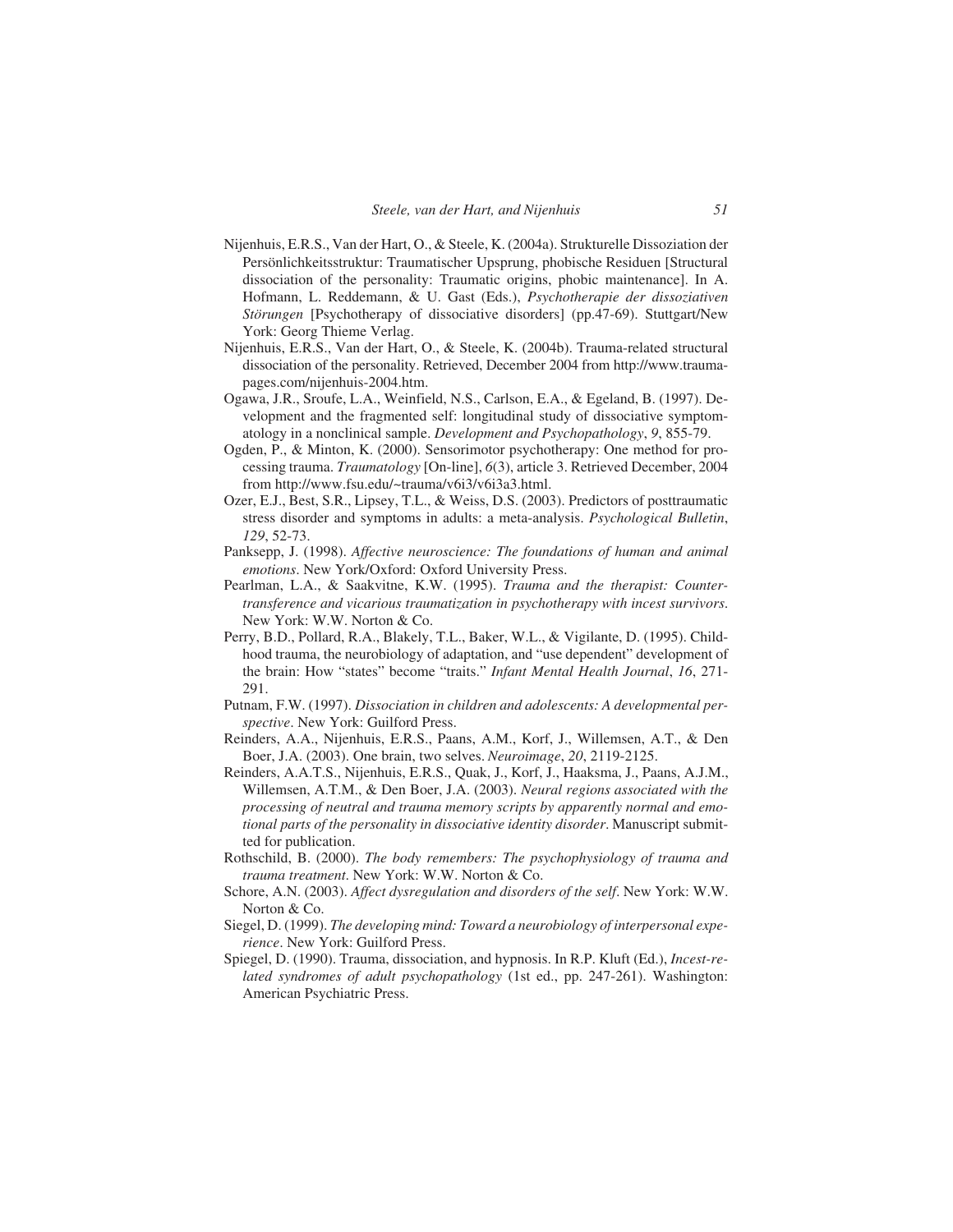- Steele, K., & Colrain, J. (1990). Abreactive work with sexual abuse survivors: Concepts and techniques. In M.A. Hunter (Ed.), *The sexually abused male* (vol. 2, pp. 1-55). Lexington, MA: Lexington Press.
- Steele, K., Dorahy, M., Van der Hart, O., & Nijenhuis, E.R.S. (in press). Dissociation and alterations in consciousness: Different but related concepts. In P. Dell & J. O'Neil (Eds.), *Dissociation and the dissociative disorders: DSM-V and beyond*. Chicago: International Society for the Study of Dissociation.
- Steele, K., Van der Hart, O., & Nijenhuis, E.R.S. (2001). Dependency in the treatment of complex posttraumatic stress disorder and dissociative disorders. *Journal of Trauma & Dissociation*, *2*(4), 79-116.
- Steele, K., Van der Hart, O., & Nijenhuis, E.R.S. (2004). Allgemeine Behandlungsstrategien komplexer dissoziativer Störungen: Die Bewältigung traumabezogener Phobien [Phase-oriented treatment of complex dissociative disorders: Overcoming trauma-related phobias]. In A. Eckhart-Henn & S.O. Hoffman (Eds.), *Dissoziative Störungen des Bewustseins: Theorie, Symptomatik, Therapie* [Dissociative disorders of consciousness: Theory, symptoms, therapy] (pp. 357-394). Stuttgart, Germany: Schattauer-Verlag
- Steele, K., Van der Hart, O., & Nijenhuis, E.R.S. (in press). The theory of trauma-related structural dissociation of the personality. In P. Dell & J. O'Neil (Eds.), *Dissociation and the dissociative disorders: DSM-V and beyond*. Chicago: International Society for the Study of Dissociation.
- Sudakov, K.V. (2004). Functional systems theory and the probabilistic prediction of behavior. *Neuroscience, Behavior, and Physiology*, *34*, 505-507.
- Twombly, J.H. (2000). Incorporating EMDR and EMDR adaptations into the treatment of clients with dissociative identity disorder. *Journal of Trauma & Dissociation*, *1*(2), 61-80.
- Van der Hart, O. (Ed.) (1995). *Trauma, dissociatie en hypnose* [Trauma, dissociation, and hypnosis] (3rd ed.) Lisse, Netherlands: Swets & Zeitlinger.
- Van der Hart, O., & Boon, S. (1997). Treatment strategies for complex dissociative disorders: Two Dutch case examples. *Dissociation*, *10*, 157-165.
- Van der Hart, O., & Brown, P. (1992). Abreaction re-evaluated. *Dissociation*, *5*, 127-138.
- Van der Hart, O., & Dorahy, M. (in press). Dissociation: History of a concept. In P. Dell & J. O'Neil (Eds.), *Dissociation and the dissociative disorders: DSM-V and beyond*. Chicago: International Society for the Study of Dissociation.
- Van der Hart, O., & Nijenhuis. E.R.S. (1999). Bearing witness to uncorroborated trauma: The clinician's development of reflective belief. *Professional Psychology: Research and Practice 30*, 37-44.
- Van der Hart, O., Nijenhuis, E.R.S., Steele, K., & Brown, D. (2004). Trauma-related dissociation: Conceptual clarity lost and found. *Australian and New Zealand Journal of Psychiatry*, *38*, 906-914.
- Van der Hart, O., & Op den Velde, W. (1995). Traumatische herinneringen [Traumatic memories]. In O. van der Hart (Ed.), *Trauma, dissociatie en hypnose* [Trauma, dissociation, and hypnosis] (3rd ed., pp. 79-102). Lisse, Netherlands: Swets & Zeitlinger.